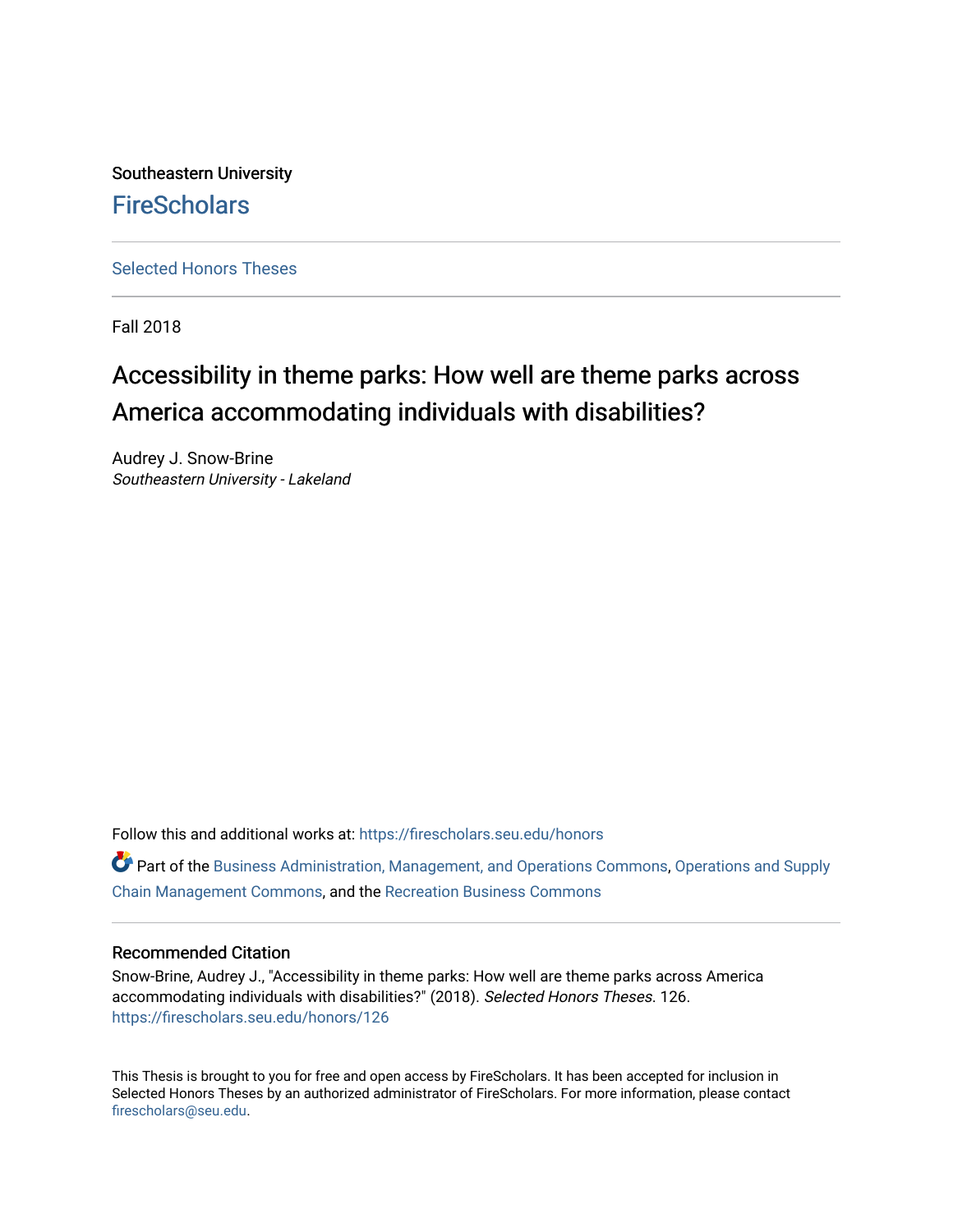# Running head: ACCESSIBILITY IN THEME PARKS

Accessibility in theme parks:

How well are theme parks across America accommodating individuals with disabilities?

by

Audrey Snow-Brine

Submitted to the School of Honors Committee

in partial fulfillment

of the requirements for University Honors Scholars

Southeastern University

2018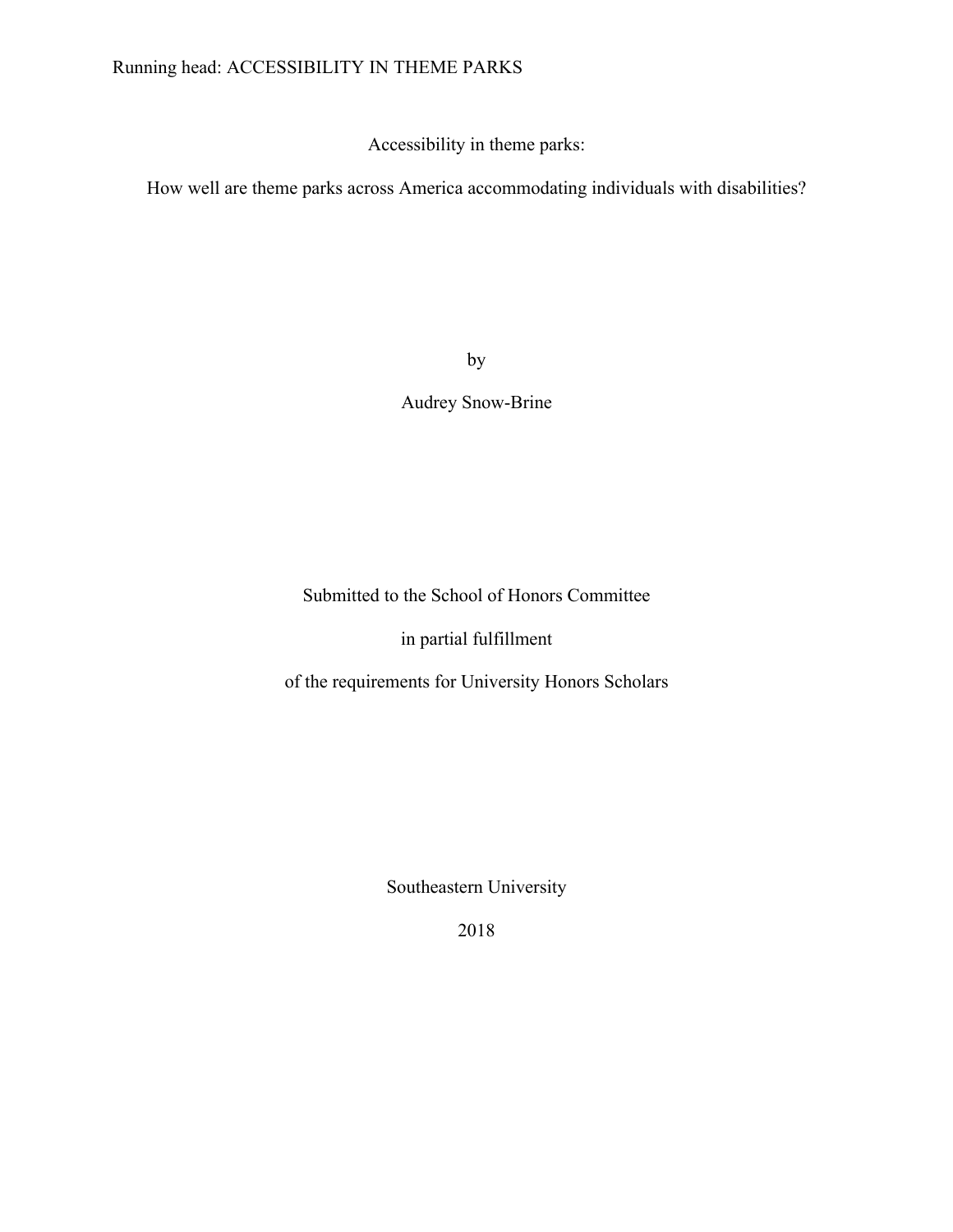Copyright by Audrey Snow-Brine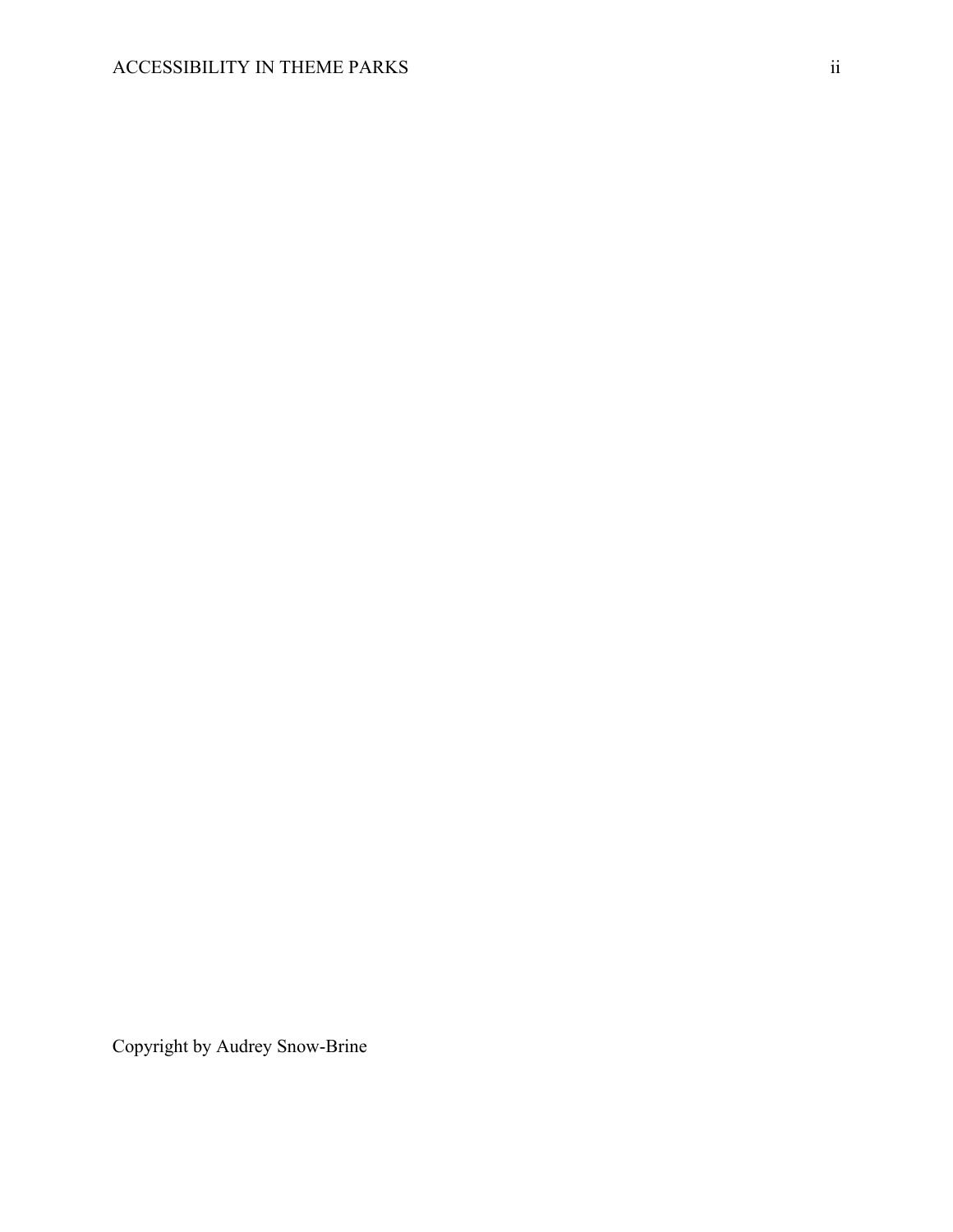# Acknowledgements

I would like to thank my thesis advisor, Dr. Royer, for helping me along the way throughout this process.

I would also like to thank my family, especially my mom, Sarah, for supporting me and motivating me to get started and to keep working.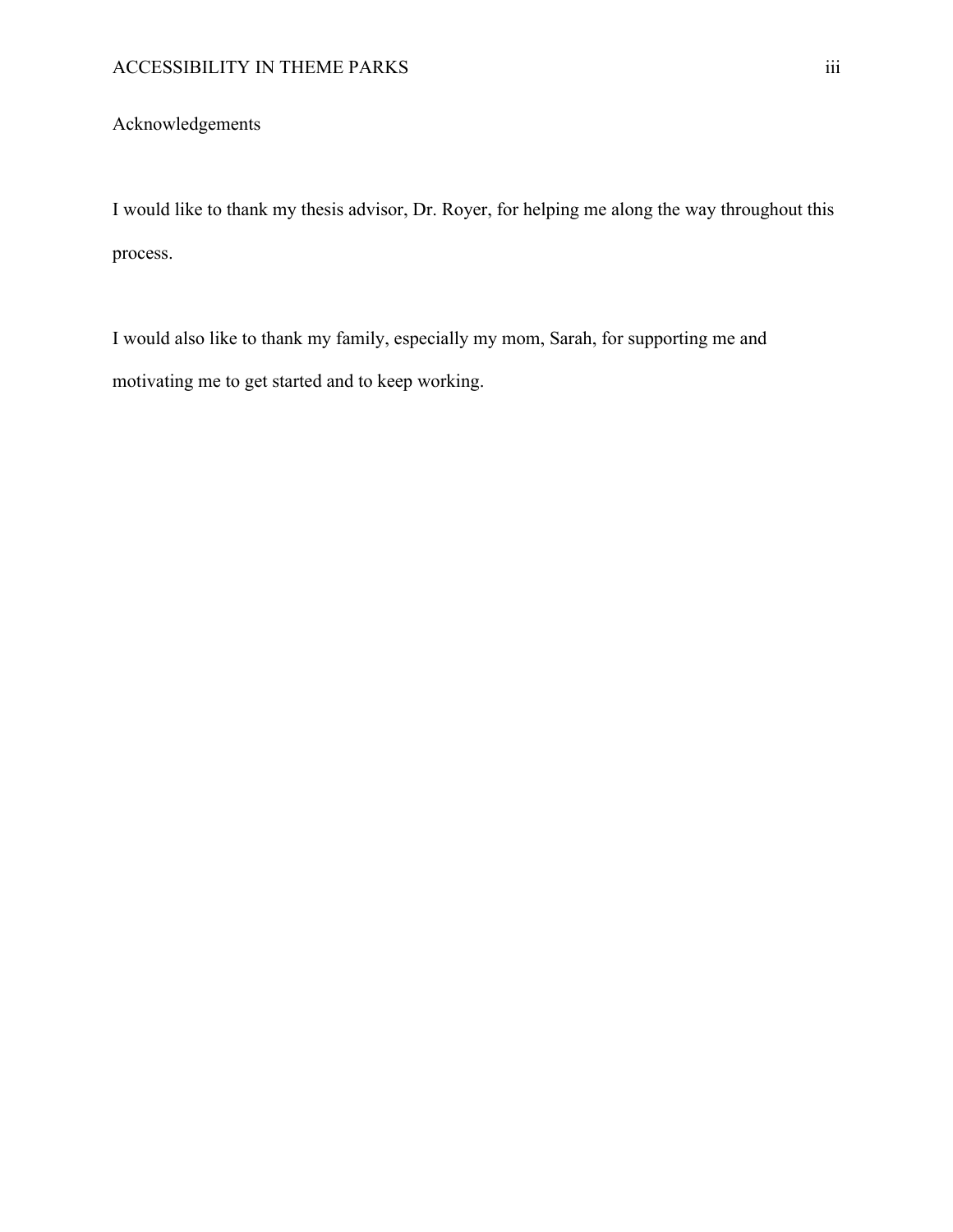#### Abstract

Tourism for people with disabilities can be difficult, which is why theme parks need to provide the proper accommodations for their guests. A literature review on topics such as the Americans with Disabilities Act (ADA), exclusion, and tourism accessibility will be provided. The accessibilities and accommodations available at theme parks in the United States, including Walt Disney World, Disneyland, LEGOLAND Florida Resort, LEGOLAND California Resort, Universal Orlando Resort, and Universal Studios Hollywood, will be discussed. The website pages regarding accessibilities for people with disabilities will be examined, and the accommodation for each theme park will be compared. While there has been research conducted in the area of tourism and disabilities and the available accommodations, it seems that there has not been extensive research in the specific area of theme parks and disability accommodation. This thesis seeks to identify the present accessibilities that are available to people with disabilities at theme parks, as well as how each theme park compares to the others' accommodations and inclusiveness. The goal of this research is to provide insight into how the theme park industry can better provide an accessible and inclusive atmosphere for guests with disabilities and their families, which will benefit all parties involved.

KEY WORDS: disabilities, accessibility, accommodations, theme parks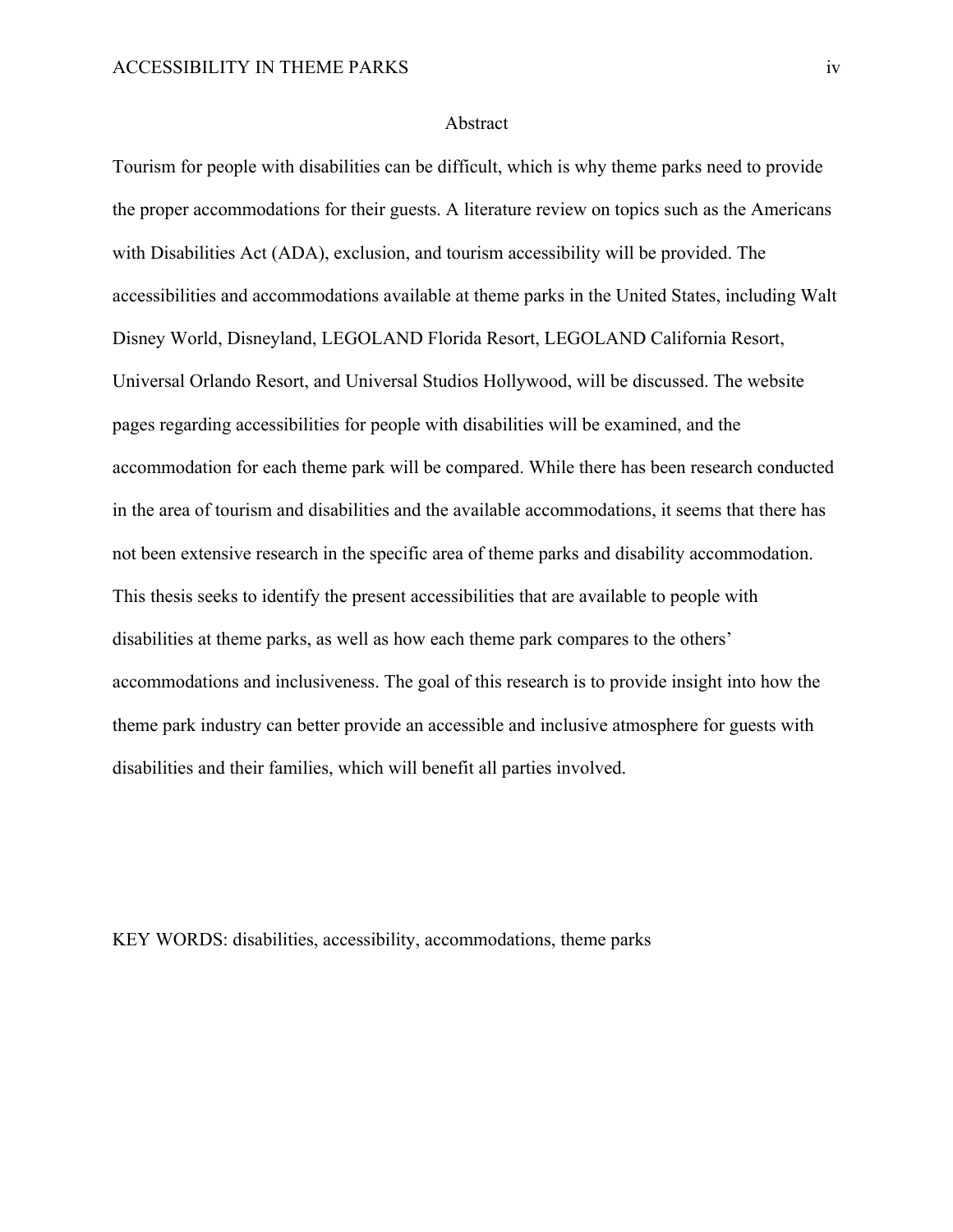| Chapter 4: Accommodations, Accessibilities, and Services Available to Individuals with |  |
|----------------------------------------------------------------------------------------|--|
|                                                                                        |  |
|                                                                                        |  |
|                                                                                        |  |
|                                                                                        |  |
|                                                                                        |  |
|                                                                                        |  |
|                                                                                        |  |
| Similarities in the Accommodations Offered by the Researched Theme Parks51             |  |
|                                                                                        |  |
| Recommendations for the Accommodations Available at the Theme Parks52                  |  |
|                                                                                        |  |
|                                                                                        |  |
|                                                                                        |  |

# Table of Contents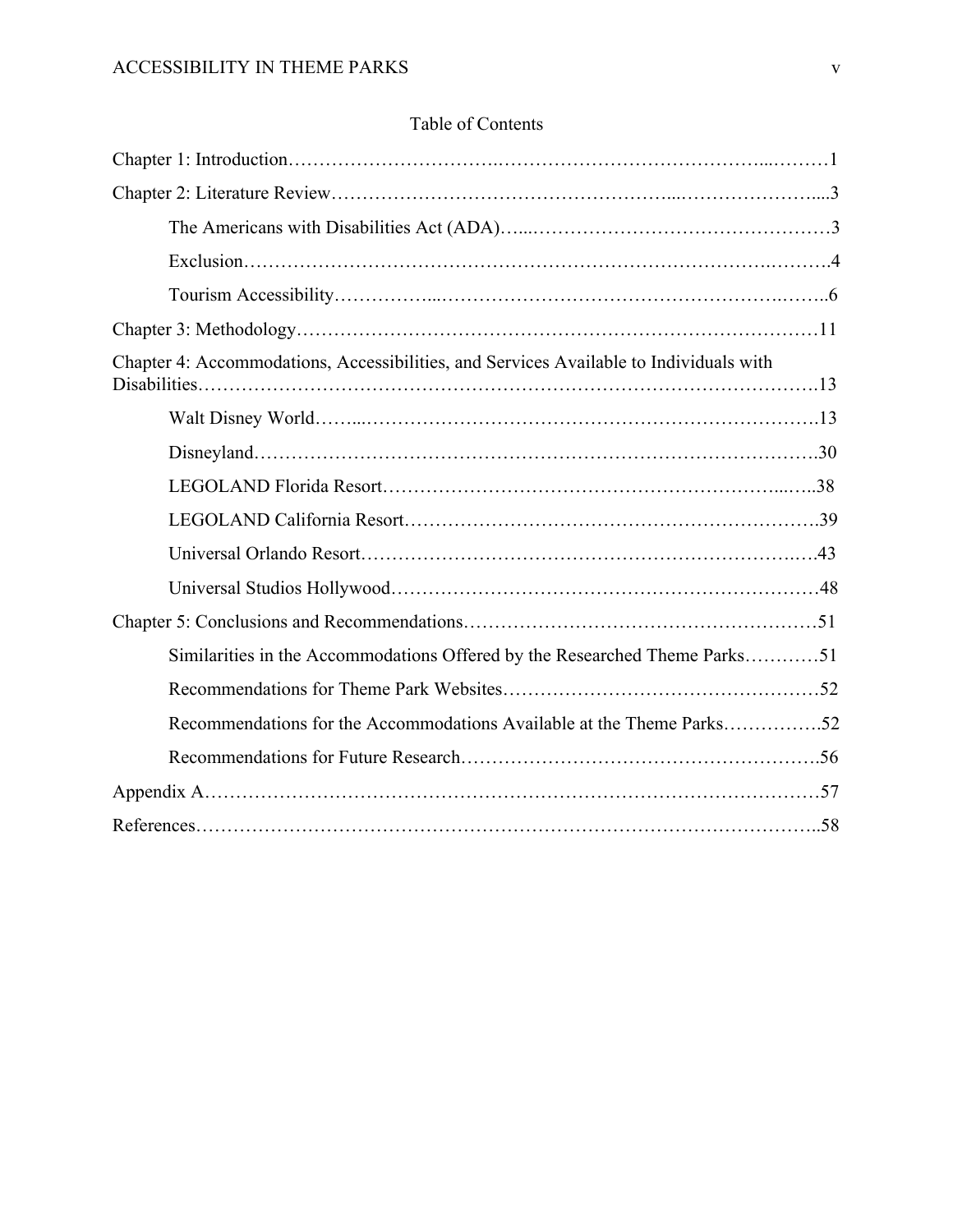### **Chapter 1: Introduction**

"According to the US Census Bureau, the number of persons with disabilities is estimated at 51.2 million, which is 18.1 percent of the US population" (Kim & Lehto, 2012, p. 451). Many Americans are affected by disabilities, and "…they have the same expectations and desires to travel as the rest of the community" (Darcy & Daruwalla, 1999, p. 41). However, "[p]arts of society, particularly those with disabilities, are most excluded from general leisure and tourism activities…" (Kastenholz, Eusébio, & Figueiredo, 2015, p. 1260). People who have disabilities have the right to be accepted and accommodated under the Americans with Disabilities Act (ADA), which is an important act that mandates and regulates the accessibilities that must be provided for people with disabilities.

Tourism is an important aspect in the lives of many people, including people with disabilities. "Tourism fulfills human desirable, trans-situational goals, needs and values. Individuals with disabilities are often socially excluded, at home and while visiting or travelling" (Zenko & Sardi, 2014, p. 653). In the theme park industry, it is necessary to provide assistance for people with various disabilities in order to ensure that an inviting and inclusive experience is available to all. Although there is not a way to change the "negative attitudes" that society has in regards to people with disabilities (Darcy & Daruwalla, 1999, p. 42), it is within the theme park industry's ability to provide accommodations for people with disabilities. However, the lack of accessibility in the tourism industry is a major barrier for individuals with disabilities (Zenko & Sardi, 2014, p. 657). A study by Cook & Shinew (2014) reported that participants felt that the planning that must occur before engaging in leisure activities can be "physically taxing" and stressful, but it is worth it in the end (p. 430). These findings display that people with disabilities are willing to put extra effort in to make their vacation possible. However, this should not have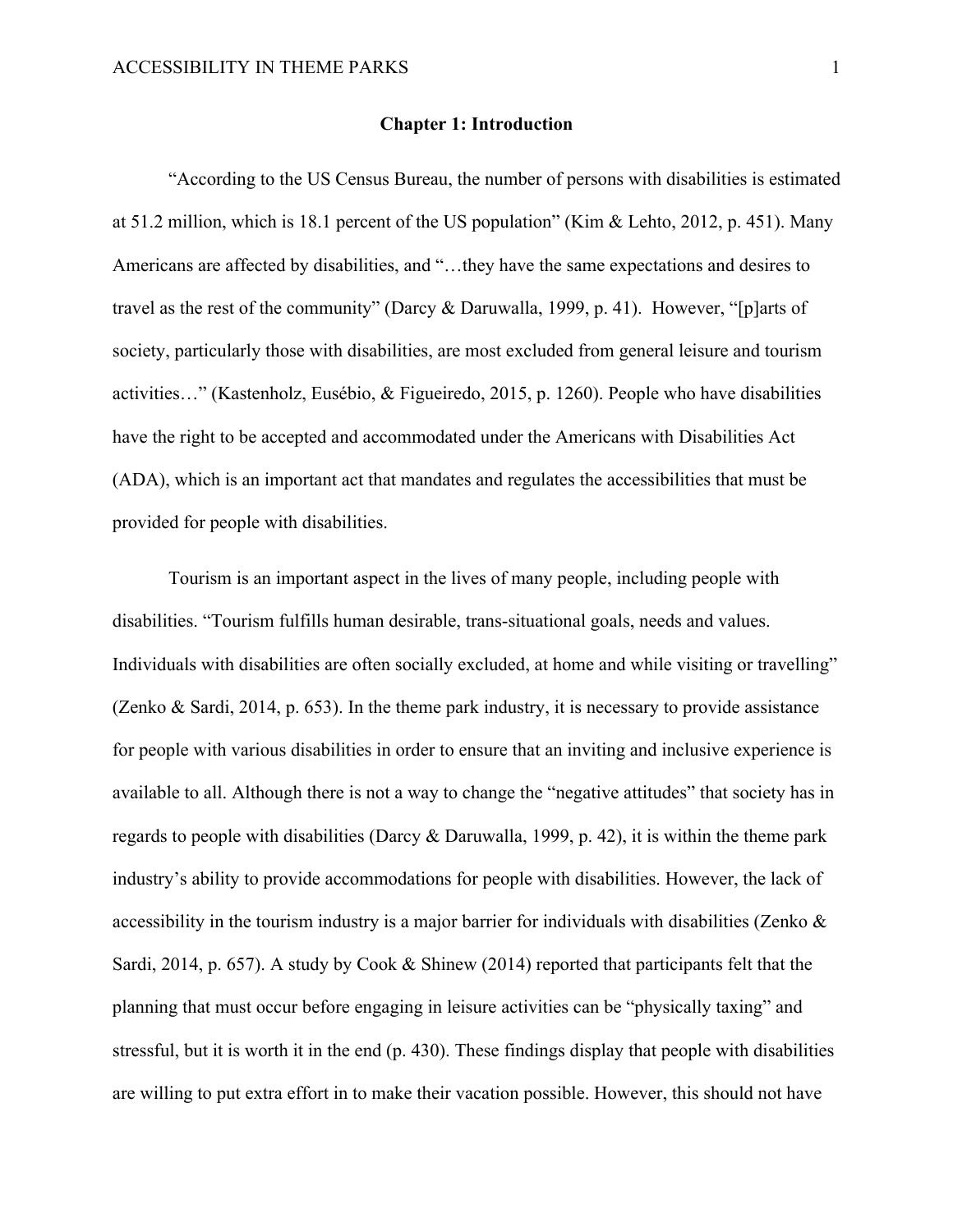to be the case; people with disabilities should be accommodated as much as possible by the tourism industry.

The research questions that will be asked, researched, and discussed within this thesis are as follows:

- How are theme parks assisting and accommodating people with disabilities? Are the regulations in the ADA being executed?
- What are the most common accommodations provided by theme parks across the United States?
- How much information about the accommodations that are offered is readily available on each theme park's website?
- Which theme parks are providing the most inclusive and unique accommodations for people with disabilities?
- How can theme parks improve the accommodations that they currently offer?

These questions are important to ask because they could educate a family with a child with disabilities about what assistance and accommodations are available to them. These questions could also be crucial in the family's decision whether it is plausible for them to go to a theme park for vacation. The results of this thesis could help theme parks examine the effectiveness of their own accommodations for people with disabilities, as well as how they measure up to other theme parks' accommodations. The effects of such an analysis could assist them in deciding how they could improve the accessibility of their park and in implementing new accommodations for guests.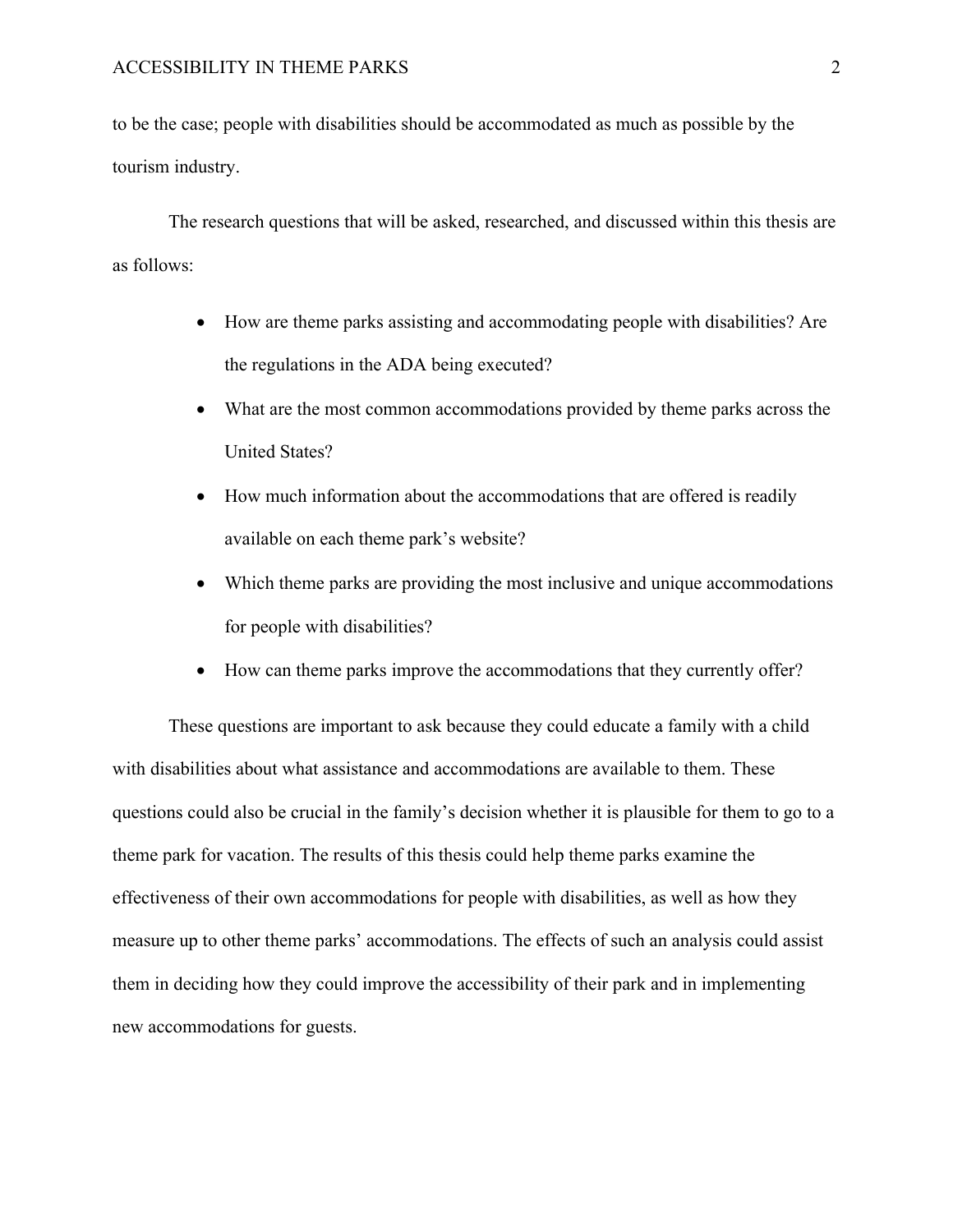#### **Chapter 2: Literature Review**

*The Americans with Disabilities Act (ADA)*

The Americans with Disabilities Act (ADA) attempts to make public scenarios such as shopping and getting on a train, easier and more accessible for people with disabilities. The act is "the primary piece of nondiscrimination legislation in the USA" (Kuo & Kalargyrou, 2014, p. 165). "The act's titles specify that access to jobs, goods, and services may not be denied on the basis of disability" (Hinton, 2003, p. 210). The passing of regulatory acts like the ADA allow such acts to:

…provide some guidelines and parameters with regard to persons with disabilities for businesses and society as a whole. The enactment of regulations has brought increased economic and political attention to the disabled population… (Kim & Lehto, 2012, p. 452)

The entire population of people with disabilities is sometimes overlooked, even though it has the potential to be a new market for retailers to sell their products to: "The US Bureau of the Census reports that Americans with disabilities have a total income of \$700 billion, resulting in a discretionary income of \$188 billion…" (Kaufman-Scarborough, 1998). One possible reason that accommodations may not be readily available for people with disabilities could be that the consumer segment for people with disabilities and senior citizens is usually perceived to "… have significantly less disposable income..." (Darcy, Cameron, & Pegg, 2010, p. 519).

[B]y developing products and services that are not inclusive of the whole community, the enterprise not only affects its own financial bottom line by effectively excluding part of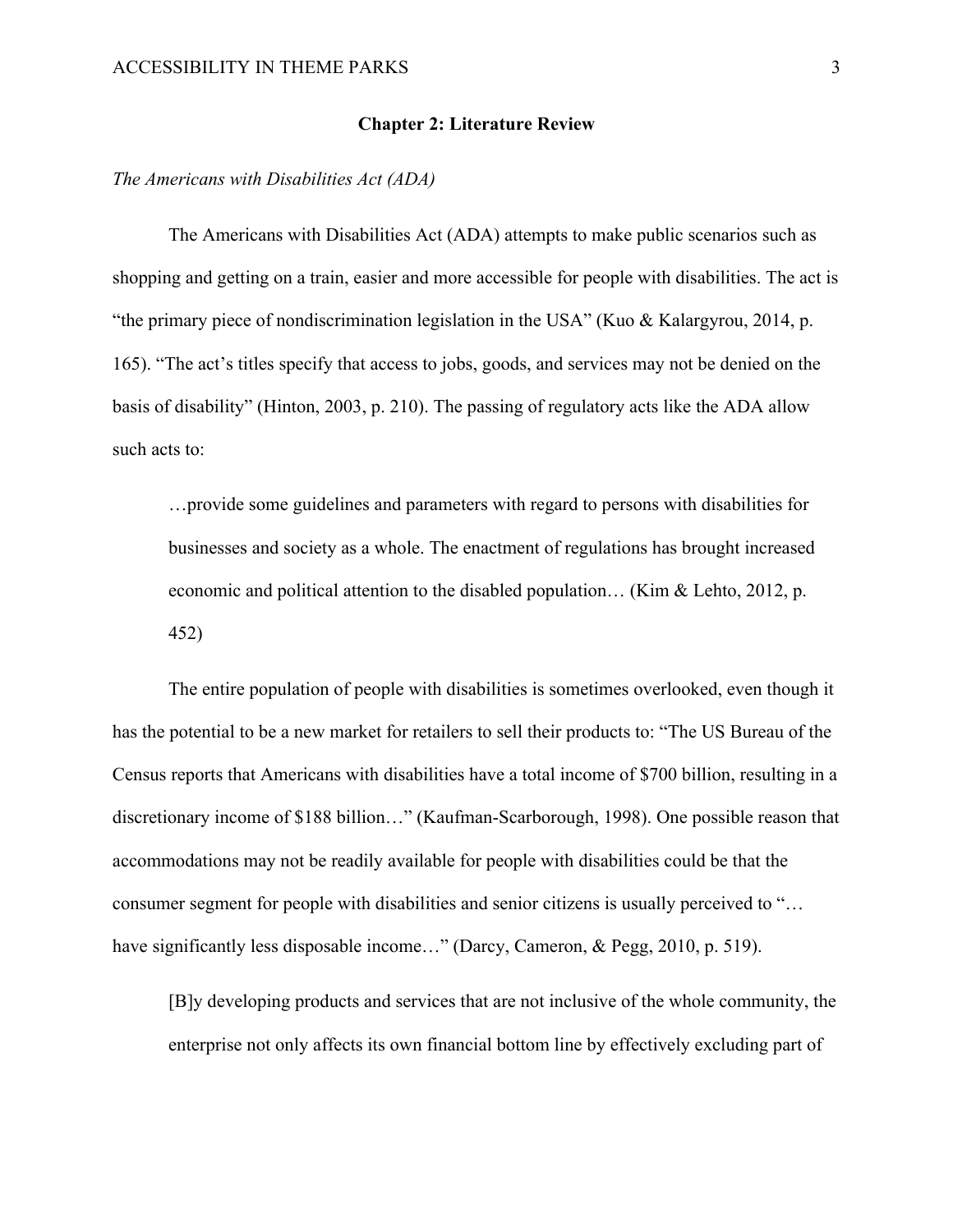the customer base but it is also socially inefficient by creating infrastructure that cannot be used by the whole community (Darcy, et.al, 2010, p. 520).

Research has also found that "[a]s accommodations for disabled persons increase, so do their opportunities to shop and enjoy activities which had been prohibitively difficult, embarrassing, or simply just not possible" (Kaufman-Scarborough, 1998). When people with disabilities shop and participate in more leisure activities, they will, consequently, be spending more money, therefore benefiting retailers, and society as a whole, as well as themselves and their families.

The ADA's main purpose, however, is to ensure that the needs of people with disabilities are being met: while the consumers with disabilities segment could be a new market for tourism companies, it is also crucial that governmental regulations are being followed (Kim & Lehto, 2012, p. 451). The tourism industry needs to be mindful that they are executing the proper standards and accessibilities that the ADA requires. Some examples of such accessibility requirements can be identified as "…ramps, tactile ground surface indicators, wayfinding signage…" (Darcy, et.al, 2010, p. 517).

# *Exclusion*

"Disability is… one of the most prevalent factors of social exclusion" (Kastenholz, Eusébio, & Figueiredo, 2015, p.1261). Many people with various types of disabilities experience overwhelming exclusion and isolation from the general society as a whole.

Through the proliferation of discourses on impairment, the category of disability emerged as a new concept… It can hence be argued that the social model arose out of counterdiscourses with the aim to improve the situation of disabled people as a whole. However,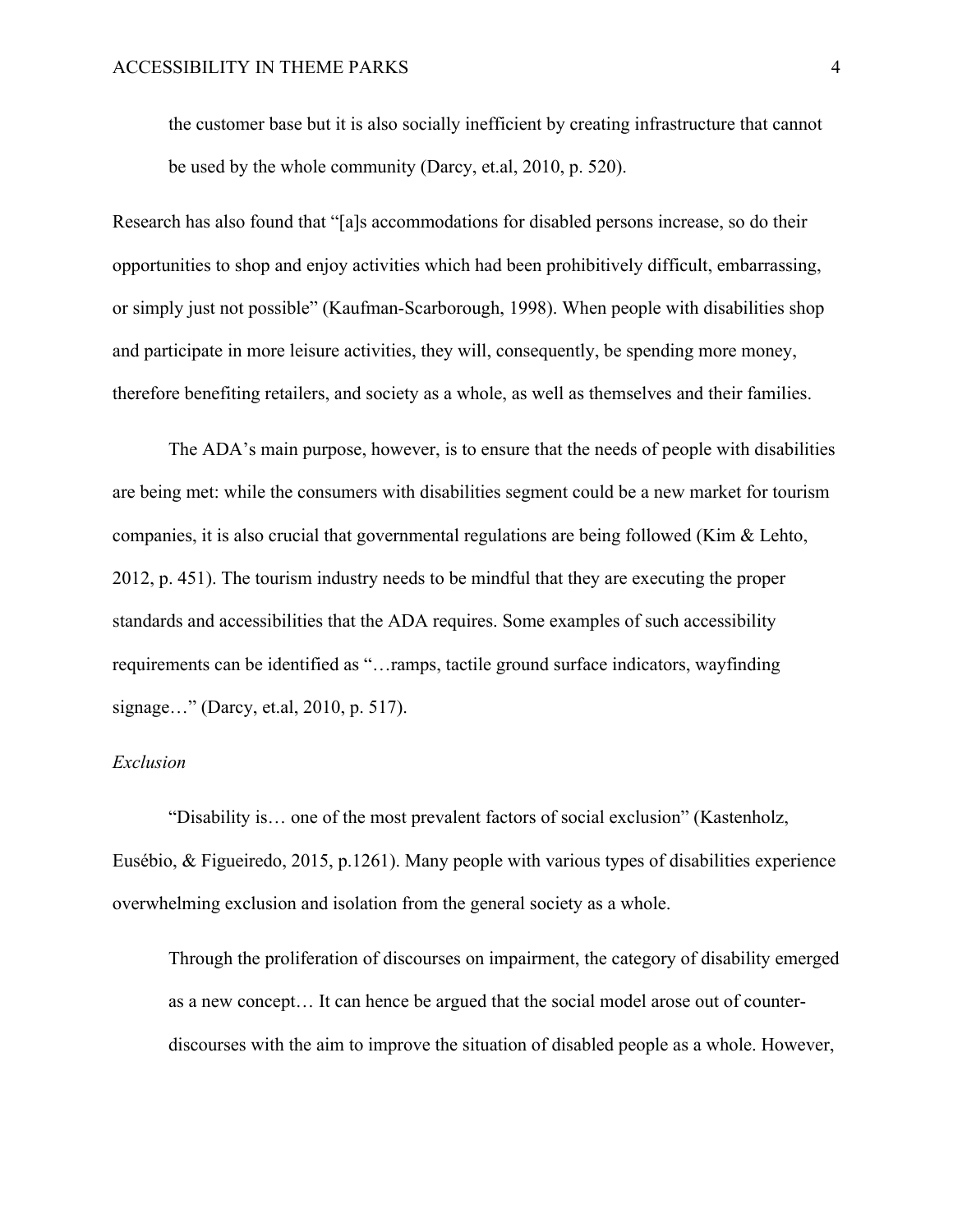in offering a counter-discourse, the social model assigns one aggregated identity category to all individuals (Eichhorn, Miller, & Tribe, 2013, p. 581-582).

Because society groups certain people in stereotypical groups, "…people with impairments are grouped into one category because they meet certain criteria of this identity category, which was formed by political and social arrangements" (Eichhorn, et.al, 2013, p. 582). In addition to being categorized based on their abilities, many people with intellectual disabilities are stereotyped as being "dependent," which can cause them to feel rejected and discouraged (Patterson & Pegg, 2009, p. 388). The act of categorizing someone can have a powerful effect on that person: "[l]abeling someone as mentally handicapped has the effect of causing a selffulfilling prophecy..." (Eayrs, Ellis, & Jones, 1993, p. 112). According to Gillovic, McIntosh, Darcy, & Cockburn-Wootten (2018),

"[g]aining control of language then, is crucial for resisting particular meanings to describe disability, to challenge detrimental perspectives that dominate society, and perhaps more importantly, claim new meanings" (p. 615).

In a study conducted to examine how some advertisements affect how viewers of the ad view people with disabilities, it was found that, at least for one ad in particular, some of the ads that are supposed to raise awareness and help people that have disabilities can actually cause "feelings which are degrading to people with learning disabilities and reinforce the image of dependency" (Doddington, Jones, & Miller, 1994, p. 218).

There is extensive research in the area of disability and exclusion from social activities: "Physical or intellectual impairment often triggers removal from social participation spheres and/or losses in terms of ability of functioning and of participating in certain activities…"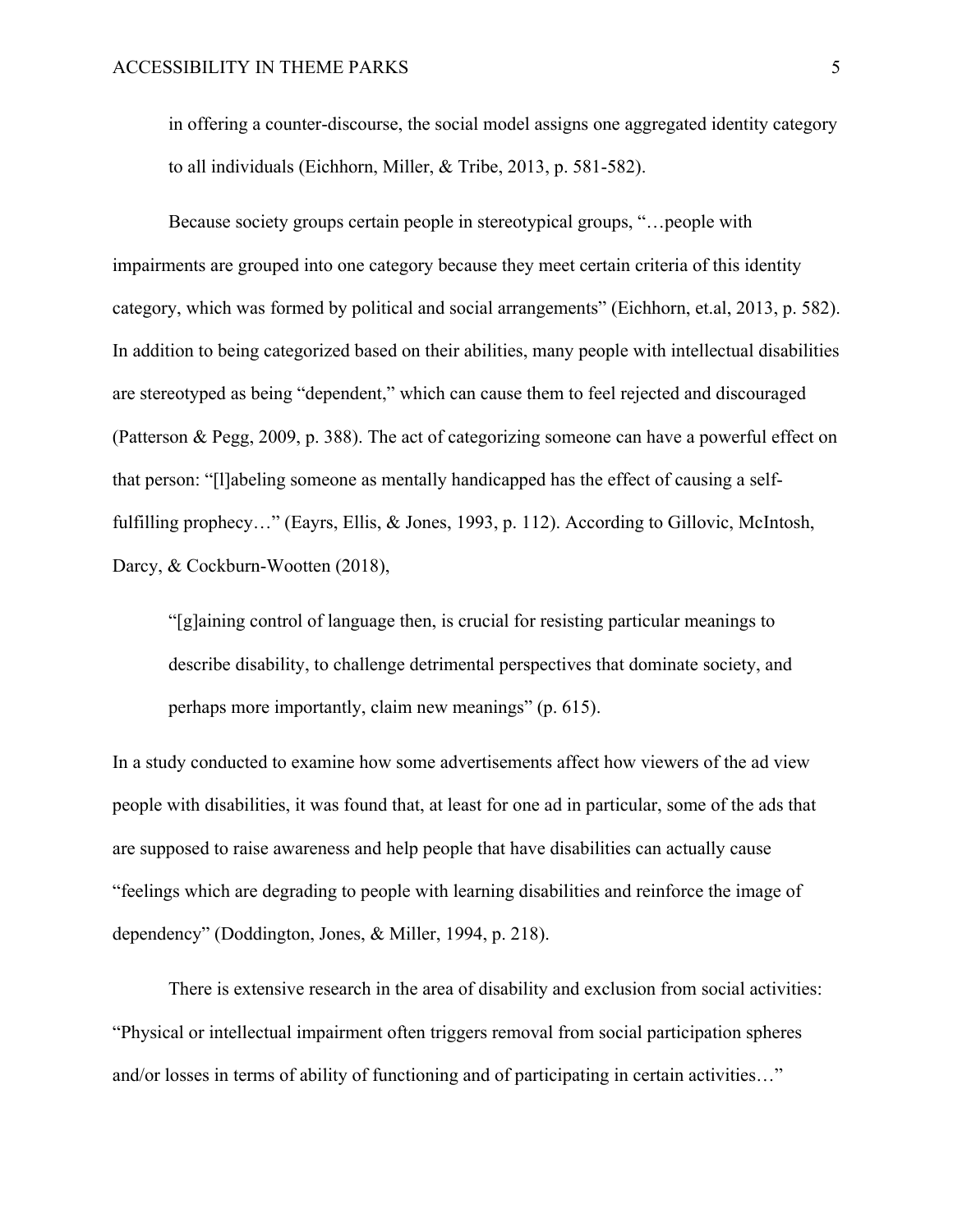(Kastenholz, et.al, 2015, p. 1262). This is another reason why it is crucial for the tourism industry to create an environment of inclusion for all of its guests and visitors. "In fact, physical and mental individual impairments may be conditioned by environmental and societal barriers, aggravating disabilities and social exclusion" (Kastenholz, et.al, 2015, p. 1263). To break free from these "barriers," it is necessary for the tourism industry and theme parks across the world to provide proper accommodations for people with disabilities that will not further enable social exclusion, but instead, promote inclusion and acceptance.

## *Tourism Accessibility*

"The disabled population has become a significant consumer segment" (Kim  $\&$  Lehto, 2012, p. 451). Because there are so many people that are affected by disabilities in the United States of America, alone, it is crucial for the tourism industry and theme parks to provide the correct accessibility that will allow people with disabilities, and their friends and families, to enjoy their vacations to the fullest. Research has found that individuals that have disabilities are contributing to the tourism, while also spending a considerable amount of money doing so (Wan, 2015). Adopting "Accessible Tourism" can be beneficial for everyone: "… Accessible Tourism focused on the access to leisure and tourist activities for any individual, regardless of their capabilities" (Soler, Díaz, & Vera, 2018, p. 659).

"Tourism for people with disabilities could bring many benefits and should become a part of national industries, too" (Zenko & Sardi, 2014, p. 655). However, people that have disabilities may also face a variety of different challenges when visiting tourist destinations—such as theme parks: "Barriers satisfactory tourism experiences by people with disabilities are economic, physical and attitudinal" (Darcy & Daruwalla, 1999, p. 43). Mendez-Hodgkinson (2012) expresses a similar view: "Many do not take an active part in recreation because a number of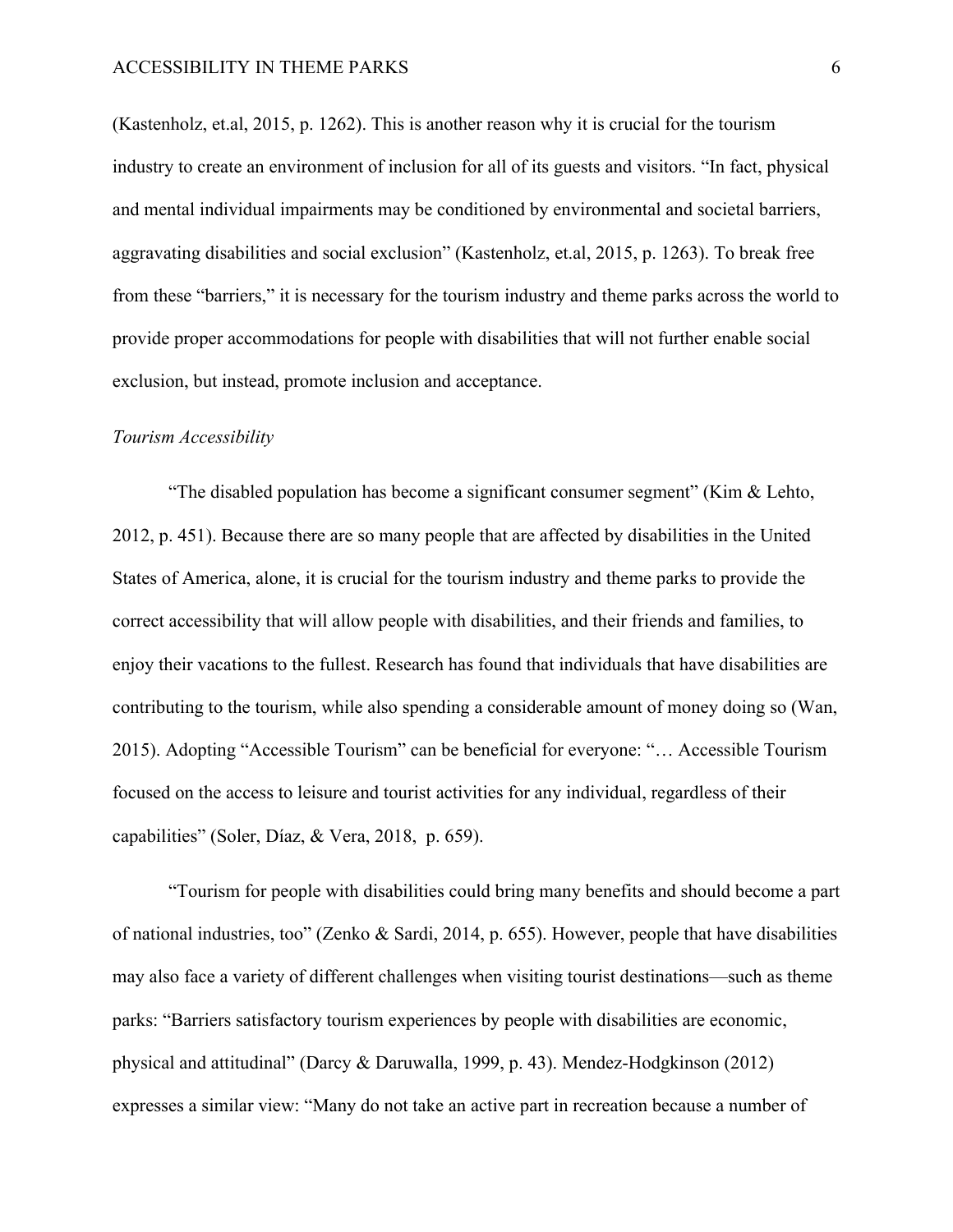barriers. Lack of accessible or inclusive recreational settings present the greatest challenges" ( p. 23). The types of barriers that are faced by individuals with disabilities also depends on the type of disability/disabilities the person has (Michopoulou & Buhalis, 2013).

As research has found, tourism can be especially beneficial for people that have disabilities.

Importantly, serious leisure has also been suggested as a purposeful means of helping people with disabilities to regain, or indeed to re-establish positive feelings of dignity and self-esteem and to contribute to their social inclusion in community settings… (Patterson & Pegg, 2009, p. 392).

According to Card, Cole, & Humphrey (2007), tourism could improve the quality of life that individuals with disabilities have because, if accessible travel opportunities were made available, people with disabilities may find more happiness and satisfaction in life. Not only that, but tourism and traveling with family "…provide[s] opportunities for interaction and communication among family members" (Cloquet, Palomino, Shaw, Stephen, & Taylor, 2018, p. 225). In one study, it was found that participants felt that leisure time gave them an opportunity to "… be more authentic versions of themselves" (Cook & Shinew, 2014, p. 430). However, the study also found that, participants felt that work was actually less stressful than planning for leisure activities, dealing with inaccessible areas, and having to get help from others or use assistive devices (Cook & Shinew, 2014, p. 431). In addition, if people with disabilities feel that the tourist destination they are visiting is not be able to properly accommodate them, then they will most likely feel like they are not in control while they are there, "and vice versa" (Cole, Zhang, Wang, & Hu, 2018). And, "[h]owever beneficial and relevant for life satisfaction, access to tourism is particularly limited for persons with disabilities…" (Kastenholz, et.al, 2015, p. 1265).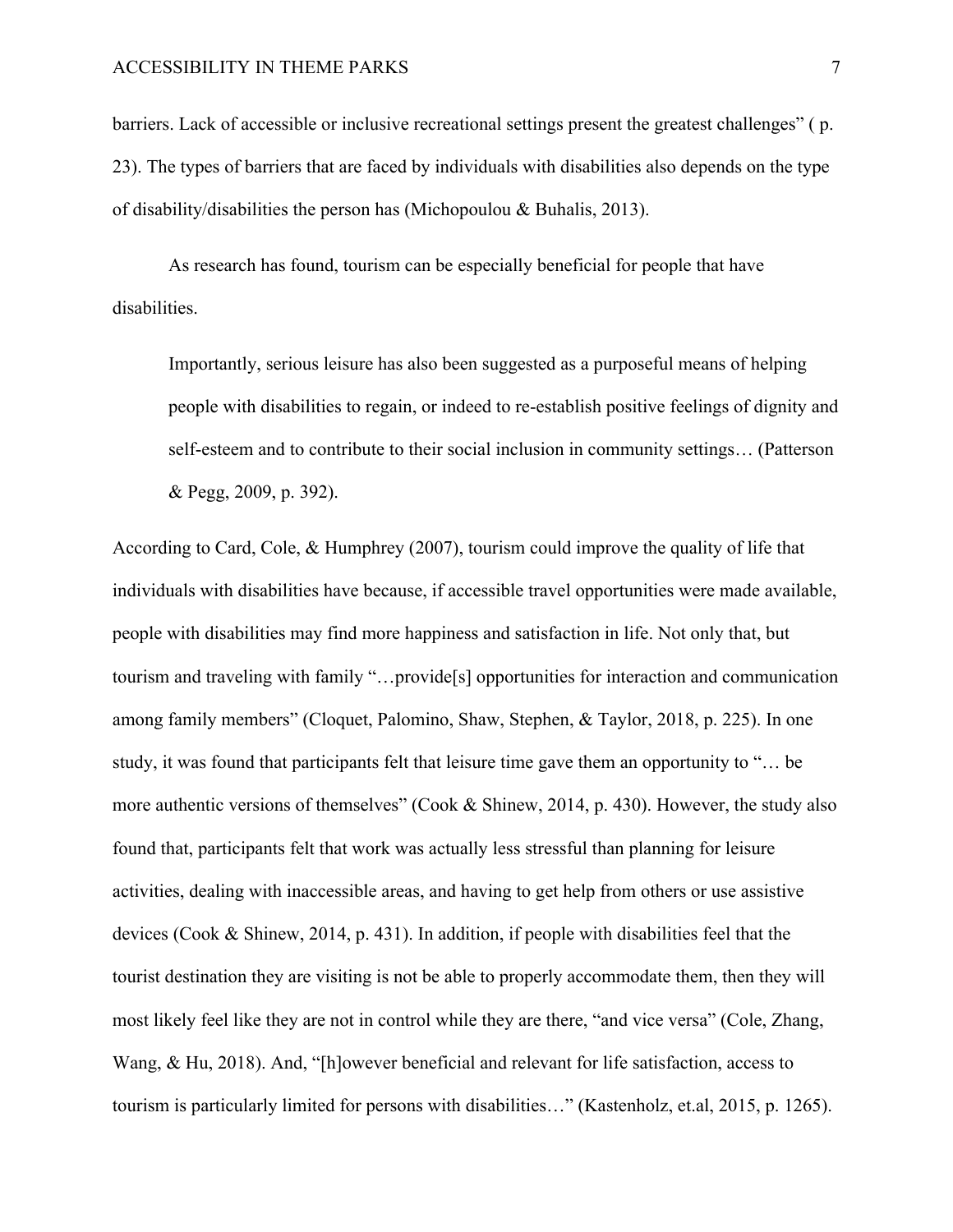Although, if the difficulties that people with disabilities face in the tourism industry are "eliminated," it can be assumed that they will then be more likely to take part in tourism (Lee, Agarwal, & Kim, 2012). All aspects of tourism—travel, accommodations, excursions, etc. must be accessible to people with disabilities in order for them "… to achieve a quality holiday experience" (Nyanjom, Boxall, & Slaven, 2018, p. 677).

There is a need that is not being met by the tourism industry. It seems that the industry is not recognizing the needs of people with disabilities to the degree that it should be, usually simply considering them to be in the same consumer segment as people who do not have disabilities (Pagán, 2012). Buhalis & Michopoulou (2011) agree that this is an up and coming market, which includes not only people with disabilities, but also ageing people because they may experience a disease that eventually causes a disability. Families that have a child with disabilities may have "…different needs, interests, and limitations…" for tourism needs than families that do not have a child with disabilities because of "[d]ifferences in physical, mental, or emotional conditions…" (Kim & Lehto, 2013).

Because there is such a wide range of disabilities, it can sometimes be difficult for the tourism industry to provide the exact accommodations that each person needs: "Within the disabled population, differences in physical, mental or emotional conditions may lead to different needs, interests, and limitations for their travel activities" (Kim & Lehto, 2012, p. 452). However, it is important for theme parks and other tourist destinations to consider the different accommodations and accessibilities that could assist the wide variety of guests that they welcome on a daily basis. "Varied special needs have to be carefully addressed if the hospitality and tourism industry intends to serve this market segment with quality" (Kim & Lehto, 2012, p. 452).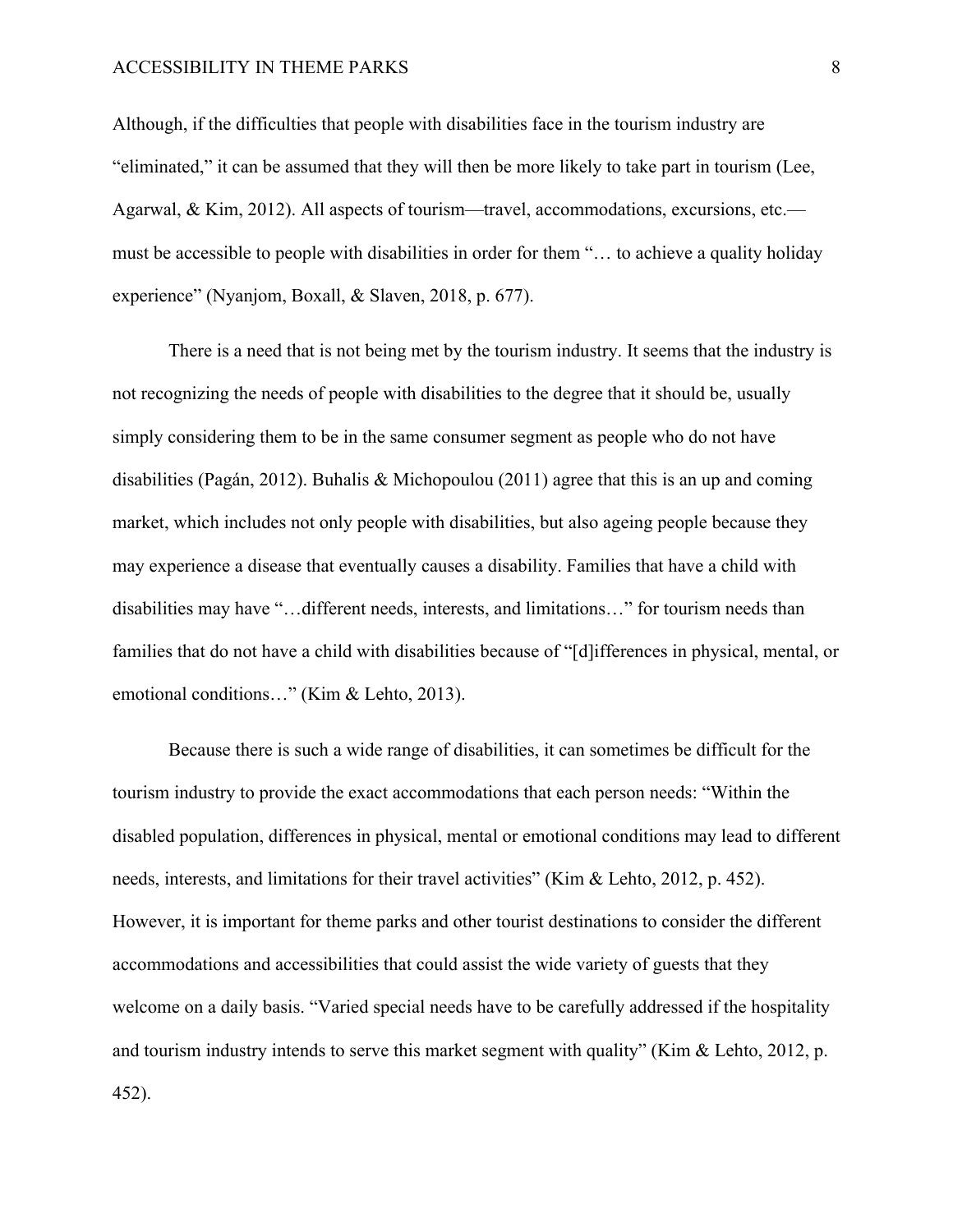Without the proper accommodations,

"[a]ttempts to prompt the person's travel initiative without bridging the gap between his or her travel skills and the skill level required for a successful travel performance can amplify the person's problems and complicate the situation further. (Lancioni, et.al, 2014, p. 198).

It is important to make sure that when people that have disabilities are travelling or are at a tourist destination that they are equipped with the best accommodations that will empower and encourage them instead of discouraging them.

The ease of access to information about the accommodations that are available to people with disabilities at theme parks is also important. In a survey conducted to examine how people with disabilities felt about how specialized products and services are being—or are not being advertised, it was found that "[m]ore than 51% would like to see more advertisements related to specialised services" (Aichner & Shaltoni, 2018, p. 125). While a few survey participants responded that they did not think more advertisements were needed, the majority agreed that they would like to see more advertisements. The reasons that participants of the survey cited for wanting more advertisements included: simply wanting more information, wanting to find out about new products that could be of assistance to them, and where such products are available for purchase. While the survey results previously discussed were specifically for products and not services, the results of the questions that concerned services had similar results (Aichner & Shaltoni, 2018, p. 125).

Another accessibility function that could provide an important accommodation for individuals with disabilities that is seemingly lacking in the tourism industry is website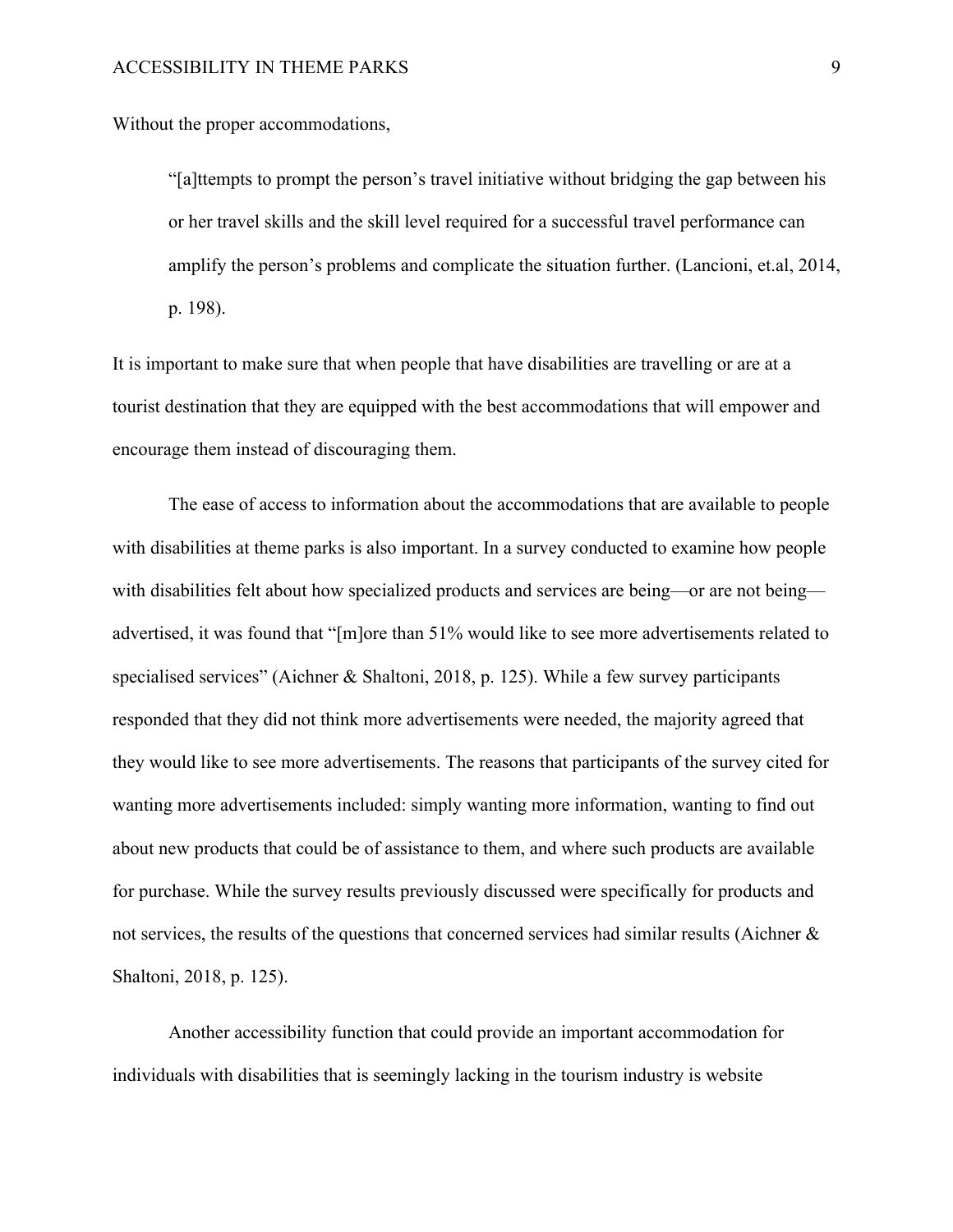accessibility—and people are aware of it: many lawsuits have been filed against tourism and hospitality websites (Mills, Han, & Clay, 2008). According to Peters & Bradbard (2007), "[c]onsmers with disabilities are the most likely group to be affected by Web accessibility barriers" (p. 28). Mills, et.al (2008) define an website that is accessible "…as one that ensures that all of its pages can be used effectively by all persons using that website." It is crucial for tourism websites to be accessible to people with various forms of disabilities. In one preliminary study, it was found that many websites for in the hospitality and tourism industry are not in compliance with ADA Standards or guidelines that are followed by many "international web agencies" (Mills, et.al, 2008).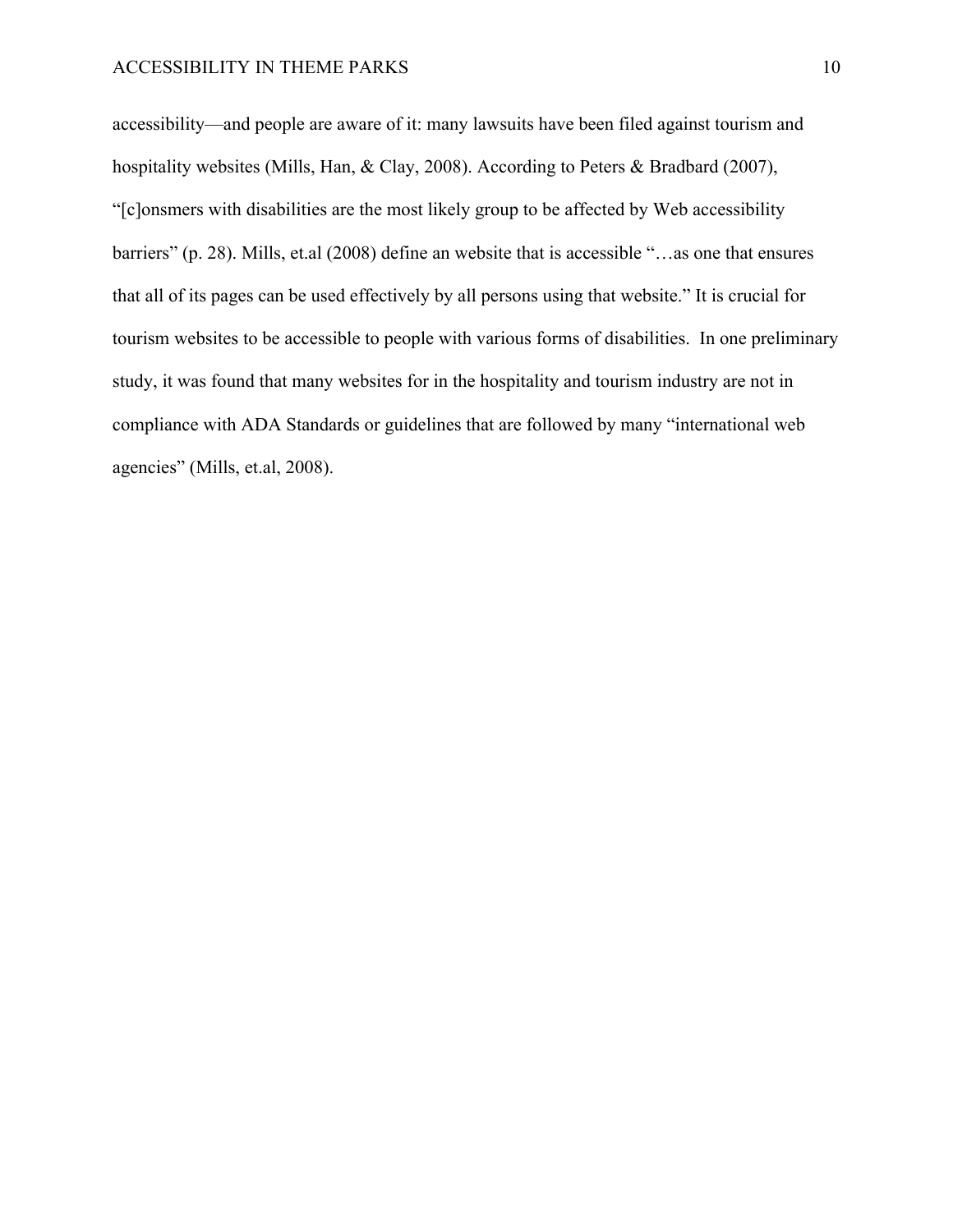#### **Chapter 3: Methodology**

Theme parks are a prime vacation location for families across the world. However, when proper accommodations are not provided, vacationing can be difficult and stressful for people with disabilities. In an effort to provide a welcoming and accepting environment for people with disabilities, many theme parks have gone above and beyond regulated stands to adopt unique and innovative accommodations. For the purposes of this thesis, the accessibilities and accommodations provided by various theme parks across the country will be examined and compared to one another to gain an understanding of how well theme parks are accommodating individuals with various forms of disabilities. The results and findings of this research will also be compared to ADA standards to determine which theme parks are providing the most comprehensive and inclusive accessibilities and accommodations.

The reason that this topic was chosen is because the writer has a brother with autism, and their family has had the opportunity to experience first-hand the accommodations that various theme parks offer individuals with disabilities and their families. Because of these experiences, the writer is passionate about this topic and is interested to see how theme parks have been able to implement unique ways to accommodate people with disabilities in various scenarios.

The theme parks that were chosen were done so somewhat randomly, but mostly based on popularity. Another factor that was taken into consideration was the general reputation that each theme park has; i.e., which theme parks are known for being the most accommodating, family-friendly, etc.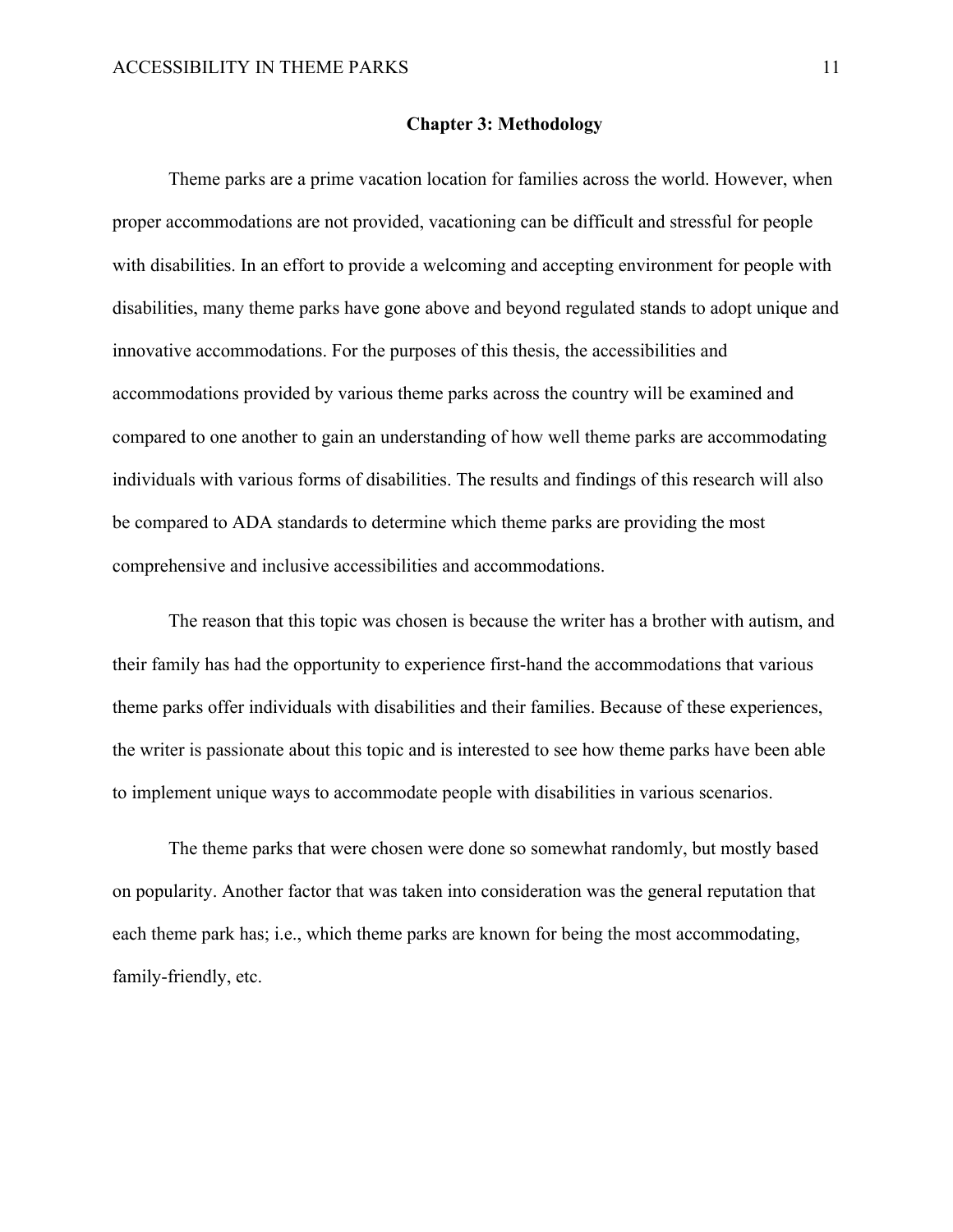The theme parks that were ultimately chosen and will be studied in-depth throughout this thesis are as follows: Walt Disney World, Disneyland, Legoland Florida, Legoland California, Universal Orlando, and Universal Hollywood.

Because one of the research questions for this thesis is concerned with the availability of information regarding accommodations for people with disabilities on each theme park's website, there will be an in-depth description of what information is listed on each website. Some of the theme parks have more information and details regarding the accommodations offered listed on their website, so the size of the section dedicated to each respective theme park in Chapter 3 will vary.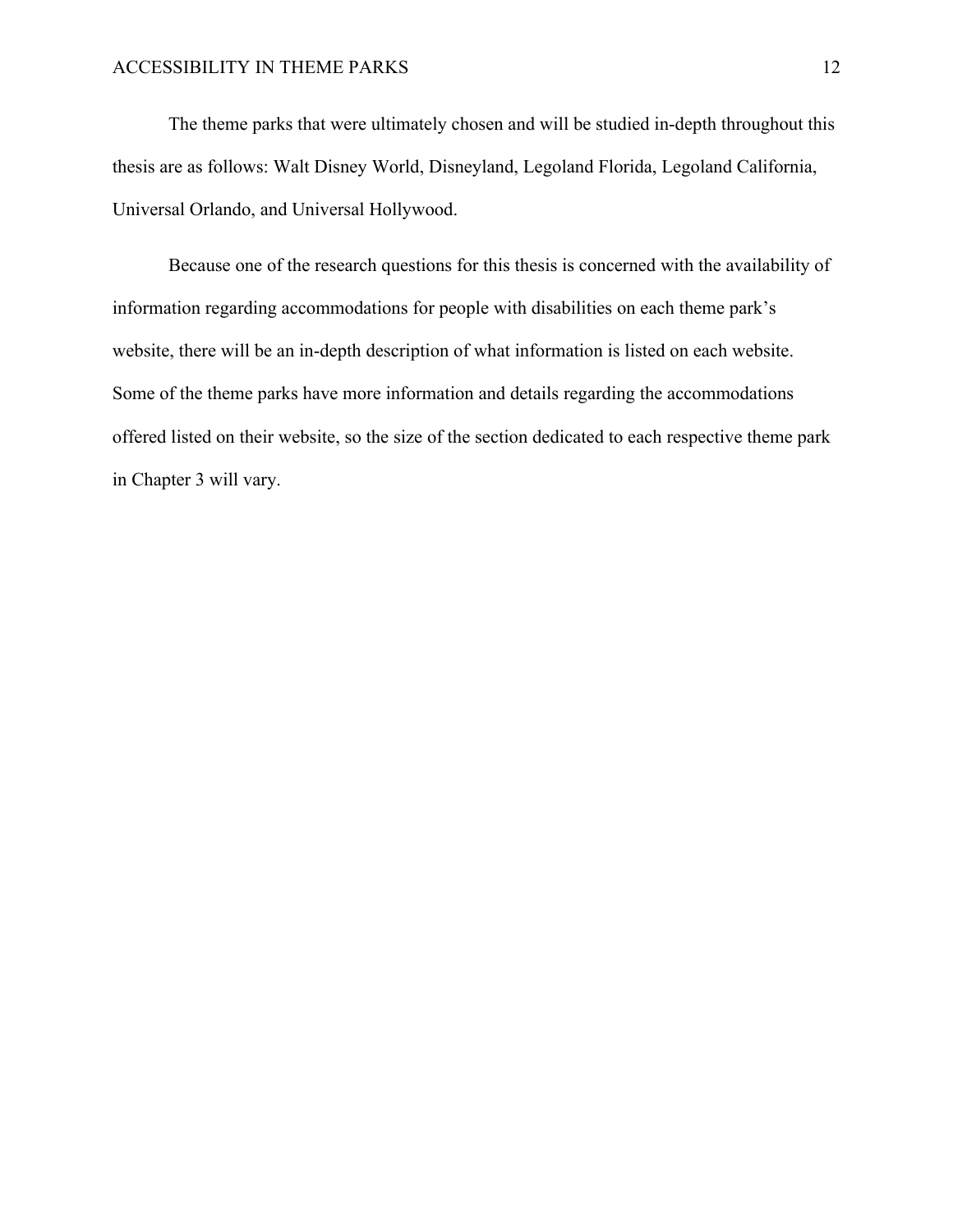# **Chapter 4: Accommodations, Accessibilities, and Services Available to Individuals with Disabilities**

The following chart displays some of the most popular accommodations, as listed on each respective website, among the theme parks studied, along with the parks that offer each of them.

|                        | Walt          |                   | <b>LEGOLAND</b> | <b>LEGOLAND</b> | <b>Universal</b> | <b>Universal</b> |
|------------------------|---------------|-------------------|-----------------|-----------------|------------------|------------------|
|                        | <b>Disney</b> | <b>Disneyland</b> | Florida         | California      | Orlando          | <b>Studios</b>   |
|                        | World         |                   | <b>Resort</b>   | <b>Resort</b>   | <b>Resort</b>    | Hollywood        |
| Special Access to      |               |                   |                 |                 |                  |                  |
| Attractions            |               |                   |                 |                 |                  |                  |
| Wheelchair             |               |                   |                 |                 |                  |                  |
| /ECV Rental            |               |                   |                 |                 |                  |                  |
| Allowance of           |               |                   |                 |                 |                  |                  |
| <b>Service Animals</b> |               |                   |                 |                 |                  |                  |
| <b>Braille</b>         |               |                   |                 |                 |                  |                  |
| Accommodations         |               |                   |                 |                 |                  |                  |
| Hotel Room             |               |                   |                 |                 |                  |                  |
| Accommodations         |               |                   |                 |                 |                  |                  |
| Assistive              |               |                   |                 |                 |                  |                  |
| Listening              |               |                   |                 |                 |                  |                  |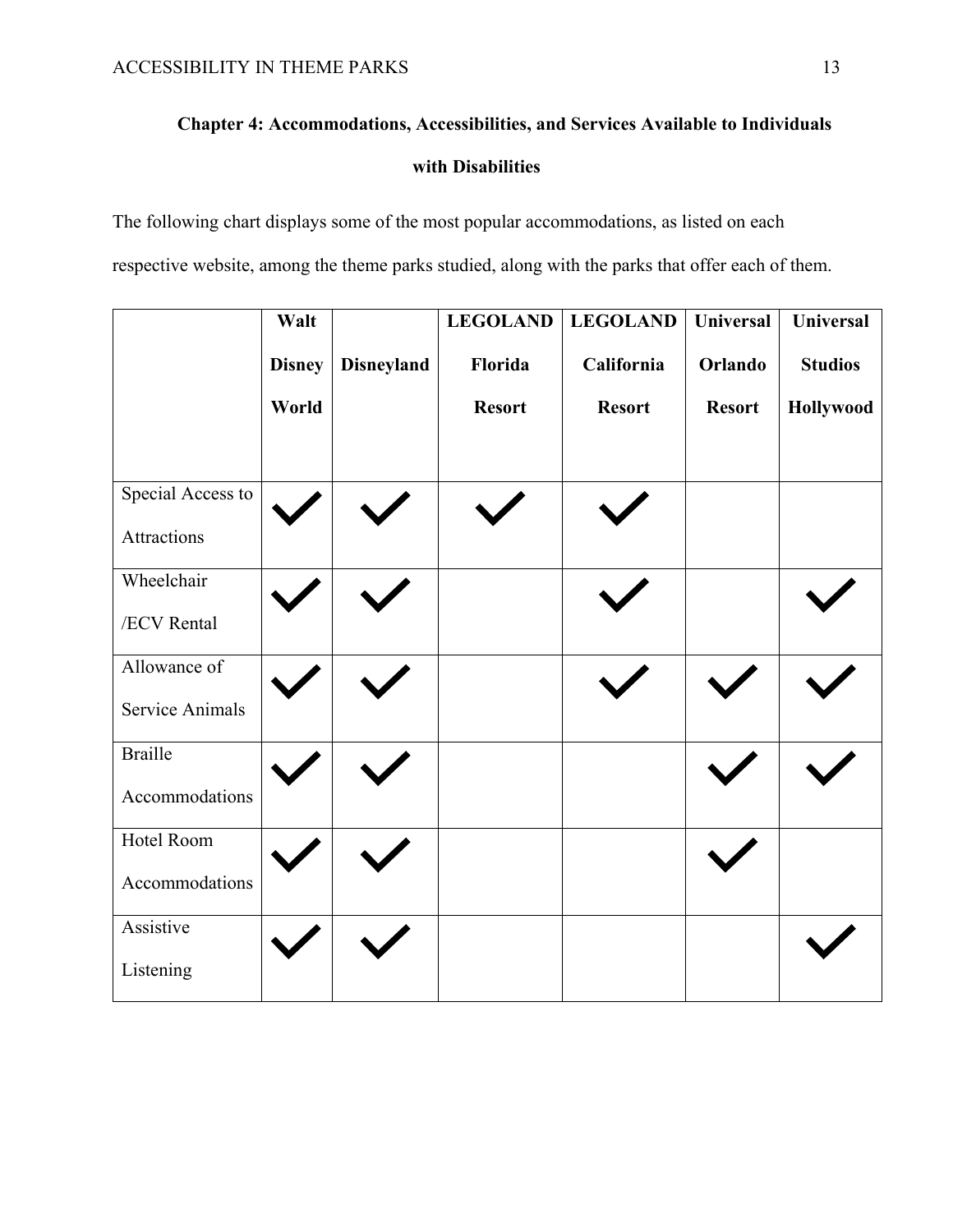The above chart highlights some of the accommodations and services that are available to guests at each park (according to each theme park's website). Many more accommodations are offered in addition to the ones previously listed, which will be detailed below.

## Walt Disney World

Walt Disney World (WDW), is located in Lake Buena Vista, Florida. "Disney Parks have an unwavering commitment to providing a welcoming and inclusive environment and accessible experiences for our Guests" (Walt Disney World, Walt Disney World Resort Modified DAS Message and FAQ – 4/30/2015). Walt Disney World takes prides in providing a guest experience that its visitors will remember forever, which is evident in their accommodations for individuals with disabilities. Walt Disney World's website provides an in-depth guide on the numerous accessibility opportunities available to people with disabilities. Walt Disney World offers assistance for guests with cognitive disabilities, mobility disabilities, hearing and visual disabilities.

If guests should have questions about the services and accommodations that Walt Disney World is able to provide for people with disabilities, they are invited to contact "Disability Services"—there is a phone number and email provided (Walt Disney World, Services for Guests with Disabilities). In addition, there are also downloadable "Guides for Guests with Disabilities" available for each of the theme parks (Walt Disney World, Services for Guests with Disabilities).

For people with cognitive disabilities, there is a range of accommodations available. One option for parties that include a guest with a cognitive disability is purchasing park tickets ahead of a visit—guests purchase their theme park and waterpark tickets (and even annual passes)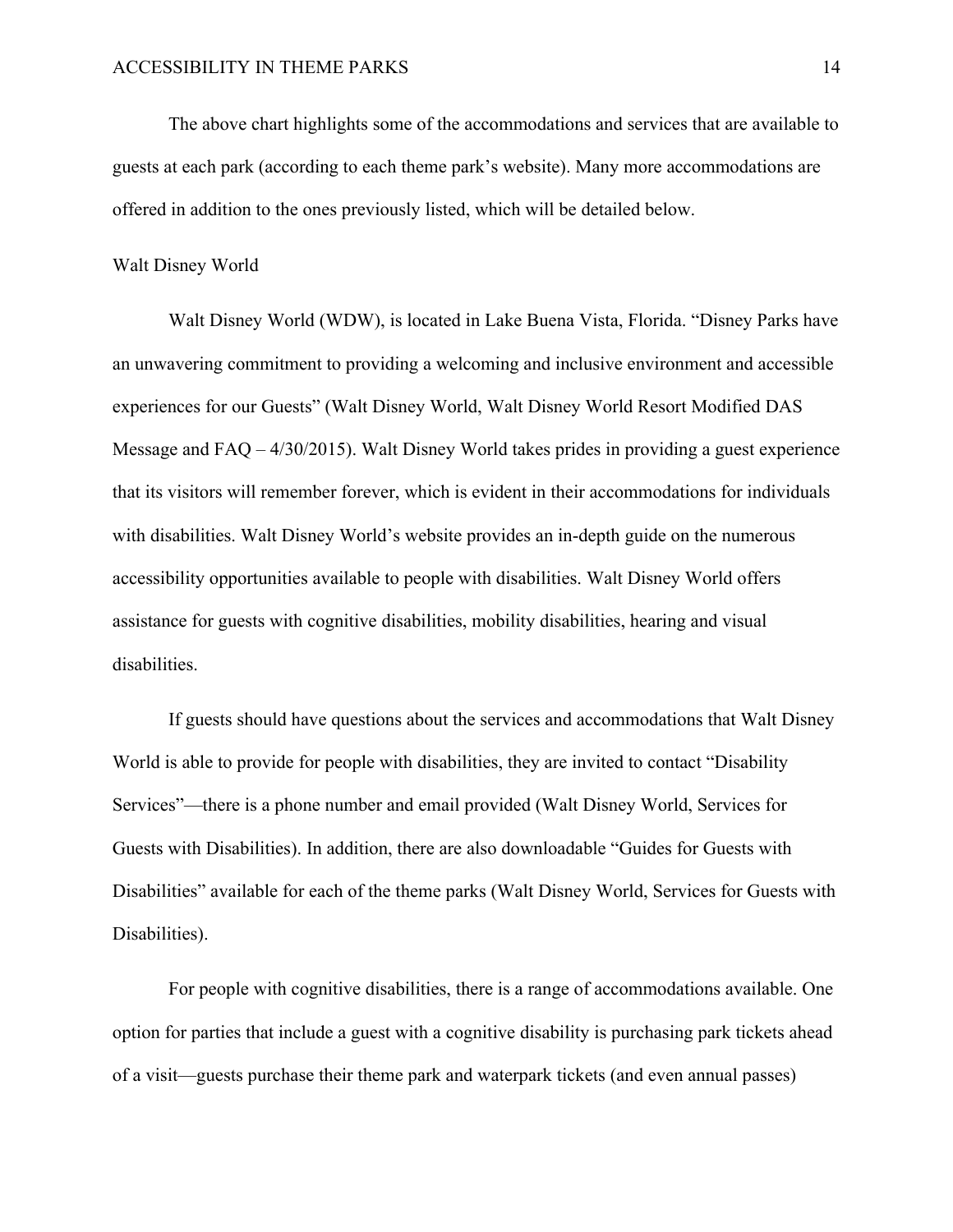online, or they may call a provided number. Strollers, wheelchairs, and ECVs are also available to rent at the theme parks. Personal strollers can be allowed to be used as wheelchairs on rides and attractions—guests must see a Cast Member at Guest Relations "to obtain the appropriate identifying tag" (Walt Disney World, Services for Guests with Cognitive Disabilities).

The Disability Access Service (DAS) is a unique option for people with disabilities and their party because it allows the party to return to attractions at a later time, as opposed to waiting in line. Guests may speak with Guest Relations regarding questions about the Disability Access Service and other available accommodations. Rider switch is available as well, which allows all members of the party to visit each attraction—if one person needs to stay off the ride with a person with disabilities, he or she may then head to the front of the line to ride once the rest of their party has returned. Guests may inquire more about this service with a Cast Member at each attraction.

"Break Areas" are offered for individuals with cognitive disabilities if they "…become over-stimulated or need some down time…" (Walt Disney World, Services for Guests with Cognitive Disabilities). Guests may speak with a Cast Member if they need to "'take a break'" at one of these areas—guests may view a list of locations by downloading the "Guide for Guests with Cognitive Disabilities" (Walt Disney World, Services for Guests with Cognitive Disabilities).

Another accommodation that is available is companion restrooms. It is also noted that the toilets are equipped with automatic flushing, which can be very loud. Guests may also download guides, "Attraction Details for Guests with Cognitive Disabilities" and "Guide for Guests with Cognitive Disabilities," for information regarding "experiences" at the Walt Disney World Resort (Walt Disney World, Services for Guests with Cognitive Disabilities). There is also a link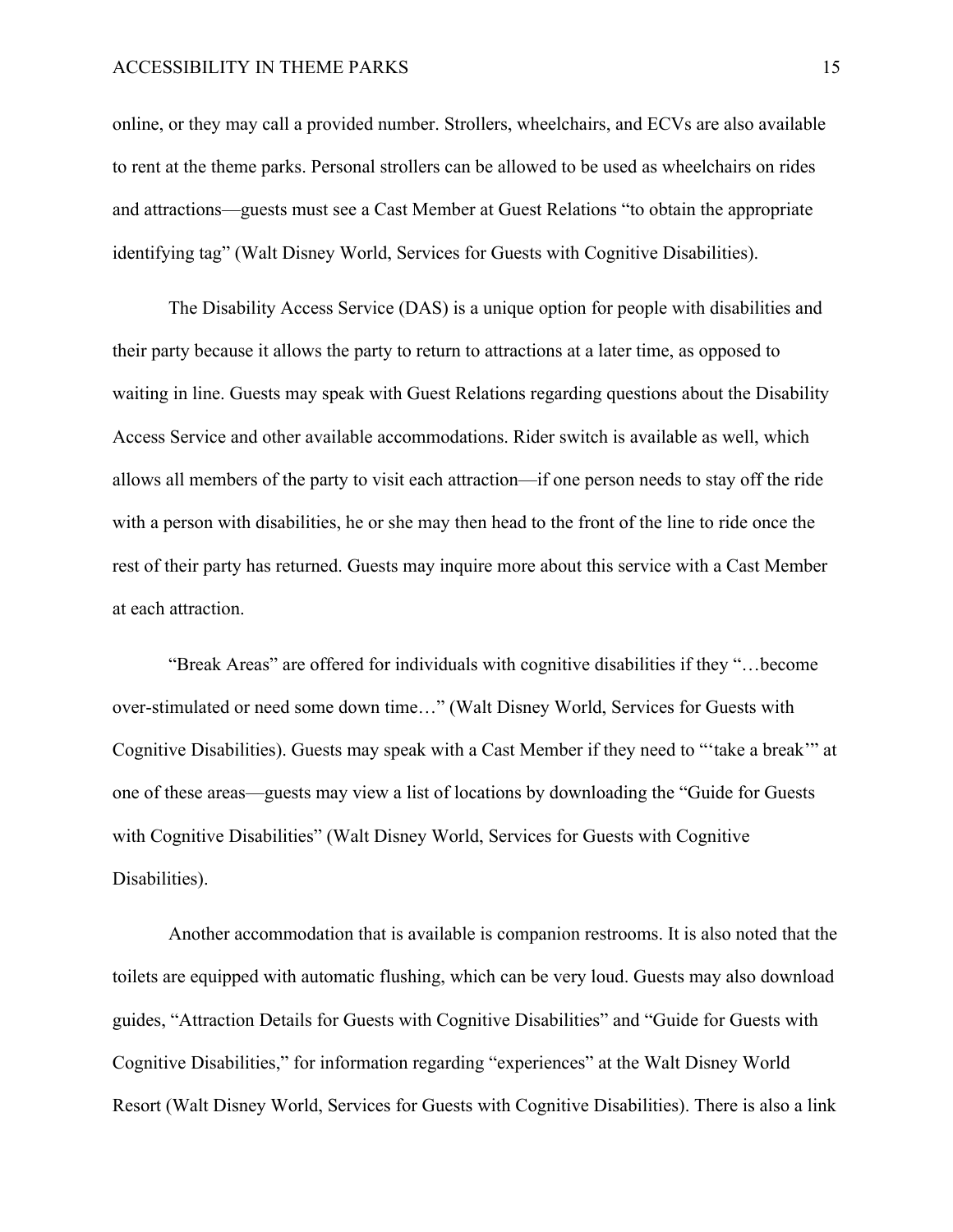that leads to a page with details about the attractions at Walt Disney World (Walt Disney World, Attractions). Dietary accommodations can be made, in most cases, regarding "food allergies, intolerances, and specific dietary needs" (Walt Disney World, Services for Guests with Cognitive Disabilities). Guests may indicate special dietary needs when making reservations, or they may speak with the manager or chef at some of the table-service dining options at Walt Disney World. Guests may also bring their own food into the theme parks that meets their dietary needs and requirements—they may simply tell the bag check Cast Member that they have special dietary needs. It is also important to note that Cast Members are not able to handle the food that guests bring into the park in any way, including "storing, preparing, cooking or reheating" (Walt Disney World, Services for Guests with Cognitive Disabilities). There is also a link to information regarding the available dietary accommodations at Walt Disney World.

In the "How to Prepare" section, there is a list of things that Walt Disney World recommends parties with a guest with cognitive disabilities do before they visit the park (Walt Disney World, Guests with Cognitive Disabilities):

- Plan a Visual Schedule
- Watch Videos
- Study Location Maps
- Choose a Meeting Location
- Practice Waiting in Line

There is also a "What to Bring" section, which includes the following (Walt Disney World, Guests with Cognitive Disabilities):

• A Safety Bracelet or Nametag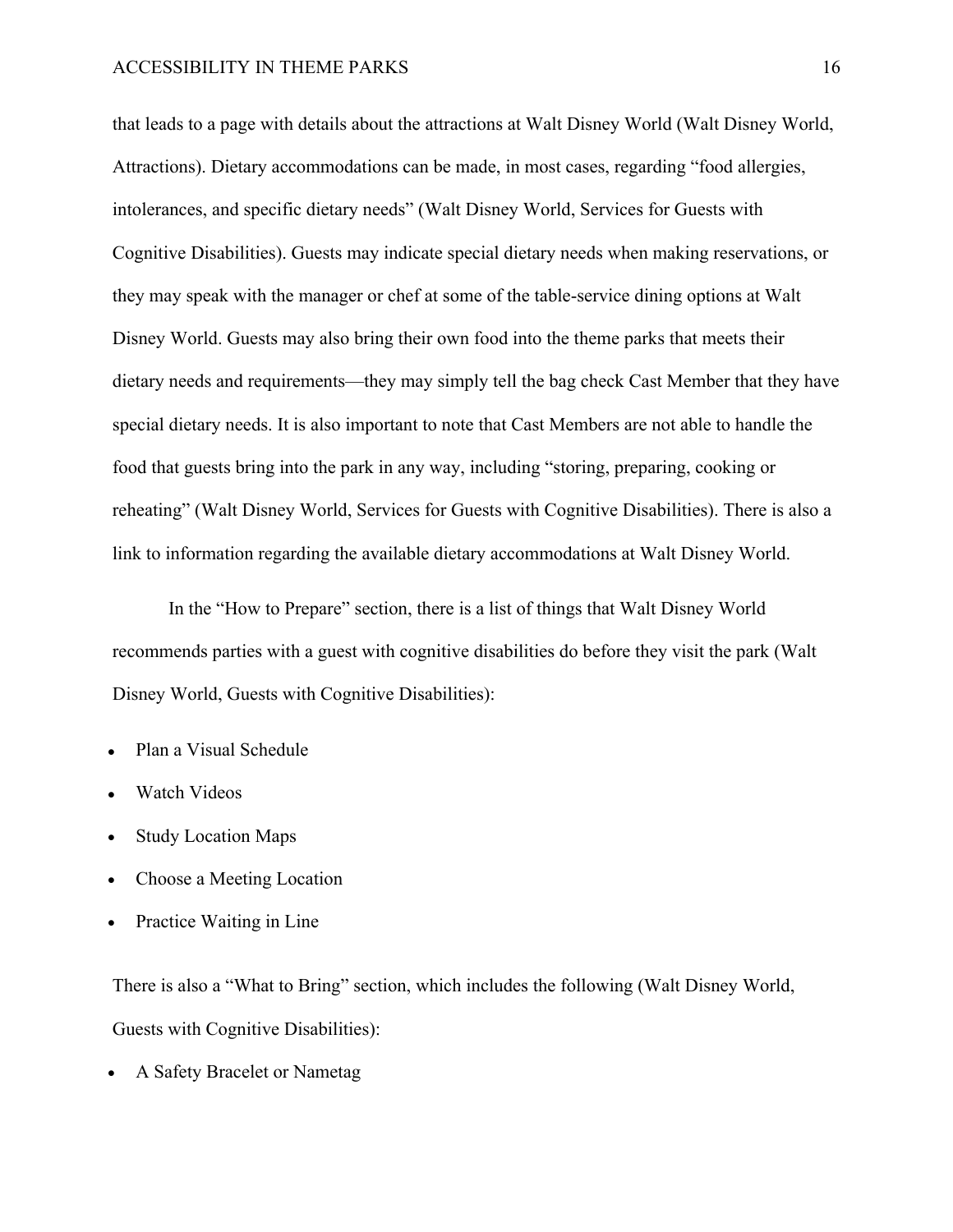- Ear Plugs or Headphones
- A Favorite Device or Activity
- Reinforcers for Good Behavior
- A Sensory Toy

In addition, there are downloadable guides available for guests with disabilities for each theme park, as well as the "Guide for Guests with Cognitive Disabilities" and the Disability Access Service guide (Walt Disney World, Services for Guests with Cognitive Disabilities). There are also interactive maps of each theme park which show guests the locations at which services and accommodations for individuals with cognitive disabilities are available (Walt Disney World, Services for Guests with Cognitive Disabilities).

Regarding mobility disabilities, Walt Disney World offers a variety of accessibilities and assistances. There are three "categories" that can help guests with disabilities determine which rides and attractions are able to accommodate their needs (Walt Disney World, Guests with Mobility Disabilities):

- Must transfer from wheelchair/ECV to ride vehicle
- Must transfer from ECV to wheelchair
- Must transfer from ECV to wheelchair, and from wheelchair to ride vehicle

There is a list of rides and attractions provided that fit the requirements for each of these categories. There is also information pertaining to which transportation services are wheelchair accessible. Walt Disney World's "… bus routes are serviced by buses equipped to accommodate various types of wheelchairs and ECVs/scooters…" (Walt Disney World, Services for Guests with Mobility Disabilities). However, there are guidelines that need to be followed—the wheelchair or ECV must fit properly on the lift and it must be secured by restraints on the bus. It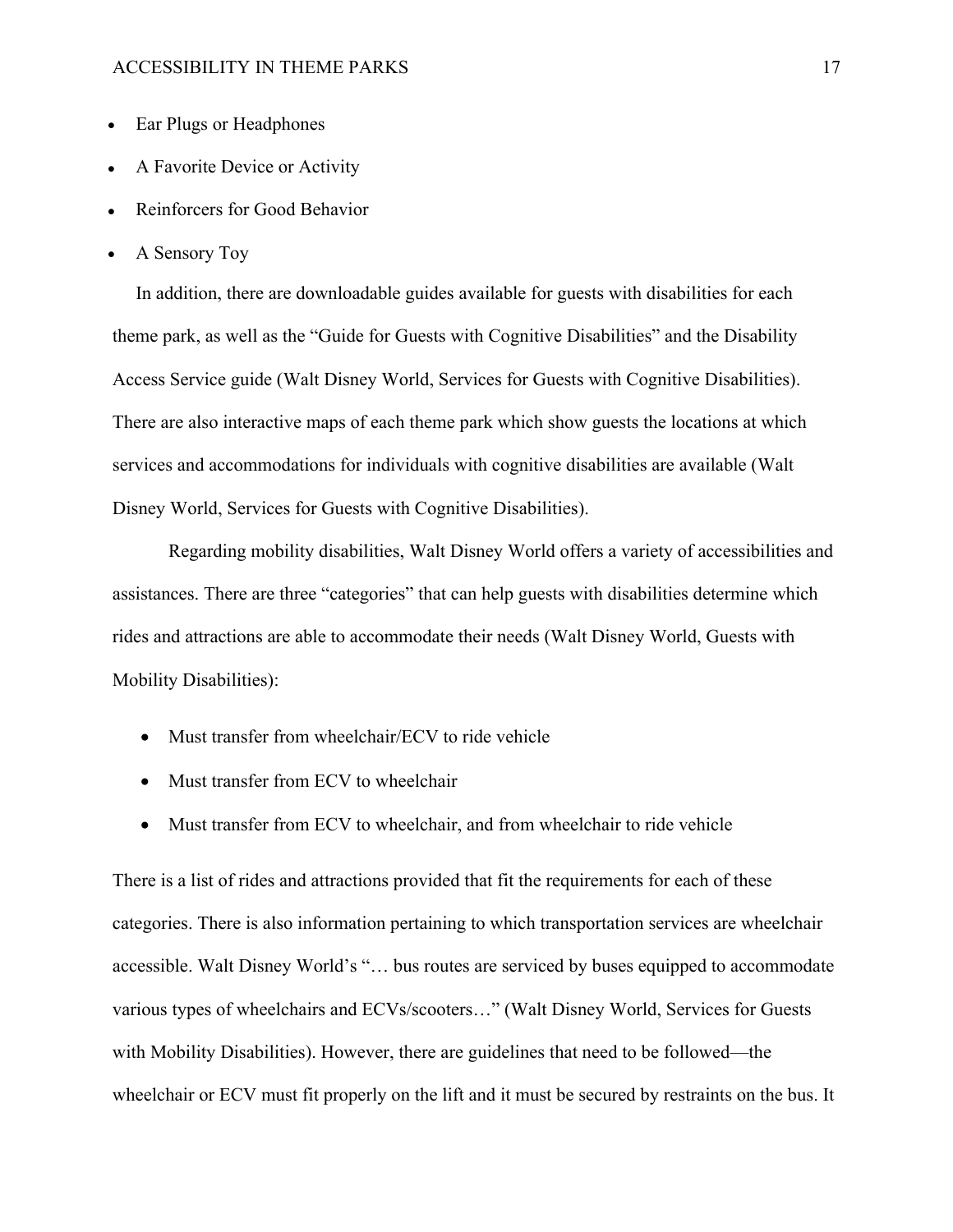is noted that most of Walt Disney World's buses are able to accommodate two wheelchairs or ECVs at a time, and it is suggested that individuals transfer to one of the bus seats while travelling on the bus. Guests with other mobility impairments, including "Guests using canes, walkers, crutches, or who have difficulty walking," are able to enter the bus on the bus's ramp (Walt Disney World, Services for Guests with Mobility Disabilities). Regarding watercraft transportation services, Walt Disney World recommends that guests speak with Cast Members to find out which watercrafts are able to accommodate people with mobility disabilities depending on the watercraft itself, as well as "the existing water levels and conditions" (Walt Disney World, Services for Guests with Mobility Disabilities). At the monorail boarding locations at the Walt Disney World Resort, guests that have mobility disabilities are able to use the ramps and elevators that lead to the monorail. "Disney's Magical Express motorcoaches accommodate most Guests in standard size wheelchairs and ECVs…," however, it is requested that guests inform the company if someone in their party will need to use a wheelchair lift to access the Magical Express when making their reservation (Walt Disney World, Services for Guests with Mobility Disabilities).

Wheelchairs and ECVs are available for guests to rent at Walt Disney World. Designated parking areas are also available for people who have disabilities—"[a] valid disability parking permit is required and standard parking rates apply" (Walt Disney World, Services for Guests with Mobility Disabilities). There are two parking lots that guests may park in—if a guest is able to walk from their vehicle to a tram that will take them to the entrance, they are invited to park in the "main parking lots"; if the guest has a mobility disability, including if they are using a wheelchair or ECV, they are invited to park in the "Disability Parking Lots," which the trams do not pick up from (Walt Disney World, Services for Guests with Mobility Disabilities). Guests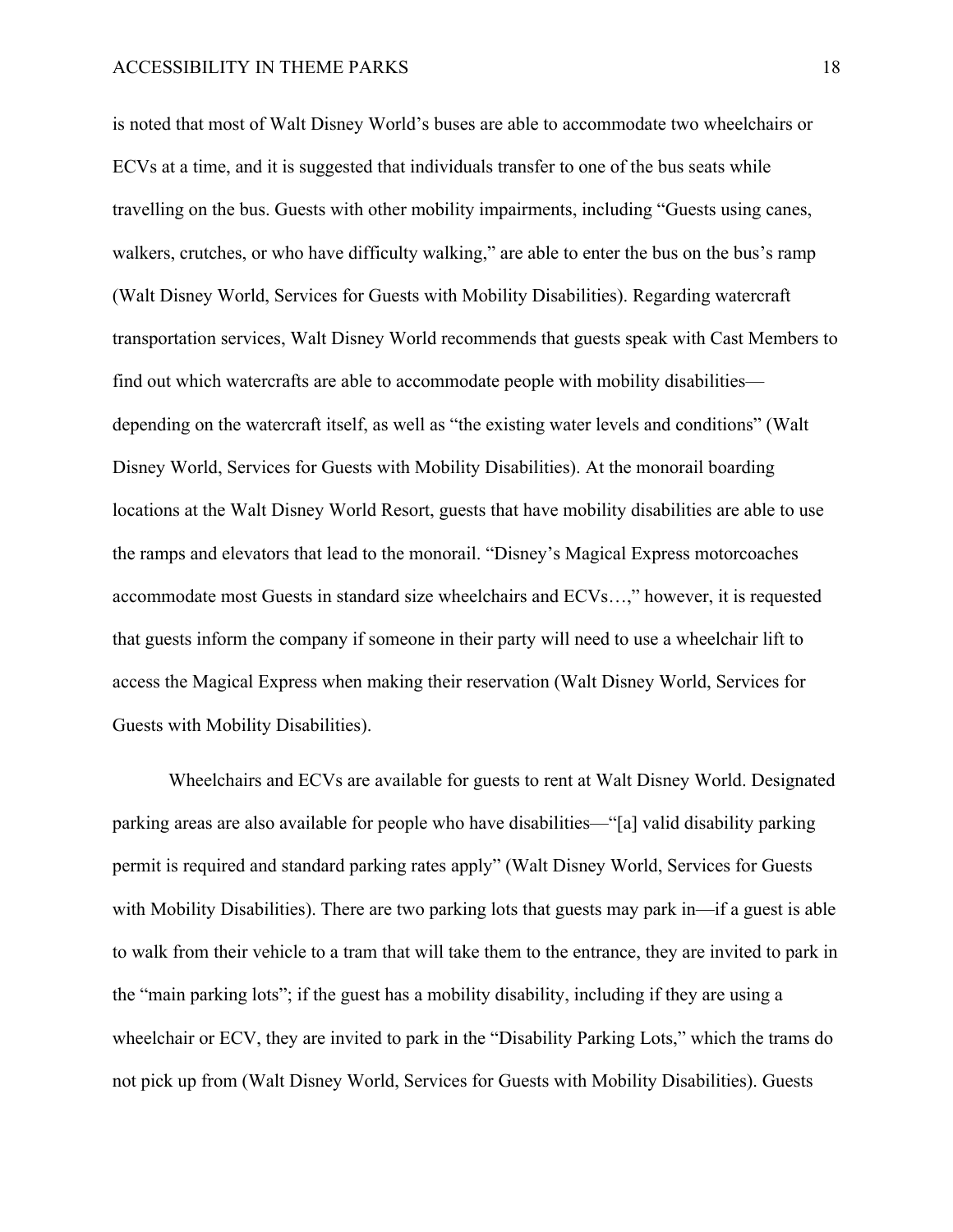may visit the "Auto Plaza" at each parking lot, or call a provided number if they have more questions about parking—guests under 18 are required to get a parent or guardian's permission before calling. There is also an interactive map for each park that displays where guests with mobility disabilities are able to access services at each park (Walt Disney World, Services for Guests with Mobility Disabilities). Service animals are permitted at the Walt Disney Resort. There are also interactive maps available that show where guests with mobility disabilities are able to access services and accommodations (Walt Disney World, Services for Guests with Mobility Disabilities).

People with hearing disabilities have a number of accommodations available to them. Walt Disney World offers "Guest Room Amenities," which may include the following: "… door knock and phone alerts, phone amplifiers, bed shaker notification, a strobe light smoke detector and a Text Typewriter (TTY) telephone" (Walt Disney World, Services for Guests with Hearing Disabilities). There is a phone number provided for guests who wish to learn more or "request a Room Communication Kit"—anyone under 18 must receive permission from a parent or guardian to call (Walt Disney World, Services for Guests with Hearing Disabilities).

Another accommodation that is available is "Assistive Listening," which is a feature available on "Disney's Handheld Devices" that "…amplifies sound through headphones or an induction loop at specific theme park attractions" (Walt Disney World, Services for Guests with Hearing Disabilities). This accommodation may benefit individuals with mild to moderate hearing loss. Guests are able to borrow one of "Disney's Handheld Devices" through Guest Services locations—the devices are available, "first-come, first-served," with a refundable deposit of \$25 (Walt Disney World, Services for Guests with Hearing Disabilities). There is a provided link that informs guests which attractions this technology is available for. In addition to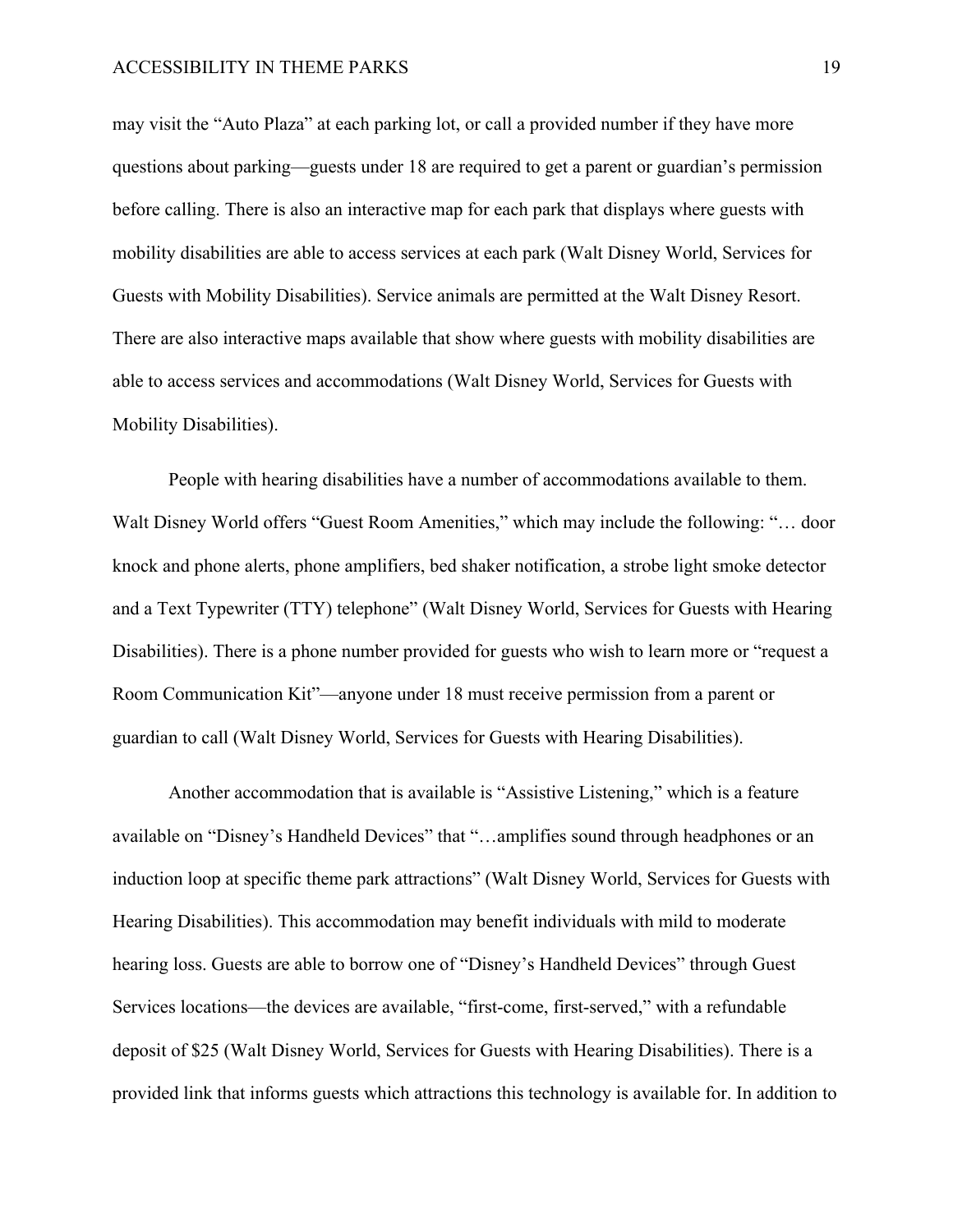"Assistive Listening" technology, "Disney's Handheld Devices" are also equipped with "Handheld Captioning," a portable captioning system which displays on-screen text…" at some of Walt Disney World's attractions (Walt Disney World, Services for Guests with Hearing Disabilities). A link is provided for the attractions at which this technology is available, as well.

Video Captioning is available at a number of exhibits and pre-shows, through monitors labeled with "CC." It is noted that guests may need to speak with a Cast Member to get assistance in accessing this accommodation. Video captioning can also be accessed through "Disney's Handheld Devices" (Walt Disney World, Services for Guests with Hearing Disabilities).

Sign Language interpretation is also offered at some of the Walt Disney World Resort's live shows. Each park has Sign Language interpretation available one to two days per week. Each week, there is a schedule for when and where Sign Language interpretation will be available—guests may download the schedule through the Walt Disney World website, as well as email a provided email address, or visit Guest Relations. Guests may also request Sign Language interpretation for select dinner shows or events, including Hoop-Dee-Doo Revue, Disney's Spirit of Aloha, and Disney's Keys to the Kingdom Tour (Walt Disney World, Services for Guests with Hearing Disabilities). Guests must make their requests at least two weeks in advances and may do so by calling a provided phone number (before calling, anyone under 18 must get permission from a parent or guardian). It is also noted that guests will be contacted with details about their requested Sign Language interpretation services.

Guests may also request other accommodations to enhance their experience at Walt Disney World. Written aids are available upon request at select attractions and shows, as well as "Reflective Captioning," which is "… an alternative service to Handheld Captioning" (Walt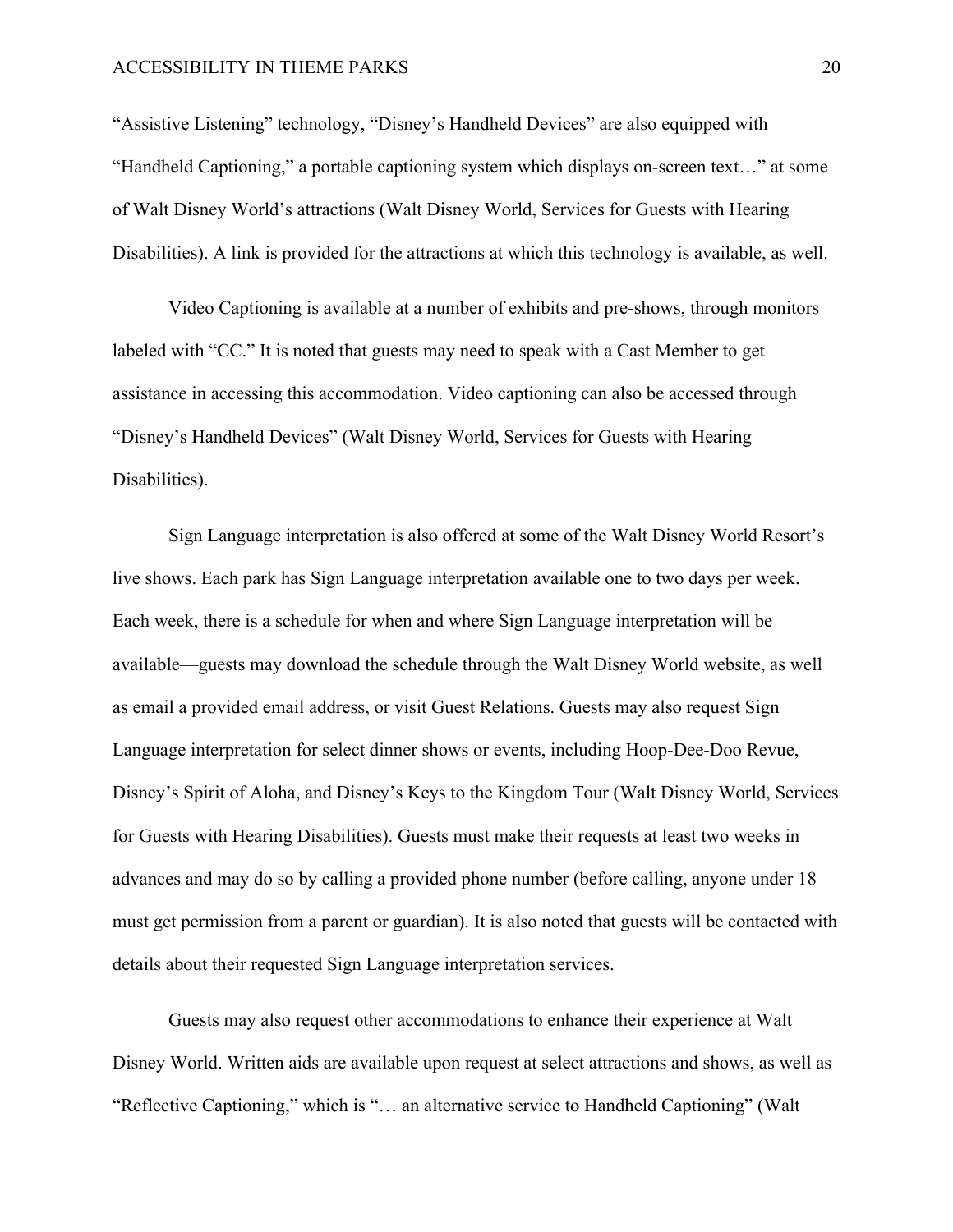Disney World, Services for Guests with Hearing Disabilities). In addition, Guest Relations and some of the payphones at the Walt Disney World Resort are equipped with Text Typewriters (TTYs). Service animals are also permitted. There are also downloadable "Guides for Guests with Disabilities" for each theme park (Walt Disney World, Services for Guests with Hearing Disabilities). There are interactive maps, as well, which indicate the locations at which guests with hearing disabilities may find accommodations and services to assist them in each park (Walt Disney World, Services for Guests with Hearing Disabilities).

For guests that are affected by visual disabilities, Walt Disney World offers multiple accommodations. With Disney's handheld device, guests have access to "Audio Description" technology, "which provides supplemental audio by describing visual elements such as actions, settings and scene changes" (Walt Disney World, Services for Guests with Visual Disabilities). This accommodation is available at select shows and attractions—a list of attractions and shows at each park for which "Audio Description" is offered is provided.

Braille Guidebooks, which are available in large-text and Braille, provide "descriptions of attractions, restaurants and stores" (Walt Disney World, Services for Guests with Visual Disabilities). The Braille Guidebooks are given out to guests on a "first-come, first served basis" at the theme parks' Guest Relations, and a refundable deposit of \$25 is required (Walt Disney World, Services for Guests with Visual Disabilities).

In addition, "Walt Disney World theme parks offer Portable Tactile Map Booklets which feature a tactile representation of building boundaries, walkways and landmarks for each land/area of the theme parks" (Walt Disney World, Services for Guests with Visual Disabilities). This accommodation, as with the Braille Guidebooks, is available on a "first-come, first served basis" and requires a refundable deposit of \$25 (Walt Disney World, Services for Guests with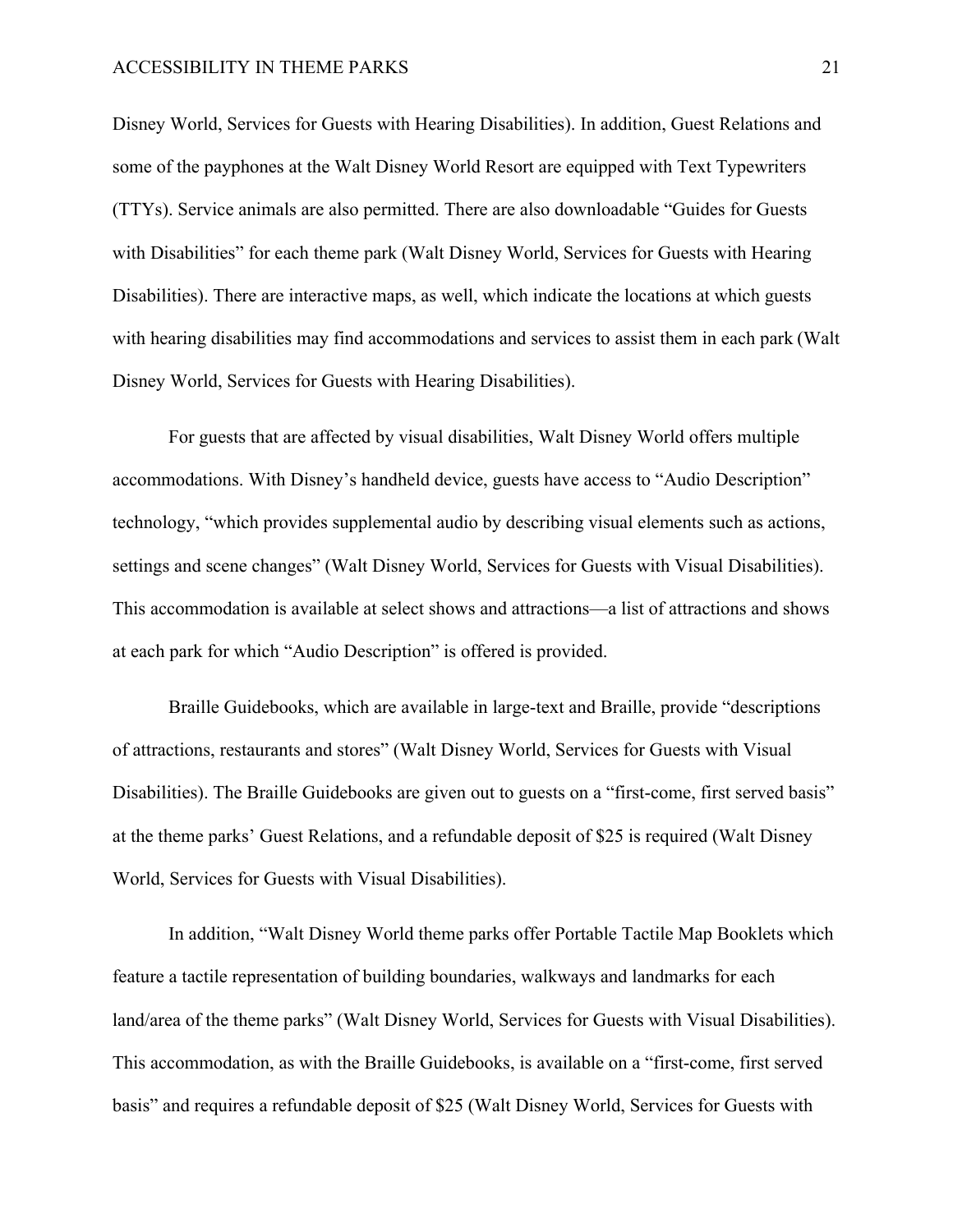Visual Disabilities). Stationary Braille Maps can be found at all four theme parks, as well as the ESPN Wide World of Sports Complex and Disney Springs. These maps have "… large print with a clear Braille overlay and raised graphics to highlight key landmarks and attractions" (Walt Disney World, Services for Guests with Visual Disabilities). Additional listings that the Stationary Braille Maps highlight include areas and destinations such as restrooms and First Aid locations, as well as Guest Services and areas of relief for service animals (which are allowed at the Walt Disney World Resort).

There is also a section entitled "Other Useful Things to Know," which informs guests that Braille menus are available upon request at some of Walt Disney's table-service dining options (Walt Disney World, Services for Guests with Visual Disabilities). It is also recommended that guests who may be affected by some lighting (including guests who have a seizure disorder or photosensitivity) speak with their doctors before their trip to Walt Disney World, as "[s]pecialty lighting and other visual effects are used extensively throughout our shows and attractions" (Walt Disney World, Services for Guests with Visual Disabilities). There are also interactive maps of each of the parks that are provided and indicate where accommodations are available for Walt Disney World's guests who have visual disabilities (Walt Disney World, Services for Guests with Visual Disabilities).

The Disability Access Service (DAS) is a program that Walt Disney World prides itself—it "enhances[s] the service we provide to our Guests with disabilities," according to the "Walt Disney World Resort Modified DAS Message and FAQ – 4/30/2015," a guide that is available when a guest clicks the "Disability Access Service" section on the "Services for Guests with Disabilities" page on the Walt Disney World website. It is also noted that individuals who are using a wheelchair or scooter may not need to use the Disability Access Service—they may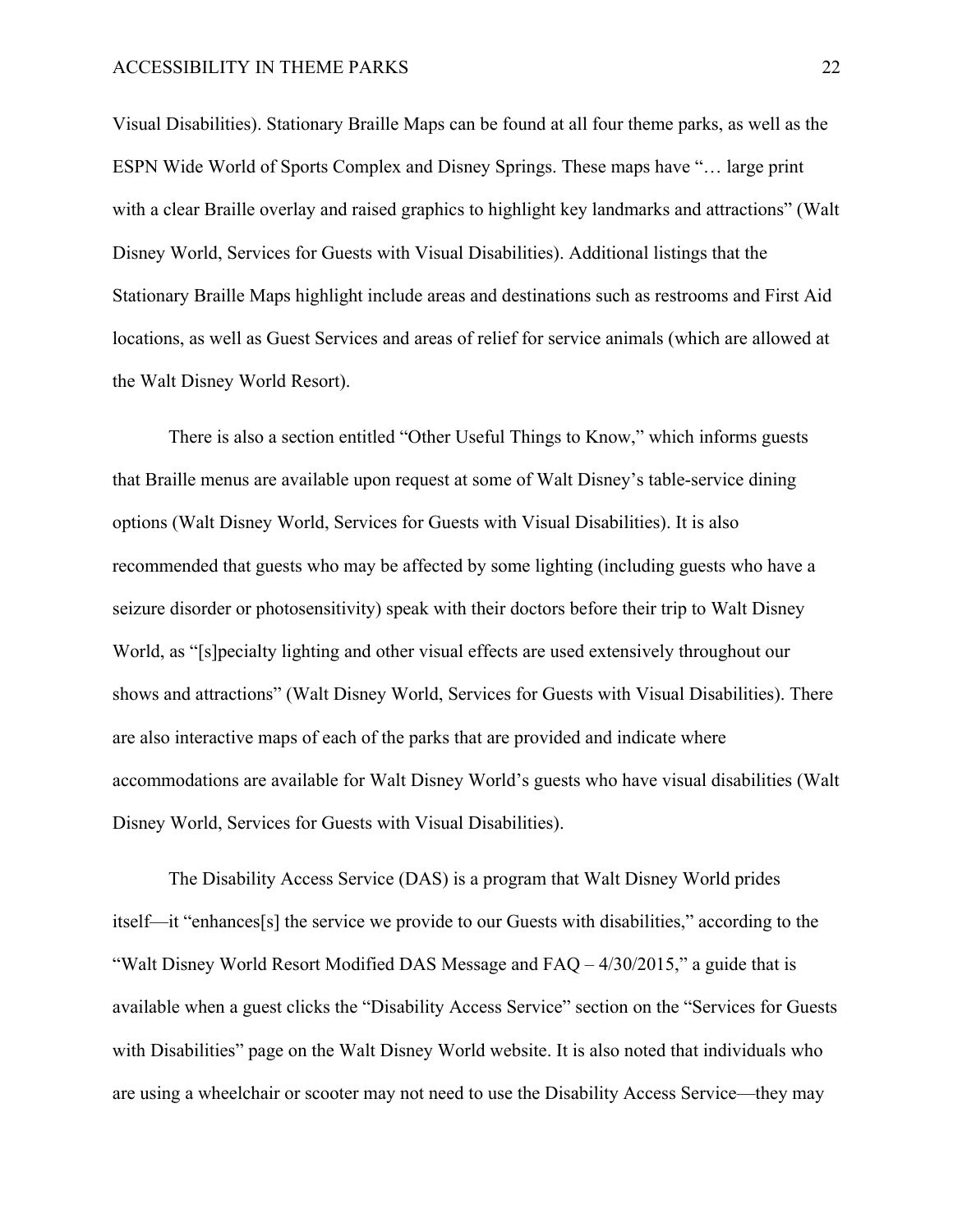wait in the queue line, or get a time to return back to the attraction later. "DAS is intended for Guests whose disability prevents them from waiting in a conventional queue environment" (Walt Disney World, Modified DAS Message and FAQ). The service allows guests to receive a return time and come back to the attraction they wish to visit at a later time so that they do not have to wait in line for the listed wait time. The guest is able to come back to the attraction at any time after their return time, or until park close. Guests may only have a return time for one attraction at a time. Once the guest uses his or her return time at the designated attraction, he or she may be issued another return time, either at the same attraction, or a different one. The Disability Access Service may also be used in conjunction with the "*Disney FastPass+ Service*" (Walt Disney World, Modified DAS Message and FAQ).

The guide goes on to explain that Disney understands that because there is such a wide variety of disabilities, some guests may require further assistance than the Disability Access Service offers, and Disney is willing to work with guests to ensure their needs are met. In such cases, Disney's Guest Relation Cast Members can speak to the guest and attempt to make special accommodations for those whose needs do not match the purpose of the Disability Access Service. It is also important to note that "[a]ll accommodations will be made in person, on site at Guest Relations" (Walt Disney World, Modified DAS Message and FAQ). The guide also give an explanation of how to obtain and use the Disability Access Service. There is also a section that provides answers to Frequently Asked Questions (FAQs) about the Disability Access Service (Walt Disney World, Modified DAS Message and FAQ).

Guests are able to rent ECVs in various places throughout the Walt Disney World Resort, including the theme parks, the waterparks, and Disney Springs. The price for a rental ECV for a day is \$50, with a refundable deposit that varies depending on the location from which the guest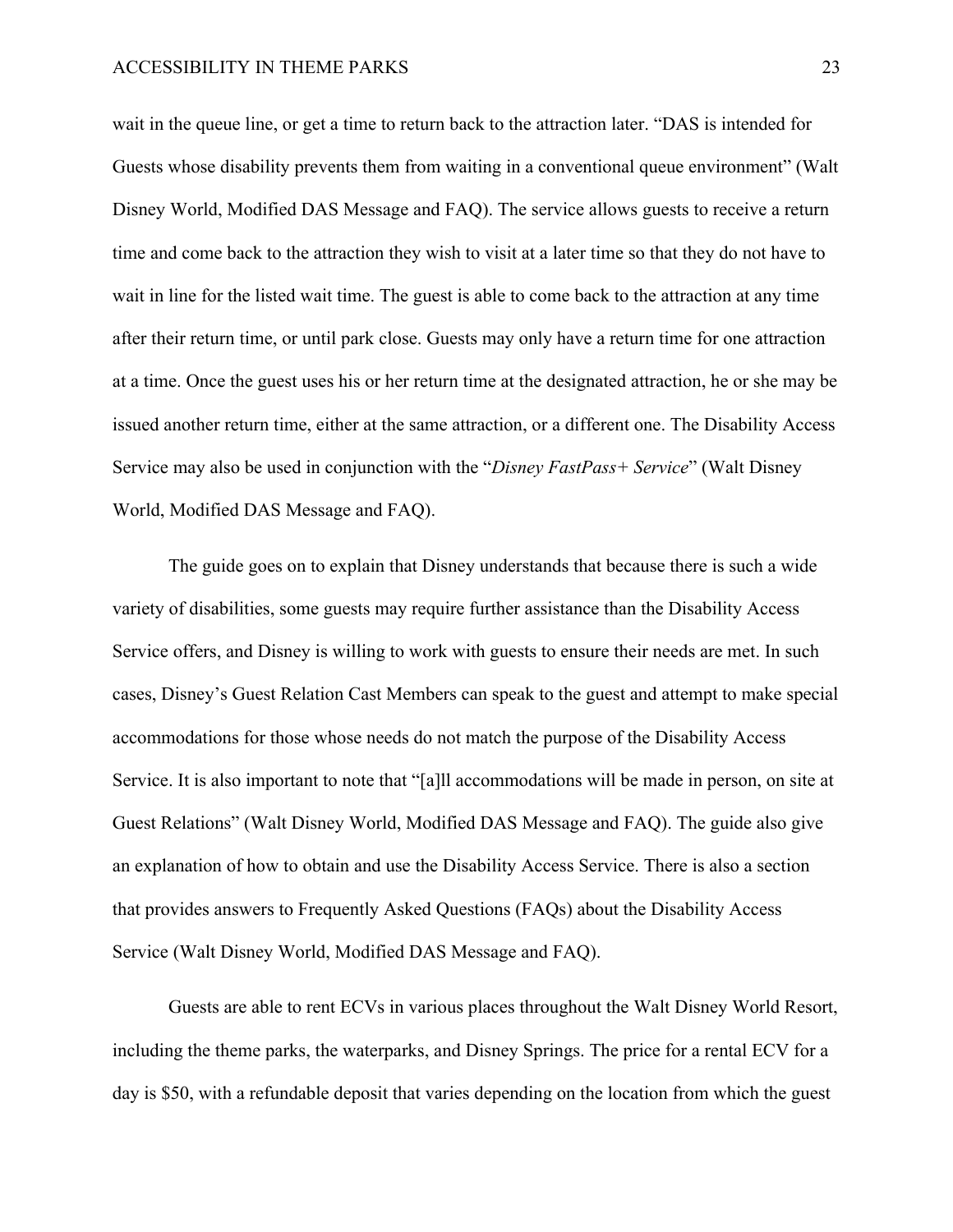is renting the ECV—\$20 at the theme parks, and \$100 at the waterparks and Disney Springs locations. Guests may also transfer their rental between locations if they decide to visit another area of the Walt Disney World Resort. While ECVs are not available to reserve for the entire length of your stay, "vehicles can be held if Guests leave and return to the same park on the same day" (Walt Disney World, ECV Rentals). Guests may not take their rented ECVs outside of the location from which they rented them. Guests may return the ECV and reclaim their refundable deposit, or bring their receipt with them to their next park destination to rent another ECV (if an ECV is available at that location) and the deposit will be returned when the guest returns their ECV.

The "ECV Rentals" page on the Walt Disney World website also includes a list of things that guests should "Know Before You Go," including information regarding the "first-come, first-served" policy due to a limited number of ECVs available, and advanced reservations are not available. There is also information about requirements for renting ECVs, as well as weight limits (450 pounds). It is also noted that, "ECVs are not designed to hold more than one person" (Walt Disney World, ECV Rentals). Guests are also permitted to bring their own ECVs to the park. A list of ECV providers that the Walt Disney World Resort works with, through which wheelchairs, ECVs, strollers, etc. can be pre-ordered and delivered to a guest's resort, is listed on the "ECV Rentals" page, as well. Interactive maps of each theme park and waterpark, as well as Disney Springs, is available for guests to see where ECVs can be rented from (Walt Disney World, ECV Rentals).

Wheelchairs are also available for rent to guests at the Walt Disney World Resort at all four parks, both waterparks, and Disney Springs. The cost to rent a wheelchair in the theme parks is \$12 per day, or \$10 per day is guests decide to reserve a wheelchair for the length of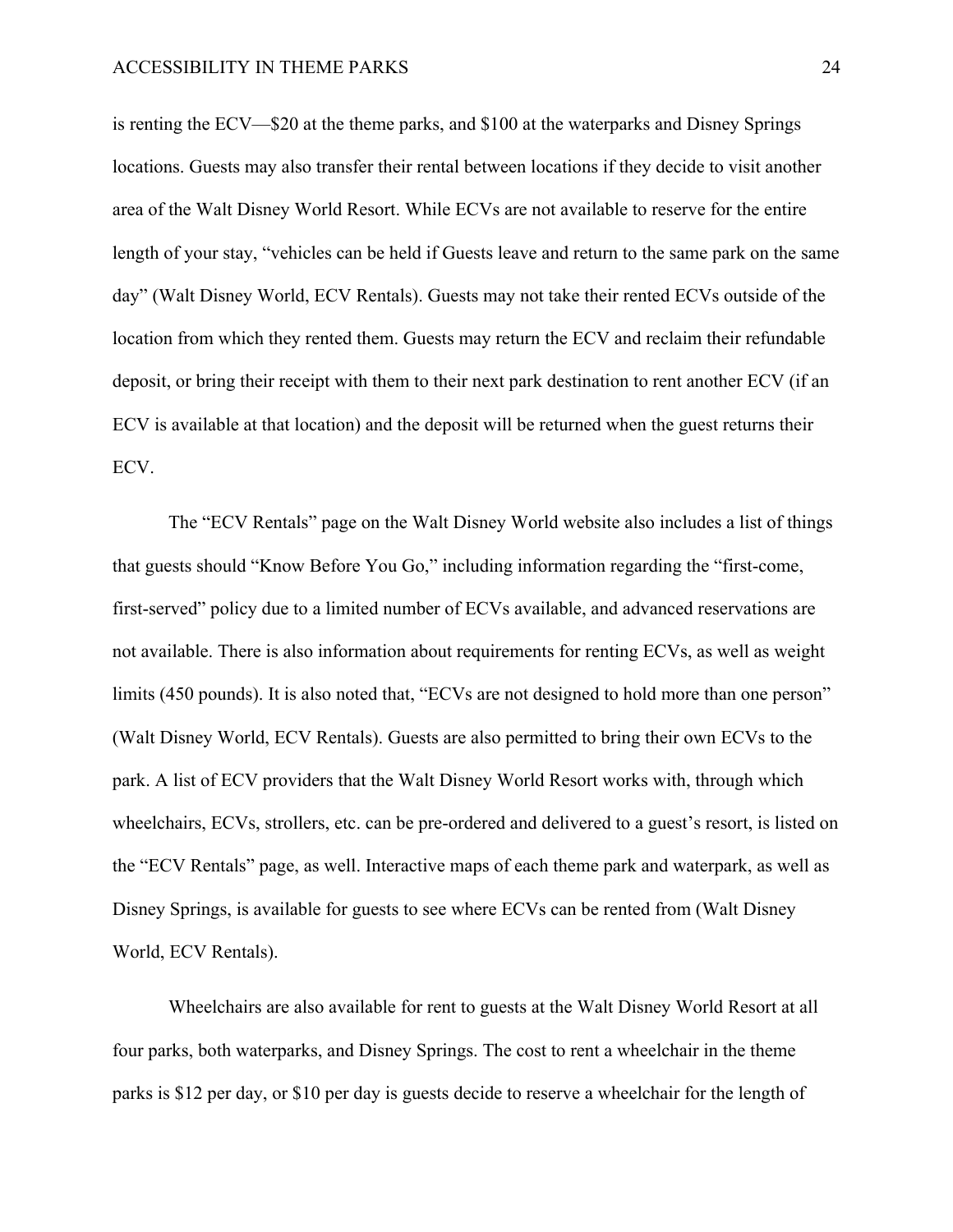their stay. At the waterparks and Disney Springs, the price to rent a wheelchair is \$12 per day, as well, however, these locations require a \$100 refundable deposit. As with the ECV rentals, once a guest rents a wheelchair for the day, they are able to use a wheelchair at other locations at no additional cost. The "Length of Stay Rentals" are also transferrable between all four of Walt Disney World's theme parks (Walt Disney World, Wheelchair Rentals). However, it is noted that the "Length of Stay Rentals" may not be offered at all times—i.e. "peak seasons" (Walt Disney World, Wheelchair Rentals).

Many of the same rules that have been listed for ECV rentals apply to wheelchair rentals, as well, including protocol for wheelchair rentals when leaving one area of the Walt Disney World Resort to go to another location. Another similarity is the "Know Before You Go" section, which gives guests information regarding the "first-come, first served" nature of the wheelchair rental process, as well as the fact that Walt Disney World does not offer reservations for wheelchair rentals (Walt Disney World, Wheelchair Rentals). In addition, guests must be at least 18 and have a valid ID to rent a wheelchair. The weight limit for the rental wheelchairs is 350 pounds, and it is noted that "[w]heelchairs are not designed to hold more than one person" (Walt Disney World, Wheelchair Rentals). Walt Disney World also welcomes its guests to bring their own wheelchairs into the Resort if they so wish to do so. Also like the "ECV Rentals" page, there is a list of local companies that provide rental services for strollers, wheelchairs, ECVs, etc., that are able to accept pre-orders and deliver said rentals to guests at the Walt Disney World Resort's hotels (Walt Disney World, Wheelchair Rentals). Lastly, there are interactive maps available for guests to see where wheelchair rental services are offered at each theme park, as well as the waterparks and Disney Springs (Walt Disney World, Wheelchair Rentals).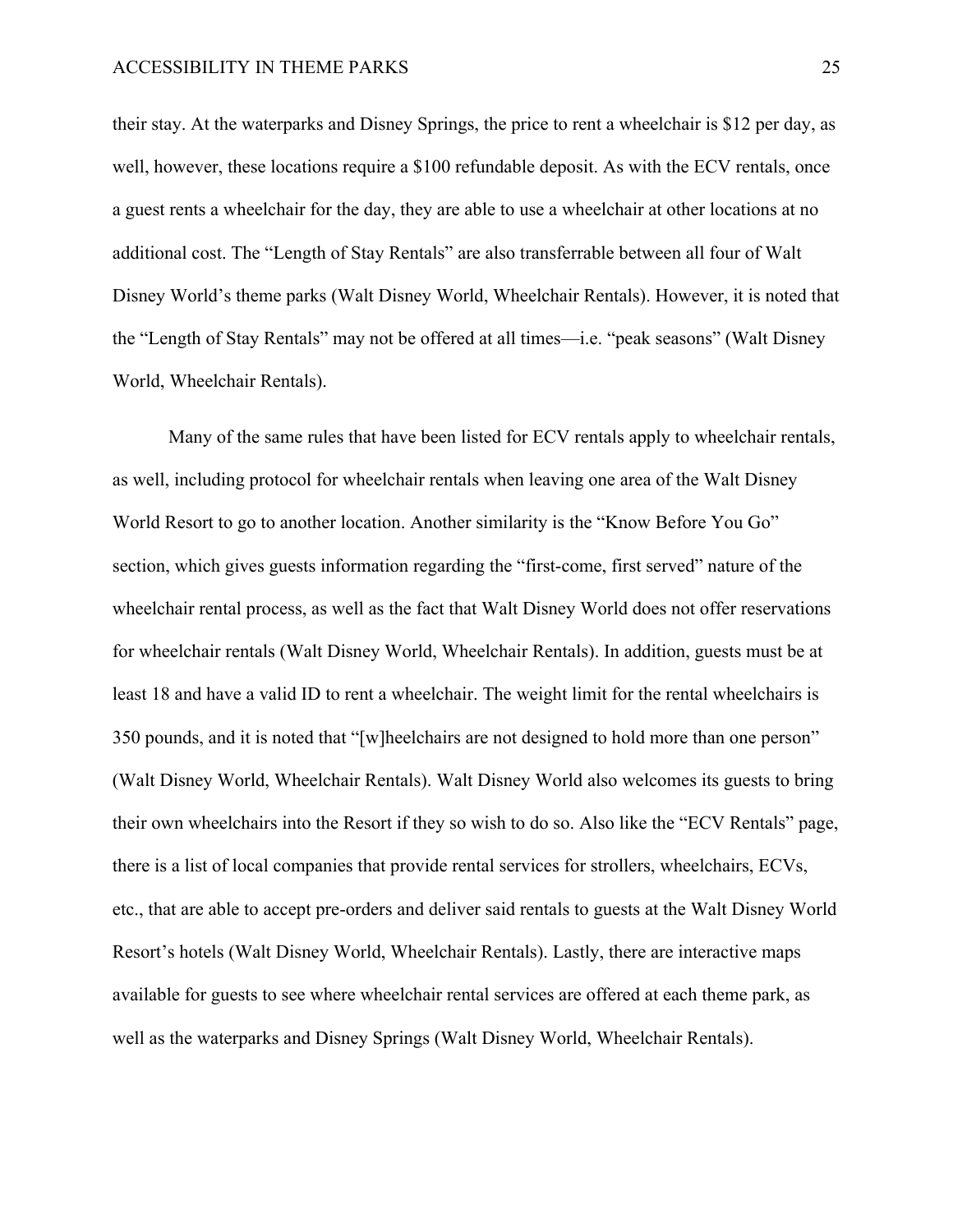There is a page that explains the parking that is available at the Walt Disney World Resort, however, much of the information does not specifically pertain to guests with disabilities. For the purposes of this thesis, the information that will be presented is only that which pertains to people with disabilities and is as follows: There are designated parking spots for people with disabilities (which require a valid disability permit) throughout Walt Disney World's property. It is also noted that "… standard parking rates apply" (Walt Disney World, Parking). At the theme parks, for those who are able to walk for a short period of time to a tram that takes guests to the park's entrance, the main parking lots are available to park in. Guests may also request to park at the end of the row, next to where the tram picks guests up. For individuals who have mobility disabilities, including people using a wheelchair or ECV, the "Disability Park Lots" are available at all of Walt Disney World's theme parks, which are a short walk from the park entrance (Walt Disney World, Parking). It is also important to note that the trams do not stop at these lots to pick guests up or drop them off.

If a guest should have further questions about parking, he or she is invited to visit the "Auto Plaza" at any of the four theme parks, or call a provided number—anyone under 18 must have permission from a parent or guardian before calling (Walt Disney World, Parking). There are also interactive maps provided for each of the four theme parks, as well as the waterparks, Disney Springs, ESPN Wide World of Sports, and the Walt Disney World Resort's hotels, which display to guests the available parking lots (Walt Disney World, Parking).

The restrooms at the Walt Disney World Resort are able to accommodate people with mobility disabilities. The theme parks at Walt Disney World also have companion restrooms available for its guests in some places. If a guest requires extra privacy or space, or assistance from someone in their party, the First Aid locations at each of the theme parks are equipped with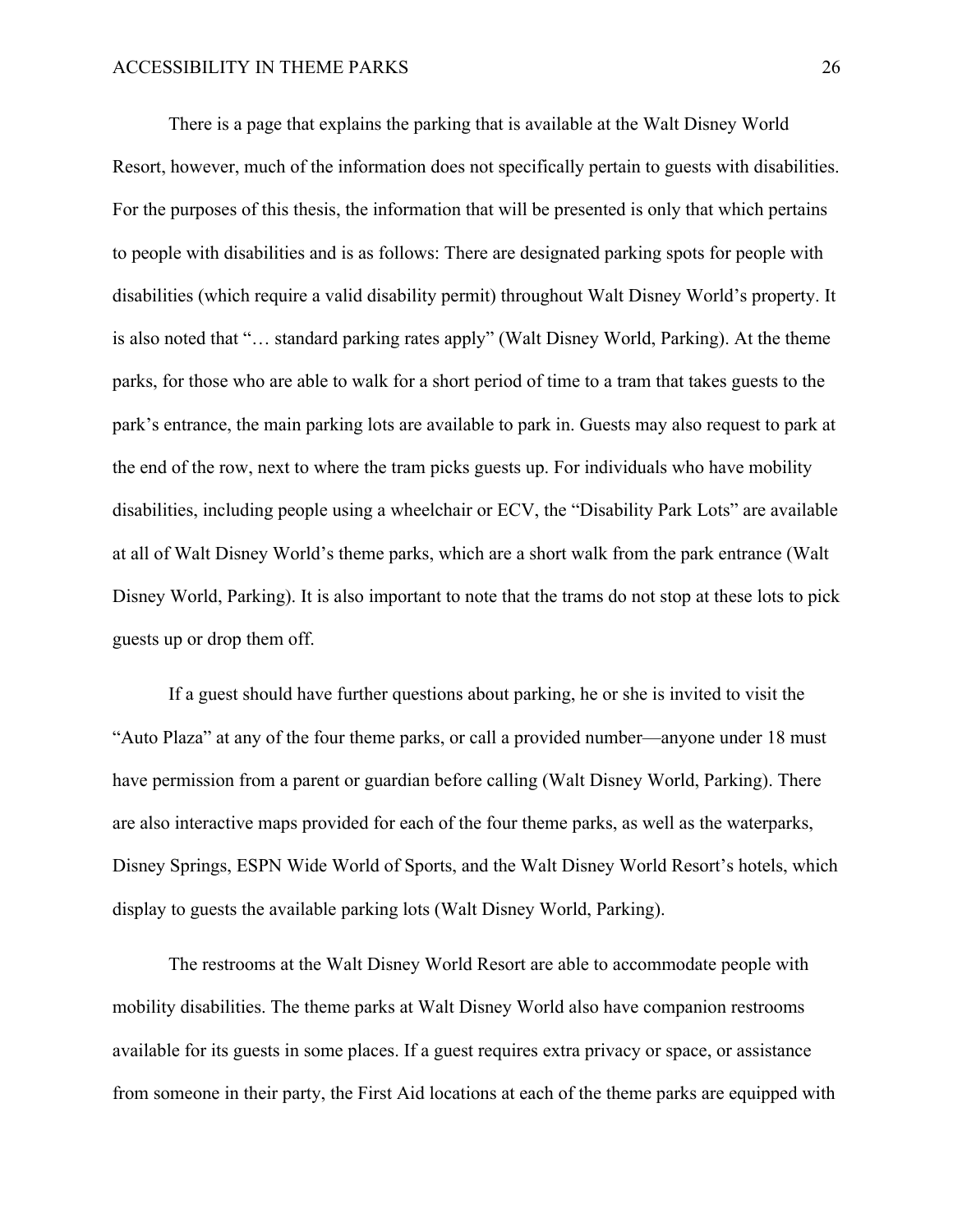restrooms that can accommodate those needs (Walt Disney World, Services for Guests with Disabilities).

Service animals are able to visit most areas of the Walt Disney World Resort. Walt Disney World provides a definition of "service animal": "… a service animal is defined as any dog or miniature horse trained to do work or perform tasks for the benefit of an individual with a disability" (Walt Disney World, Service Animals). It is required that a service animal's owner remain in control of the animal, and the animal should wear a harness/leash. It is also noted that "Cast Members are not permitted to take control of service animals" (Walt Disney World, Service Animals). While services animals are able to accompany their owners to most parts of the Walt Disney World Resort, there are some rides that are not able to accommodate service animals—there are lists provided for each park that include rides that cannot accommodate service animals. There are also lists provided for each park that include rides on which "Service Animals [are] Permitted with Caution" (Walt Disney World, Service Animals). On rides that are not able to accommodate service animals, guests may take advantage of accommodations, including "Rider Switch," as well as "a portable kennel" (Walt Disney World, Service Animals). Walt Disney World also gives service animals access to relief areas, so long as the owner is sure to clean up after the animal. A list of available relief areas is listed for each theme park, as well as interactive maps that show guests the locations of relief areas at the theme parks, as well as the waterparks, Resort Hotels, Disney Springs, and ESPN Wide World of Sports Complex (Walt Disney World, Service Animals).

It is noted that the Walt Disney World Resort uses many forms of special effects, which include snow, bubbles, fog, and theatrical smoke, in their shows and attractions, as well as events. The website also makes it clear that the special effects that are used are safe for Walt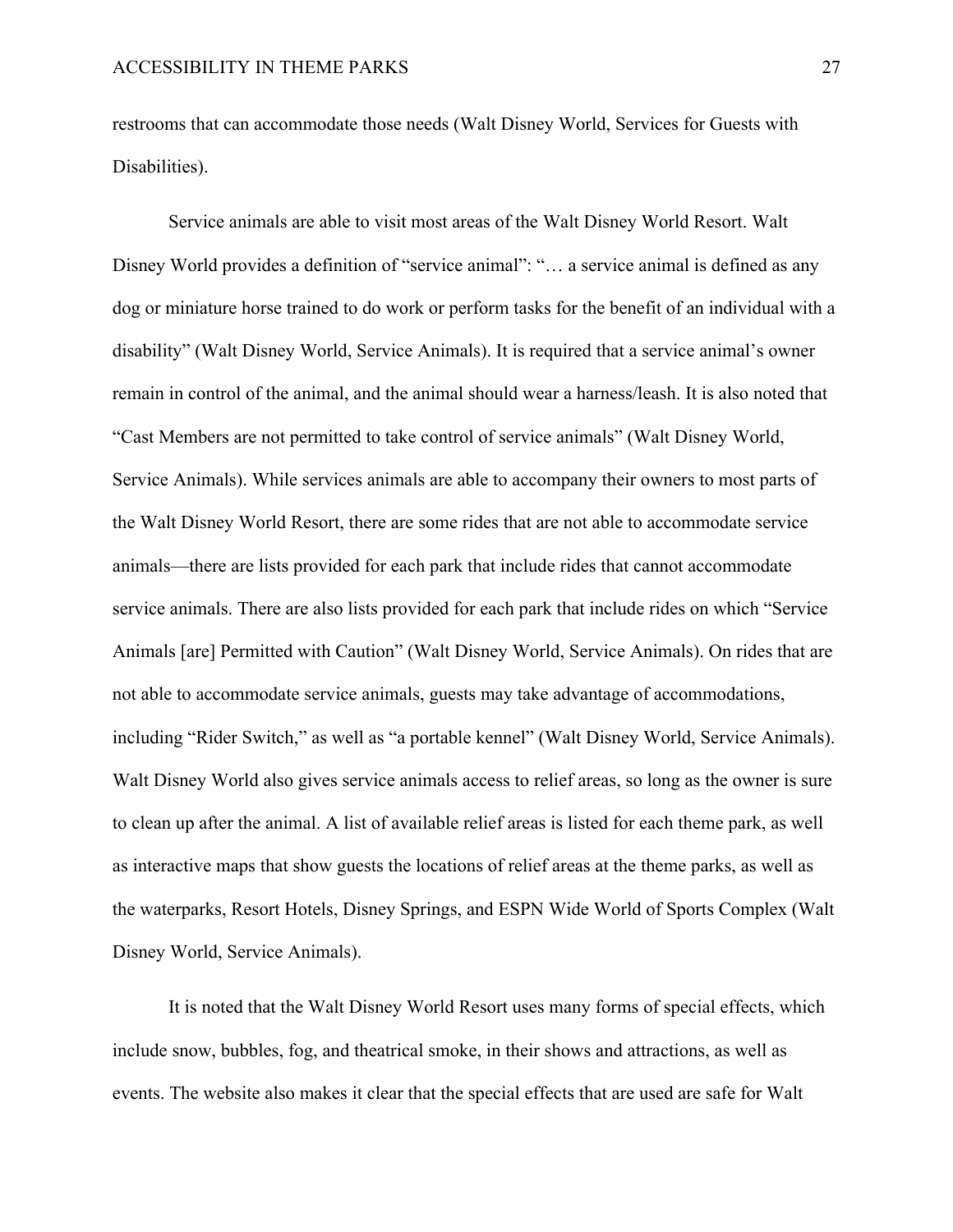Disney World's guests to experience—"[a]ll special effects are produced using products that have been proven to be safe in these applications" (Walt Disney World, Services for Guests with Disabilities). The website also informs guests that if they should have further questions regarding the special effects that are used, they may direct those questions to a Cast Member at Guest Relations (Walt Disney World, Services for Guests with Disabilities).

The "Services for Guests with Disabilities" page also features a section called "Magnetic Fields," which describes to guests the nature of the magnetic fields that are used at the Walt Disney World Resort. It is explained that items that are used every day around the world "… that produce electric and magnetic fields, including electric motors and radios, are used at the Walt Disney World Resort (Walt Disney World, Services for Guests with Disabilities). It is also noted that the magnetic fields at Walt Disney World are similar to the magnetic fields that people are exposed to in cities, or even in their own homes when using a everyday products. If a guest should have further questions regarding the Walt Disney World Resort's magnetic fields, he or she is invited to contact Walt Disney World's Guest Relations (Walt Disney World, Services for Guests with Disabilities).

In addition to the accommodations and accessibilities that are provided for individuals with disabilities at the theme parks, water parks, Disney Springs, and other Walt Disney World Resort destinations, the hotels also offer a variety of accommodations and services. The hotels on Walt Disney World's properties are able to provide wheelchair-accessible hotel rooms, as well as hotel rooms that are accessible for individuals with hearing impairments. It is also noted that guests may request TTY equipment when they check-in to their hotel. All hotels have "accessible paths of travel" to areas including the lobby, "…accessible Guest rooms, restaurants, shops, meeting rooms, business centers, pools, exercise facilities and laundry facilities" (Walt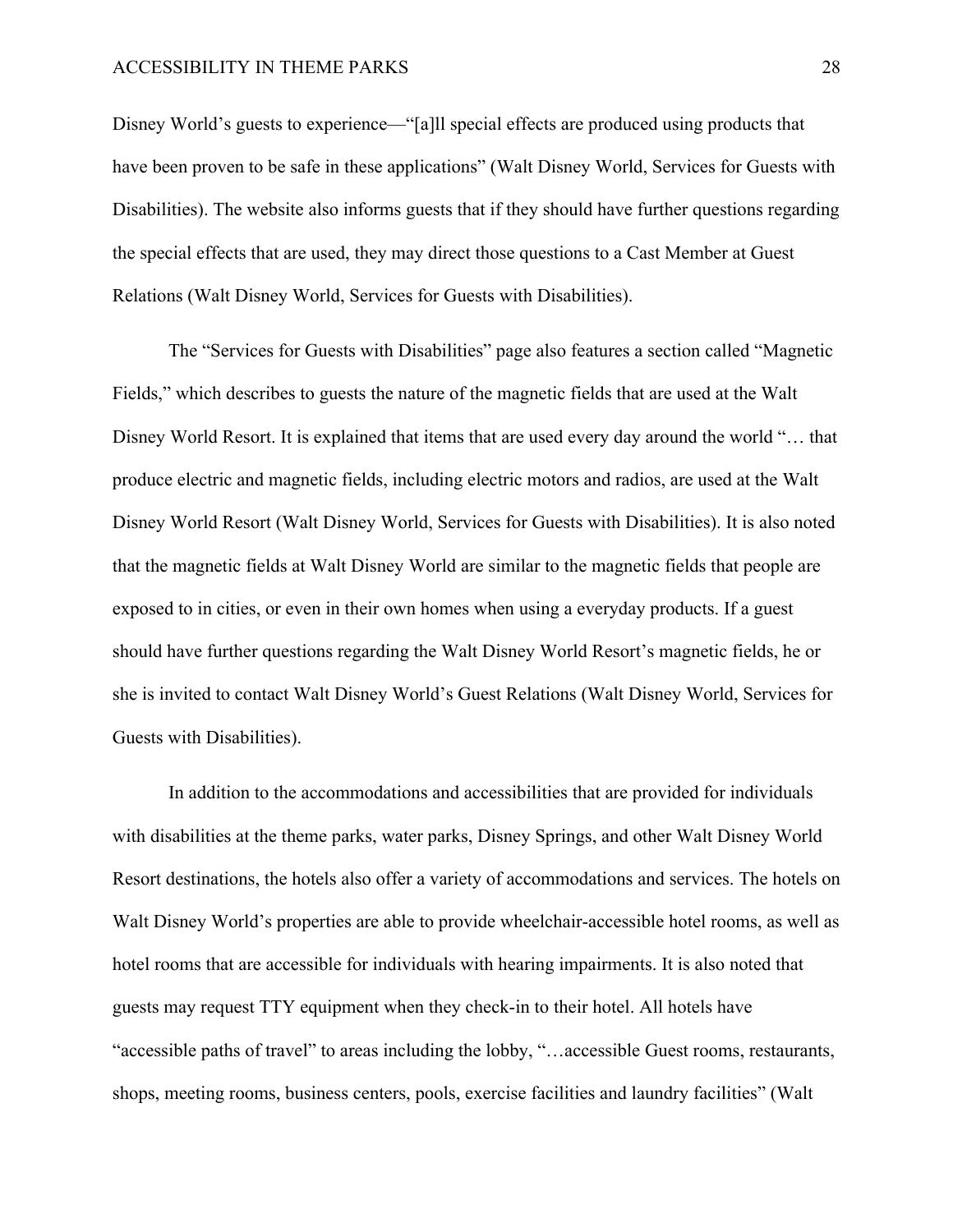Disney World, Services for Guests with Disabilities at Disney Resort Hotels). The resorts that have "convention spaces" have accessible paths, as well, which include Disney's BoardWalk Inn, Disney's Contemporary Resort, Disney's Coronado Springs Resort, Disney's Grand Floridian Resort & Spa, and Disney's Yacht Club Resort (Walt Disney World, Services for Guests with Disabilities at Disney Resort Hotels). Service animals are also welcome at the resorts (see the paragraph with information regarding service animals at the Walt Disney World Resort).

Valet parking is available at "Disney Deluxe hotels," and it is complimentary for individuals with a valid disability permit, as well as a room or dining reservation at said hotel (Walt Disney World, Services for Guests with Disabilities at Disney Resort Hotels). All of Walt Disney World's hotels are parking spaces designated for guests with disabilities; these spaces require a valid disability permit.

To book an accessible hotel room, guests who are booking online are instructed to click the box entitled "'Accessible Rooms,'" which will then allow them to browse through the rooms that are available (Walt Disney World, Services for Guests with Disabilities at Disney Resort Hotels). Guests may also book their rooms over the phone, and a phone number is provided, however, guests that are under 18 must receive permission to call from a parent or guardian.

There are also interactive maps that are provided so guests can see where at each park they may find information regarding the services and accommodations that can be provided at Walt Disney World's hotels for guests with disabilities (Walt Disney World, Services for Guests with Disabilities at Disney Resort Hotels).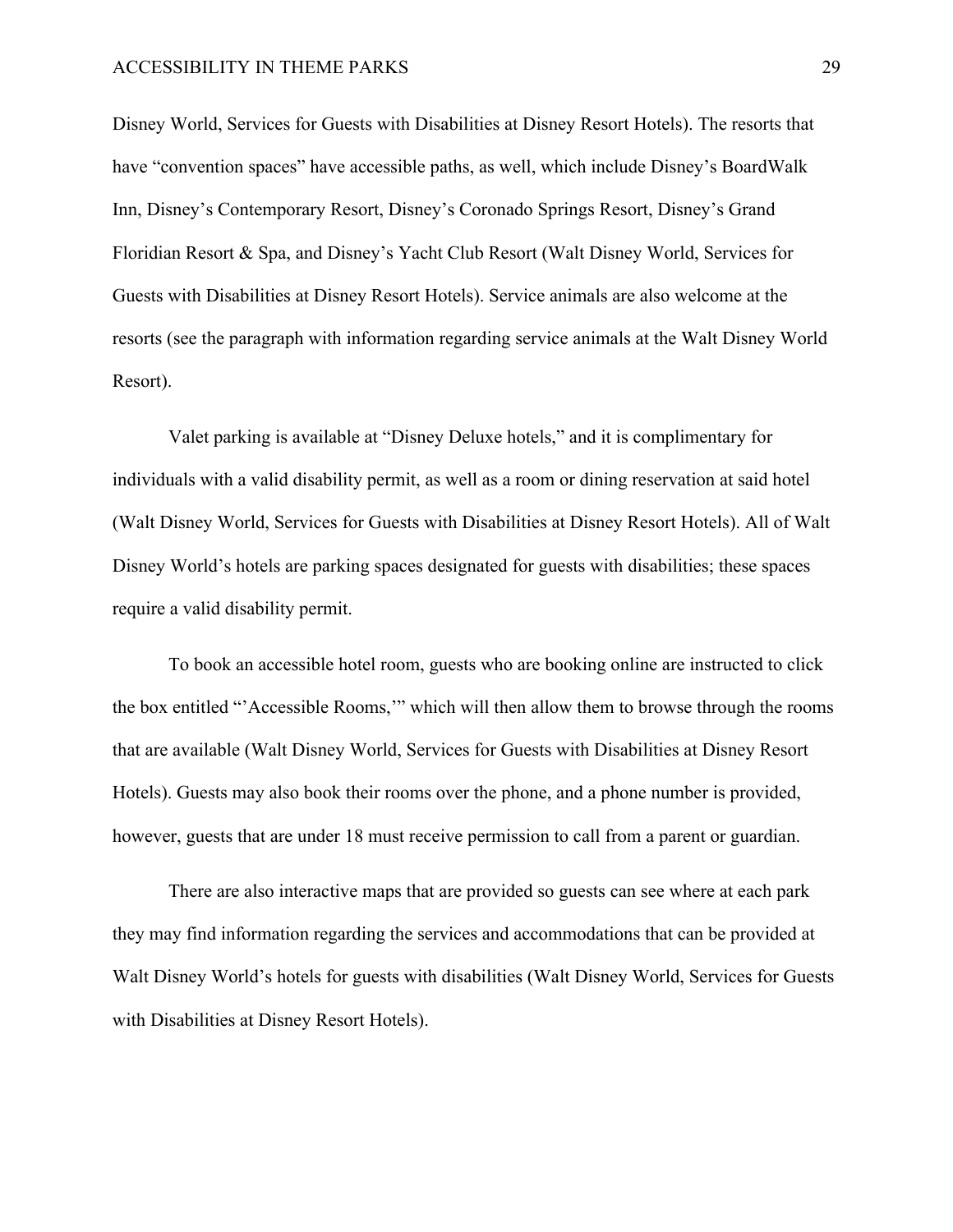Disneyland

Disneyland is located in Anaheim, California. The original location of Walt Disney's first theme park, Disneyland is a classic American theme park. Being its sister park, Disneyland shares the ideals and values of Walt Disney World. Many of the accommodations provided at Disneyland are similar to Walt Disney World's, however, they are not identical. The accommodations that Disneyland offers are as follows.

Guests with cognitive disabilities have access to an array of accommodations. Advanced ticket purchase is offered for guests, which alleviates concerns of waiting in line to buy tickets the day of the guests' visit. Advanced tickets are available for purchase on the Disneyland website, as well as over the phone. At the park, and even some resorts, wheelchairs, ECVs, and strollers are available for guests to rent. The rider switch and FASTPASS programs are also offered.

If a park guest is "over-stimulated or need[s] some down time," break areas are available upon request; guests may simply tell a cast member that they wish to "take a break". There is also a list of areas where guests can "take a break" in the "Guide for Guests with Cognitive Disabilities" (Disneyland, Services for Guests with Cognitive Disabilities). Companion restrooms are also available for guest use.

Because guests with cognitive disabilities may be overwhelmed by aspects of some of the rides and attractions at Disneyland, the website directs guests to the downloadable "Attraction Details for Guests with Cognitive Disabilities" guide, as well as the "general descriptions" of each ride and attraction to decide which attractions will be appropriate for their party (Disneyland, Services for Guests with Cognitive Disabilities).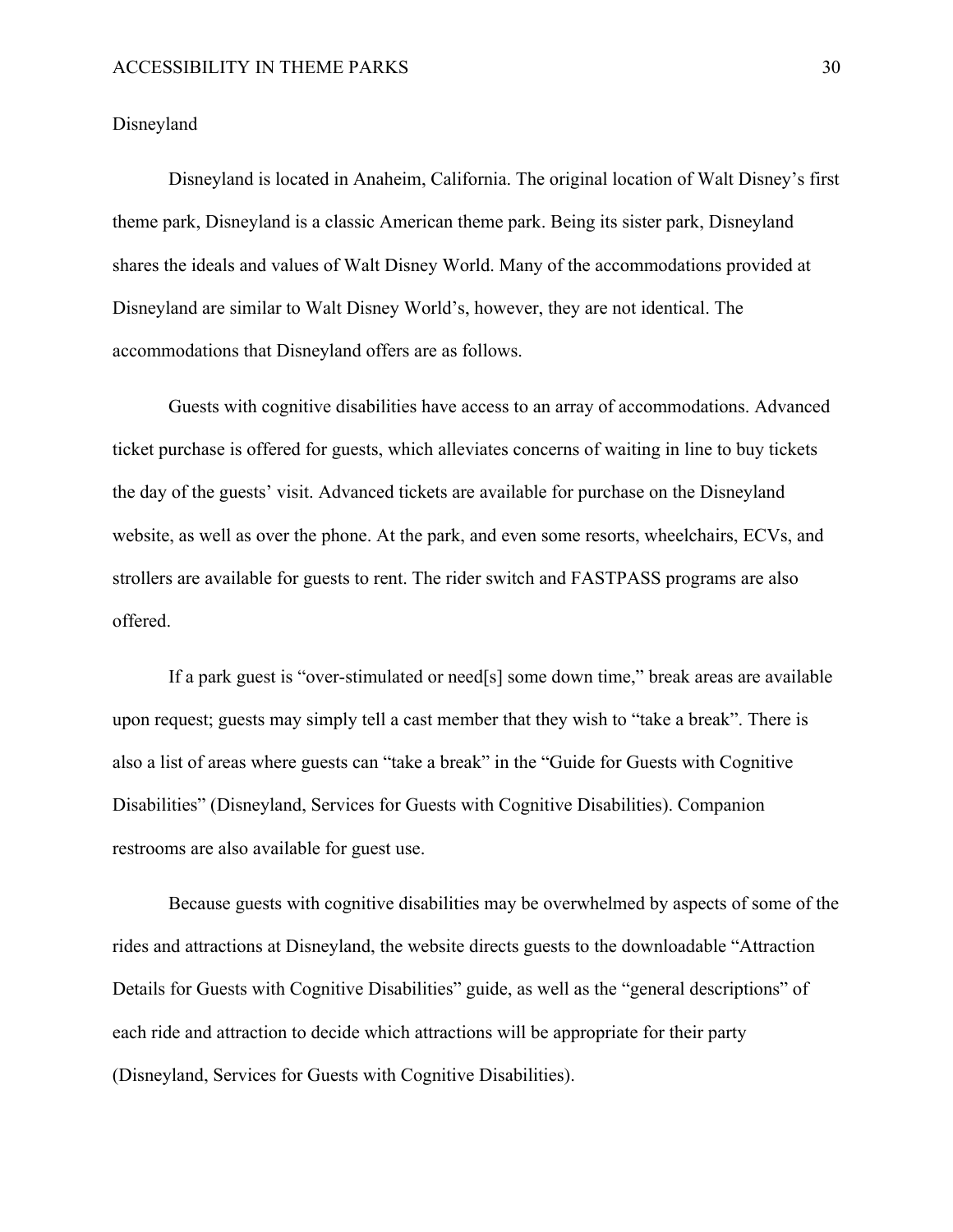Disneyland is also able to meet many dietary needs, including food allergies and intolerances to many foods—guests are able to note dietary needs in advanced reservations, as well as speak to managers and chefs at Disneyland restaurants in regards to the dietary accommodations a guest in their party may require. Guests are also permitted to bring their own food that meets their dietary needs into Disneyland; they must simply inform the bag check cast member that they have special dietary requirements. However, it is important to note that Disneyland "Cast Members are strictly prohibited from storing, preparing, cooking or reheating any food brought into the parks" (Disneyland, Services for Guests with Cognitive Disabilities). There is a link provided for guests to learn more about the dietary accommodations the "Resort" offers.

Guests are able to call or email Guest Services for more information regarding the accommodations Disneyland offers for its guests that have cognitive disabilities—there is also a disclaimer that guests under 18 must have permission from a parent or guardian before calling Guest Services (Disneyland, Services for Guests with Cognitive Disabilities). Also, on the "Service for Guests with Cognitive Disabilities" page, there is some information regarding "How to Prepare" and "What to Bring" for a trip to the park with a person that has cognitive disabilities. There is a list of tips provided that guests may find beneficial when preparing for their trip (Disneyland, Services for Guests with Cognitive Disabilities):

- Plan a Visual Schedule
- Watch Videos
- Study Location Maps
- Choose a Meeting Location
- Practice Waiting in Line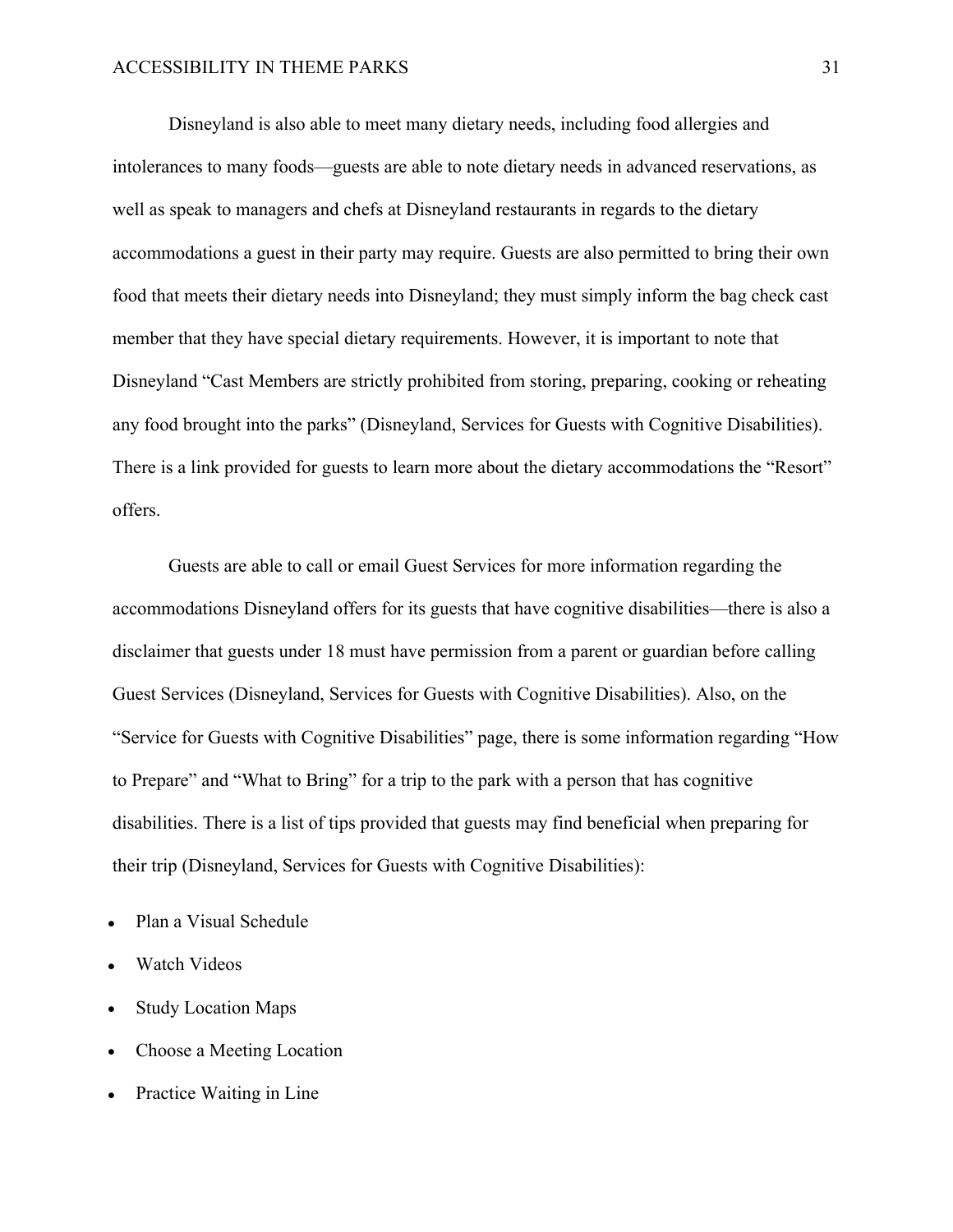Some of the items that Disneyland recommends guests bring are (Disneyland, Services for Guests with Cognitive Disabilities):

- A Safety Bracelet or Nametag
- Ear Plugs or Headphones
- A Favorite Device or Activity
- Reinforcers for Good Behavior
- A Sensory Toy

Numerous guides are also provided on the "Services for Guests with Cognitive Disabilities" page. "The Disneyland Park Guide for Guests with Disabilities" and "Disney California Adventure Park Guide for Guests with Disabilities" are guides with information about the parks for people with various disabilities, including visual, hearing, and mobility disabilities. The "Guide for Guests with Cognitive Disabilities" is a guide that provides information about how Disneyland is able to accommodate people with cognitive disabilities. The "Attraction Details for Guests with Cognitive Disabilities" gives information about the "experiences" that each attraction has—the website gives examples of these "experiences:" "noise, darkness, etc." (Disneyland, Services for Guests with Cognitive Disabilities). The "Disability Access Service" guide explains the accommodations that are available for people with disabilities for rides and other experiences.

There is also a downloadable guide, as mentioned above, entitled "Disneyland Resort Modified DAS Message and FAQs – 11/19/14." This guide explains is similar to Walt Disney World's in that it describes what the service is and how it can be used, as well as FAQs (Disneyland, Disneyland Resort Modified DAS Message and FAQs – 11/19/14).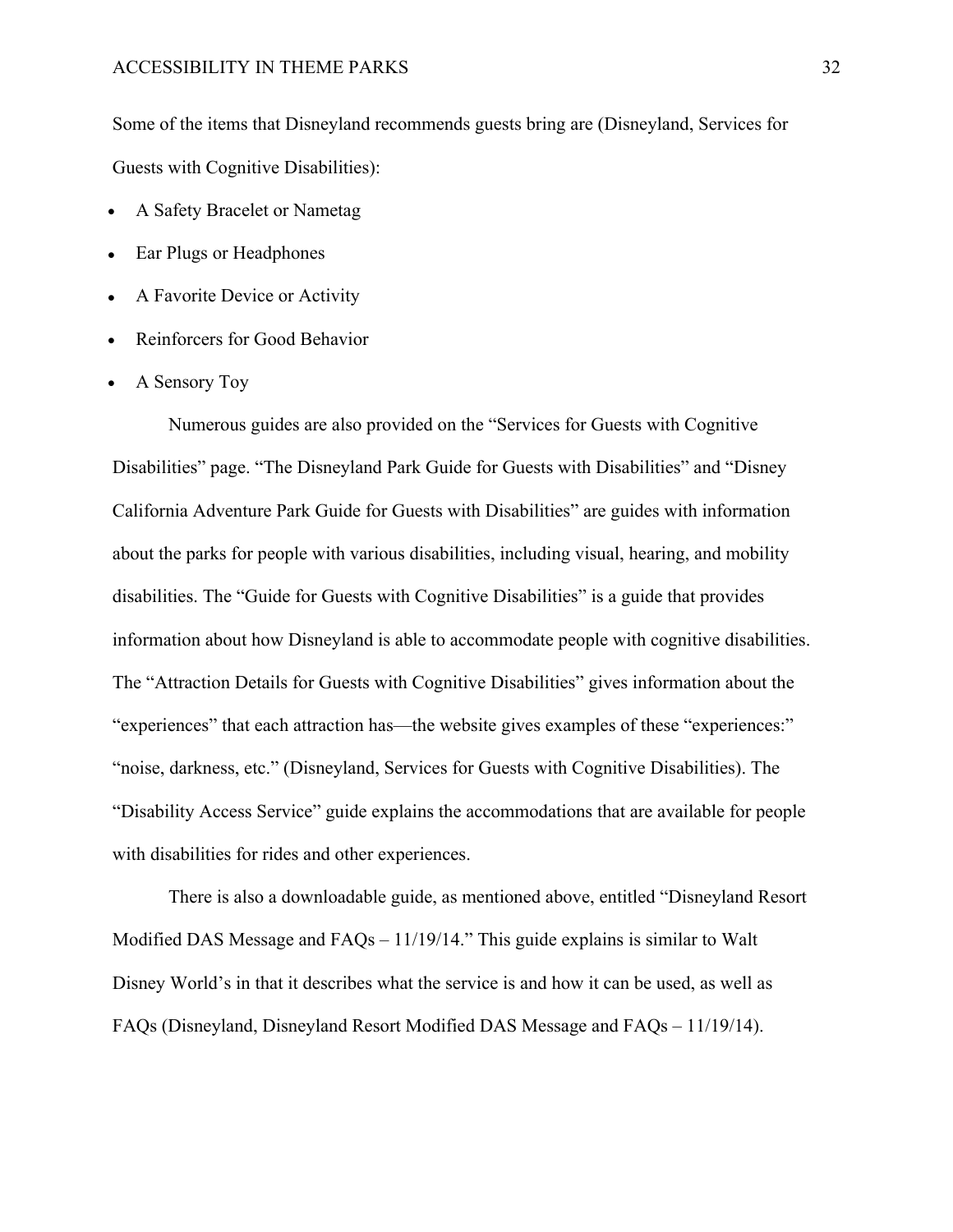For guests with hearing disabilities, Disneyland offers "Assistive Listening Systems," which can be helpful for people that experience "mild to moderate hearing loss." The "Assistive Listening Systems" help guests hear by "amplify(ing) sound through headphones or induction loop…" (Disneyland, Services for Guests with Hearing Disabilities). Guests are required to give a \$25.00 deposit, which is refundable. A list of attractions for which the "Assistive Listening Systems" are available is also given. At two Disneyland locations, "Reflective Captioning" is offered, which allows guests to view captions through the use of an LED Display (Disneyland, Services for Guests with Hearing Disabilities).

Sign Language Interpretation is also available for some of the shows at Disneyland's parks on specific days—guests may visit the website to learn which days interpretations are offered. Guests may also download a current schedule, or call or email the provided contact information, as well as visit Disneyland Guest Relations to get up-to-date schedules. In addition, guests may request interpretation for special events at least two weeks in advance.

Payphones with "Text Typewriter (TTY)" can be found in Downtown Disney District, as well as requested in Disneyland's Resort Hotels. The sound in all of Disneyland's telephones can be turned up by pressing the "#" key, or the volume button. "Handheld Captioning" devices are available, as well. These devices allow guests with hearing impairments to view captions "in locations where fixed captioning systems are impractical, such as moving attractions" (Disneyland, Services for Guests with Hearing Disabilities). Guests may locate these devices at Guest Services (there is a \$25.00 deposit, which is refundable). There is also a provided list of attractions and locations for which handheld captioning is available.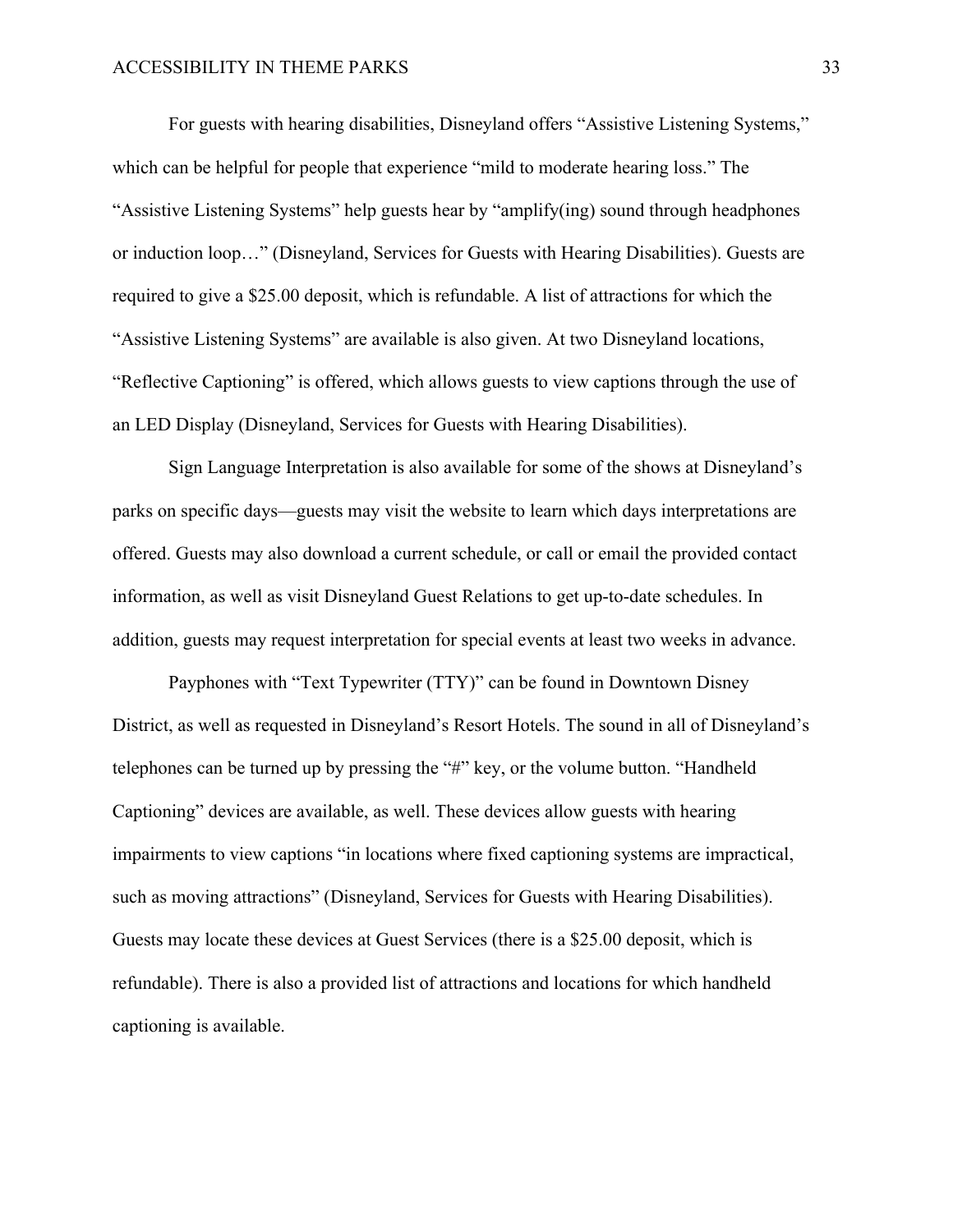In some locations, video captioning is available for guests. Monitors that are capable of captioning will be labeled with the "CC" designation. Cast members are able to turn the captioning on upon guest request. A list of locations and attractions that have the ability to provide video captioning is provided. For some of the shows and attractions, written aids are offered, which are packets that include the attraction's script, as well as a flashlight, pencil, & paper. Guests may learn which attractions written aids are provided for at Disneyland's Information Centers. (Disneyland, Services for Guests with Hearing Disabilities).

For guests with disabilities, there are four categories that a guest may fit. The categories are as follows (Disneyland, Services for Guests with Mobility Disabilities):

Ambulatory Requirements Transfer from ECV to Wheelchair Wheelchair and ECV Accessible  $\mathfrak{F}$  Transfer from Wheelchair or ECV

Each category represents a different form of accommodation, and each attraction is labeled with these symbols to let guests know what type of accommodations are offered. The first category, "Ambulatory Requirements," requires guests to be able to walk on their own, or with the help of someone from their party (Disneyland, Services for Guests with Mobility Disabilities). The second category, "Transfer from ECV to Wheelchair," is self-explanatory;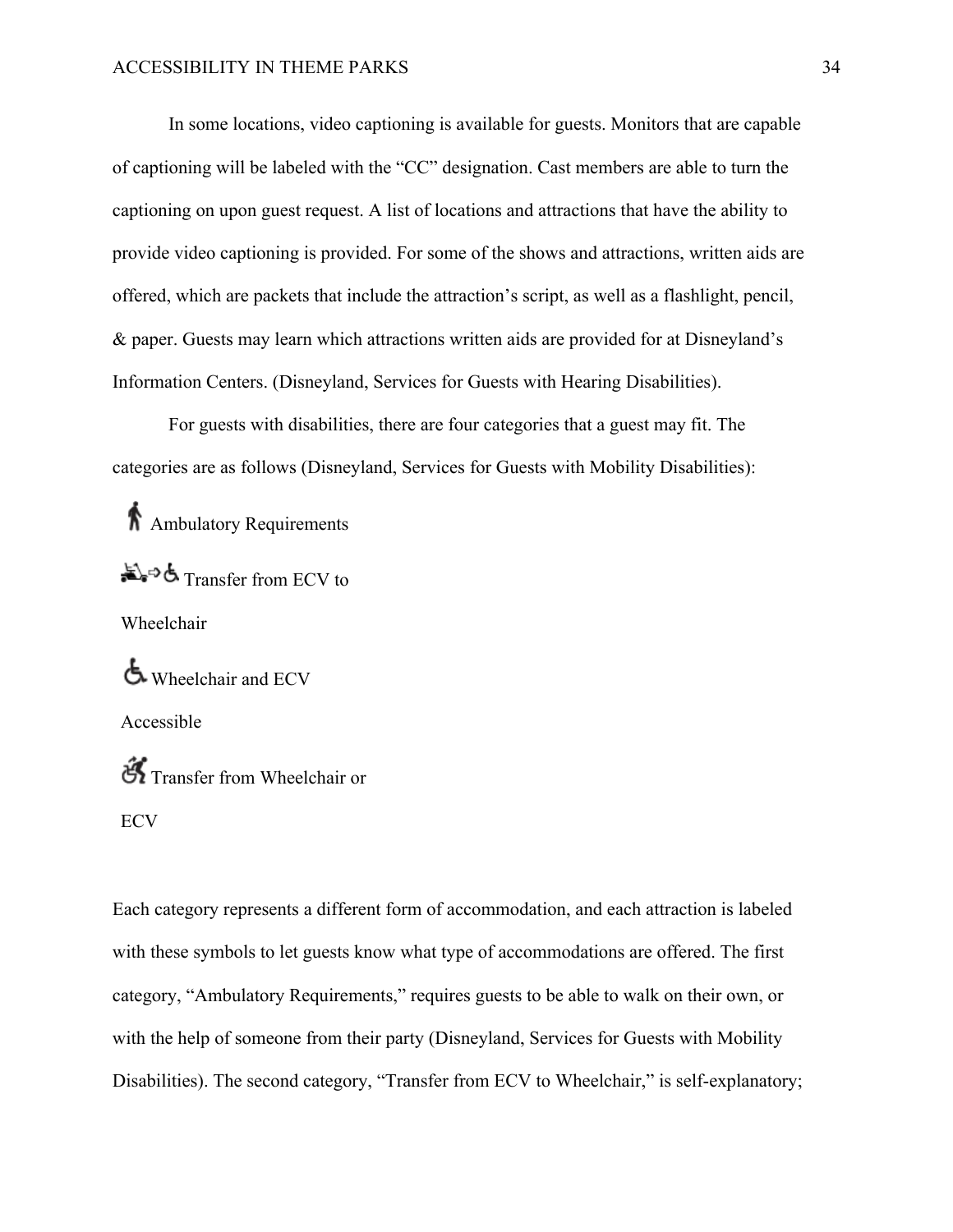the guest is required to transfer into a wheelchair to access attractions marked with this label (Disneyland, Services for Guests with Mobility Disabilities). The third category, "Wheelchair and ECV Accessible," means that the attractions that are designated with this symbol are able to accommodate both wheelchairs and ECVs (Disneyland, Services for Guests with Mobility Disabilities). The fourth and final category is "Transfer from Wheelchair or ECV"—"[t]hese attractions require Guests to transfer from their wheelchair or ECV—by themselves or with assistance from their party—to a ride vehicle" (Disneyland, Services for Guests with Mobility Disabilities). There are also lists of attractions that are able to accommodate guests that fit into each category, as well as a definition key for the language and terms that are used to describe the nature of accommodations available for some of the attractions.

Disability parking is available, as well, with "[a] valid disability parking permit" (Disneyland, Services for Guests with Mobility Disabilities). Transportation from the parking lot to the park entrance is also provided. Much of Disneyland's transportation is accessible for both ECVs and wheelchairs, however there are regulations in place to make sure guests are safe—for example, "…wheelchairs and ECVs must fit without being forced on lifts, ramps and in designated wheelchair spaces" (Disneyland, Services for Guests with Mobility Disabilities). Also, large wheelchairs and ECVs may not be permitted on Disneyland's transportation due to the inability to accommodate their size. (Disneyland, Services for Guests with Mobility Disabilities).

Individuals who have visual impairments may benefit from "…Audio Description through Disney's Handheld Device, which provides supplemental audio information and narration…" for some attractions at Disneyland (Disneyland, Services for Guests with Visual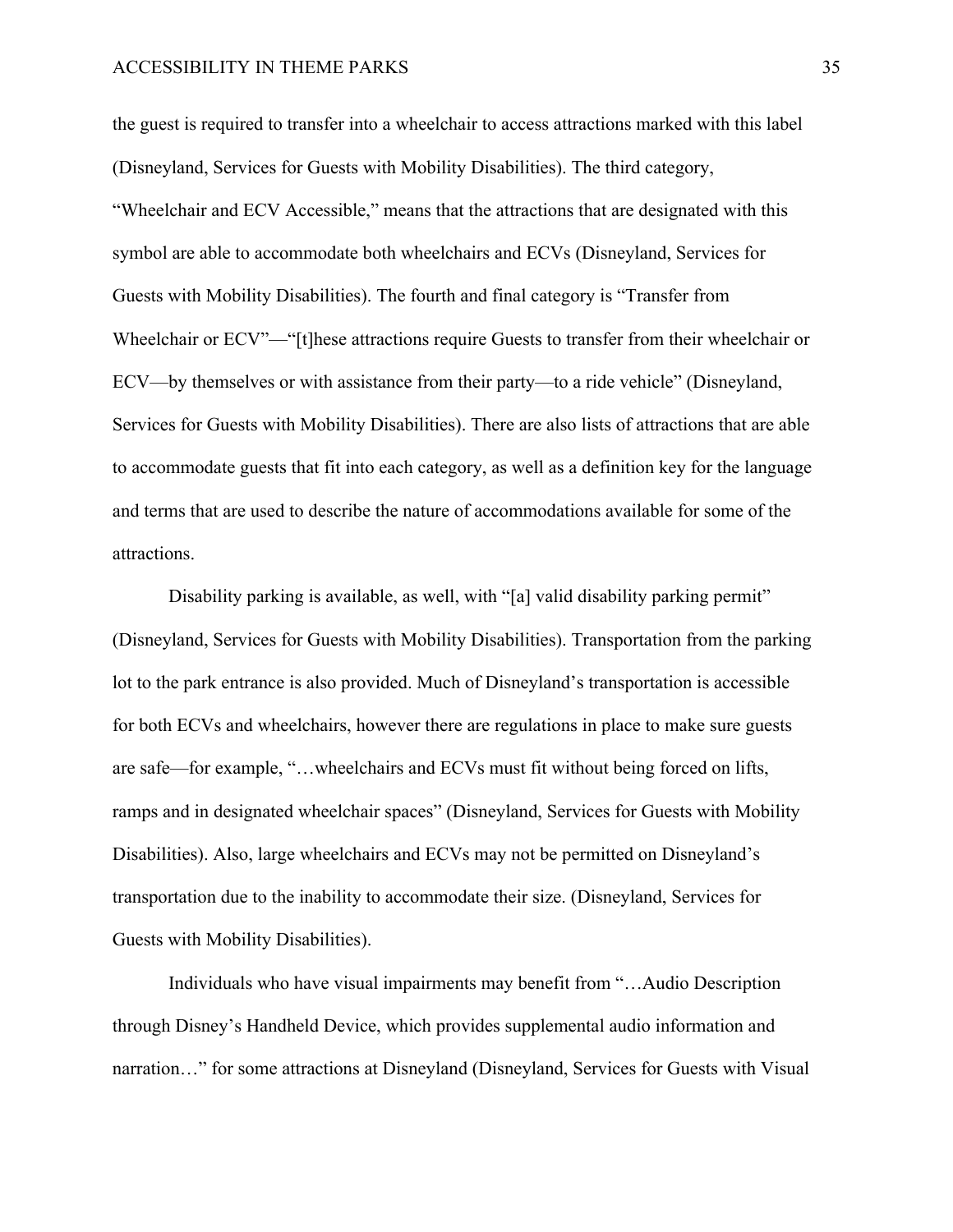Disabilities). Guests can get the devices from Guest Relations, and a refundable deposit of \$25.00 is required. There is a list of attractions for which "Audio Description" is available on Disneyland's "Services for Guests with Visual Disabilities" page. Disneyland also has "Braille Guidebooks," which provide information about the park, rides, restaurants, and stores. Due to limited availability, the guides are "first-come, first-served," and guests must put down a refundable deposit of \$25.00 (Disneyland, Services for Guests with Visual Disabilities).

At Disneyland, guests are able to rent ECVs for \$50.00 per day (plus tax). A \$20.00 refundable deposit is required, as well. Disneyland does not allow reservations to be made in advance for ECVs, and because there is a limited availability, they will be issued "…on a first-come, first-served basis" (Disneyland, ECV Rentals). Disneyland also allows guests to bring their own ECV. If guests choose to rent an ECV, they may use it in both of the Disneyland Resort parks, Disney California Adventure Park and Disneyland Park. The Disneyland hotels do not offer ECV rentals—guests may only rent ECVs at the parks. Guests must be at least 18 and provide a valid photo ID to rent and operate an ECV. The ECVs are designed to hold one person, and they have a weight limit of 450 pounds. There is also a link provided which brings guests to the "Services for Guests with Mobility Disabilities" page upon clicking on it. Interactive maps of each of Disneyland's theme parks are available, as well, which display where guests are able to rent ECVs (Disneyland, ECV Rentals).

Wheelchairs are available to rent, as well, for \$12.00 per day, plus a \$20.00 (plus tax) refundable deposit. As with the ECV rentals, the wheelchair rentals are available "on a firstcome, first-served basis" (Disneyland, Wheelchair Rentals). Guests may also bring their own wheelchair to the Disneyland Resort. If guests rent a wheelchair at Disneyland, they may use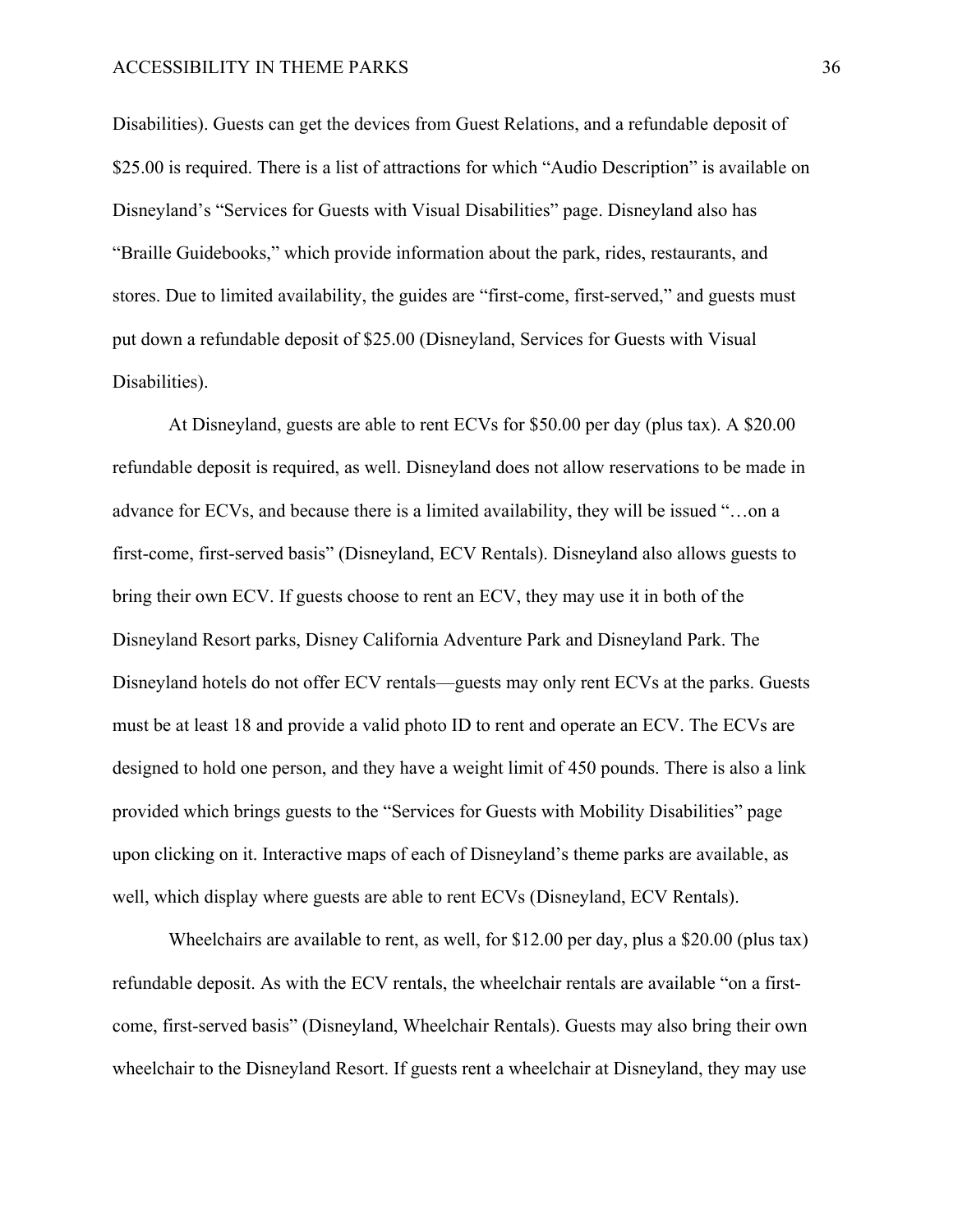it in both of the parks. Some of the hotels at Disneyland also offer wheelchair rentals (it is noted that there is limited availability at these locations), and there is a link to the "Discover Disneyland Resort Hotels" page. Guests must be at least 18, with a valid photo ID, to rent and operate a wheelchair. The wheelchairs are designed to hold only one person, and they have a weight limit of 350 pounds. There is also a link to the "Services for Guests with Mobility Disabilities" page. There are interactive maps of each of the parks that show guests where they are able to rent wheelchairs, as well (Disneyland, Wheelchair Rentals).

Service animals are permitted at Disneyland, however, there are rules and regulations that must be followed. Service animals must always be on their leash and cast members may not "take control of the service animal" (Disneyland, Services for Guests with Hearing Disabilities). Also, guests with service animals may enter attractions the same way as guests with wheelchairs do. Some attractions are not able to accommodate service animals, however, so guests may participate in "Rider Switch"," or place the service animal in a kennel, to ensure all members of the party are able to visit each attraction (Disneyland, Services for Guests with Hearing Disabilities).

Additional services are also available for people with disabilities at the Disneyland Resort. There are numerous sections on the "Services for Guests with Disabilities" page that have the following information. Information regarding magnetic fields and lights, which may affect people with sensitivity to light, is available on the website. Disneyland also has restrooms that are accessible for people that have mobility disabilities, as well as companion restrooms. For guests that may require "…additional space or privacy…", the First Aid locations are equipped with accessible restrooms, as well (Disneyland, Services for Guests with Disabilities). Disneyland also invites guests with disabilities to email them for more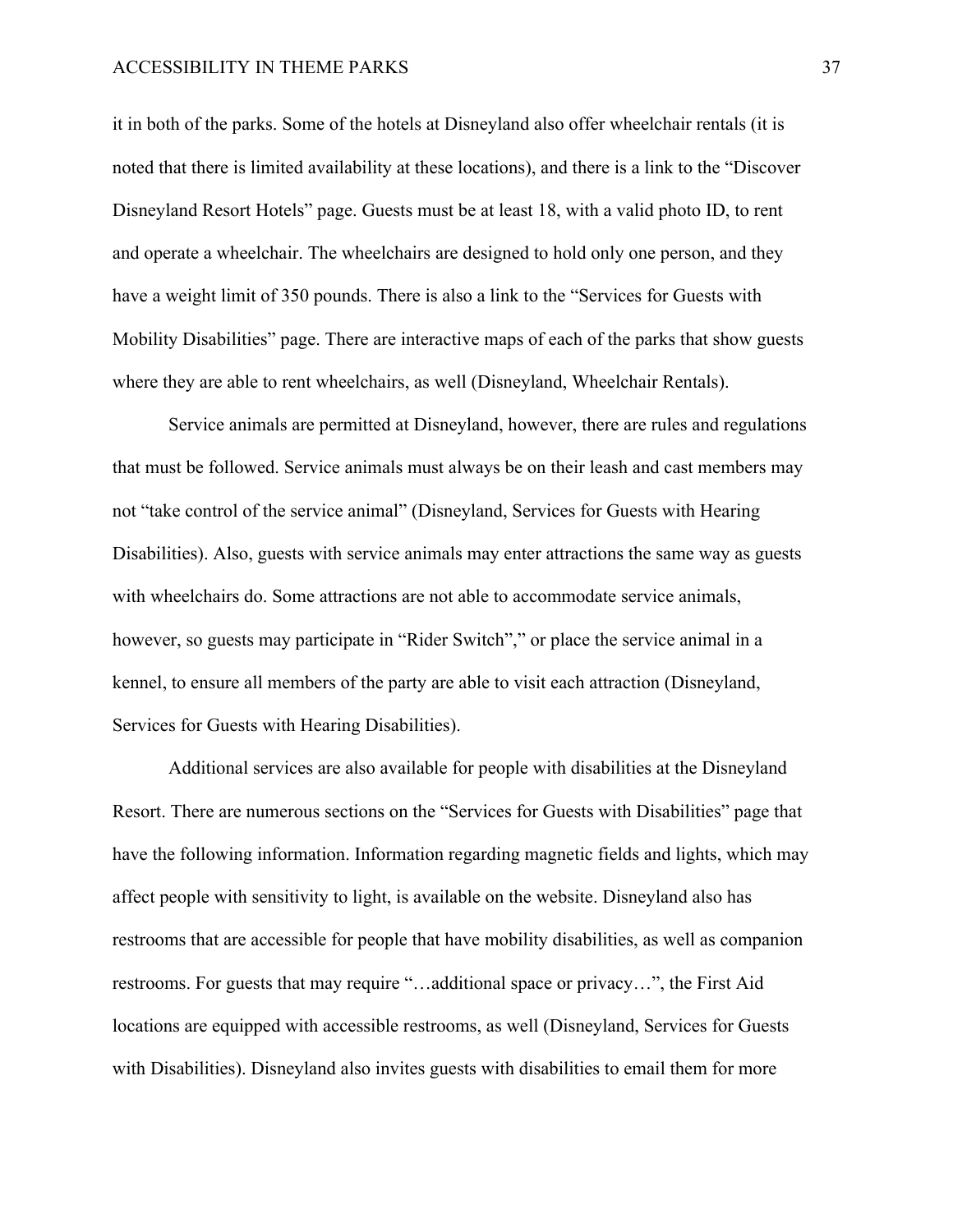information about the accessibilities available for the use of their website (Disneyland, Services for Guests with Disabilities).

LEGOLAND Florida Resort

The LEGOLAND Florida Resort is located in Winter Haven, Florida. The park, as is inferred in its name, is themed and revolves around Legos. The park has a sister park in California, which will also be studied.

The LEGOLAND Florida Resort requires its guests to "be able to transfer to ride vehicles with assistance from a member of their party," as "Model Citizens," LEGOLAND employees, "are not permitted to lift guests into or out of a ride vehicle" (LEGOLAND Florida Resort, Special Situations). However, "Model Citizens are happy to assist with access to special ride compartments…" (LEGOLAND Florida Resort, Special Situations).

Guests that have casts may not be permitted on some of the rides at the LEGOLAND Florida Resort due to safety concerns. The website provides a list of the rides from which guests with casts of various types are prohibited—the ride list varies based on what type of cast a guest may have (LEGOLAND Florida Resort, Special Situations).

The LEGOLAND Florida Resort website also features a section called "Resort Accessibility & ADA Information" on its "Special Situations" page. Under this section, various information is provided about the accommodations and accessibilities the parks and hotels have for individuals with disabilities. The stores, restaurants, shows, and most of the attractions at the LEGOLAND Florida Resort comply with ADA guidelines for accessibility for people using wheelchairs or people who have other disabilities. There is also a downloadable guide, the "Guide for Guests with Disabilities," that guests are invited to use in conjunction to the Park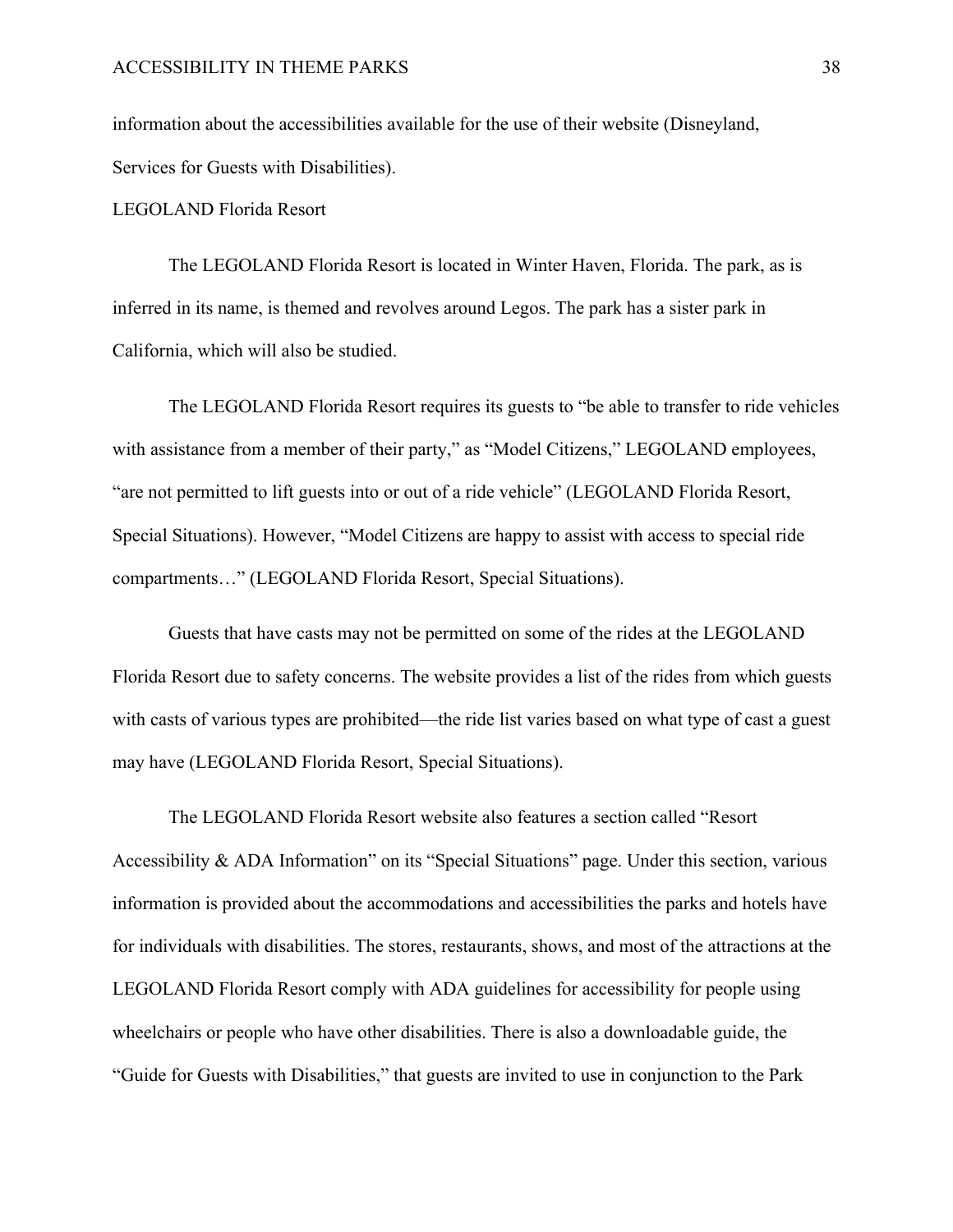Map, which will "ensure your safety and enjoyment" (LEGOLAND Florida Resort, Special Situations). For guests that may be unable to wait in line for rides and attractions, a "Hero Pass" is available. The Hero Pass grants the guest, to whom the pass was assigned, access to "immediate boarding through the exit along with one helper…" on any ride or attraction (LEGOLAND Florida Resort, Special Situations). The rest of the guest's party, however, must get a "reservation," which allows the entire group (including the guest with the Hero Pass) to experience the attraction together at the time of the reservation. Guests may receive a Hero Pass, which is able to accommodate up to 6 people in the guest's party, at Guest Services. It is also noted that "[t]he Assisted Access Pass is assigned at the discretion of LEGOLAND Florida Resort staff and may be revoked at any time if terms are violated" (LEGOLAND Florida Resort, Special Situations). Due to limited availability, the LEGOLAND Florida Resort asks that standup ECVs be requested a week prior to the guest's visit. For guests who have questions about the accommodations provided, they may fill out an online form (at least a week prior to their visit) and a LEGOLAND employee will get in contact with them (LEGOLAND Florida Resort, Special Situations).

#### LEGOLAND California Resort

The LEGOLAND California Resort is located in Carlsbad, California. This theme park is affiliated with the LEGOLAND Florida Resort, and they are both theme parks that are built around the building toy, LEGOs. "LEGOLAND California is committed to providing a welcoming, inclusive, and accessible experience for all Guests" (LEGOLAND California Resort, Access Guide).

The LEGOLAND California Resort website features a guide for guests with disabilities, which explains the variety of accommodations the park offers. Guests who use strollers as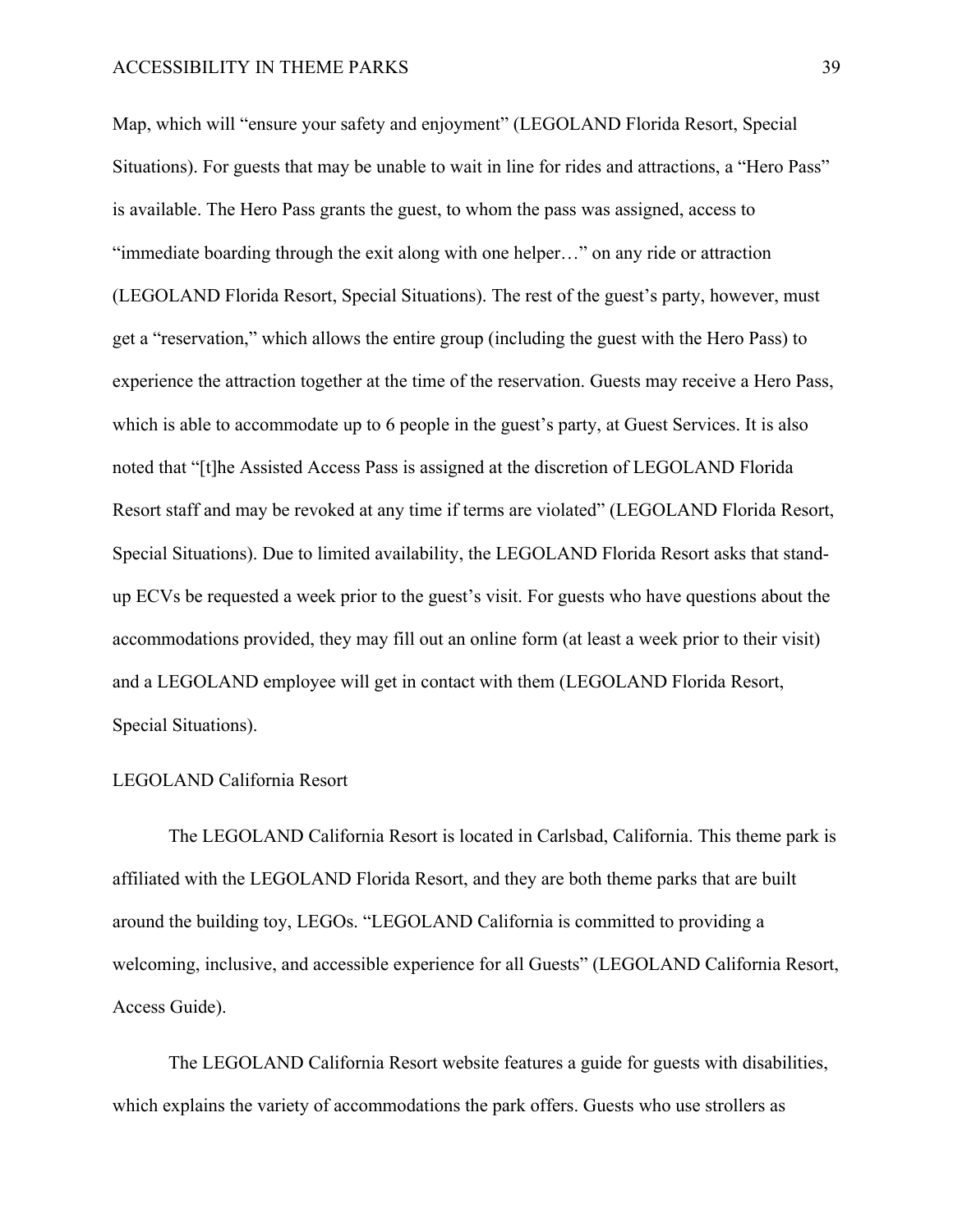wheelchairs are allowed to access all areas of the park, but they are required to visit Guest Services to request an "identifying tag" (LEGOLAND California Resort, Access Guide). Another accommodation that the park offers is the LEGOLAND California Resort's "Assisted Access Pass," which allows guests with various disabilities "an alternate option to access our rides…" (LEGOLAND California Resort, Access Guide). It is specified that this accommodation is available for people with physical disabilities, as well as people with cognitive disabilities. As with the LEGOLAND Florida Resort's "Hero Pass," the "Assisted Access Pass" needs to be issued and authorized by a "Resort Model Citizen" before it can be used by the guest (LEGOLAND Florida Resort, Special Situations, LEGOLAND California Resort, Access Guide). Guests may see the "Assisted Access Pass" or contact Guest Services for more information regarding this accommodation (LEGOLAND California Resort, Access Guide).

There is also a chart provided on the "Access Guide" which informs guests as to which attractions are wheelchair-accessible, etc.—please see Appendix A (LEGOLAND California Resort, Access Guide). The guide also details that some shows feature elements (lights, sounds, etc.) may be overwhelming, and guests are invited to view the "daily Resort Entertainment Guide" for more information (LEGOLAND California Resort, Access Guide). There is reserved show seating available for people in wheelchairs; guests may speak with a "Resort Model Citizen" to locate the proper seating (LEGOLAND California Resort, Access Guide). The guide features a section which details the park's dedication to assisting guests on the Autism Spectrum.

"LEGO system based social skills have been proven to be an effective way for children with social difficulties associated with Autism, Asperger's Syndrome, Anxiety, Depression, or Adjustment Disorders to improve their social interaction and communication skills" (LEGOLAND California Resort, Access Guide).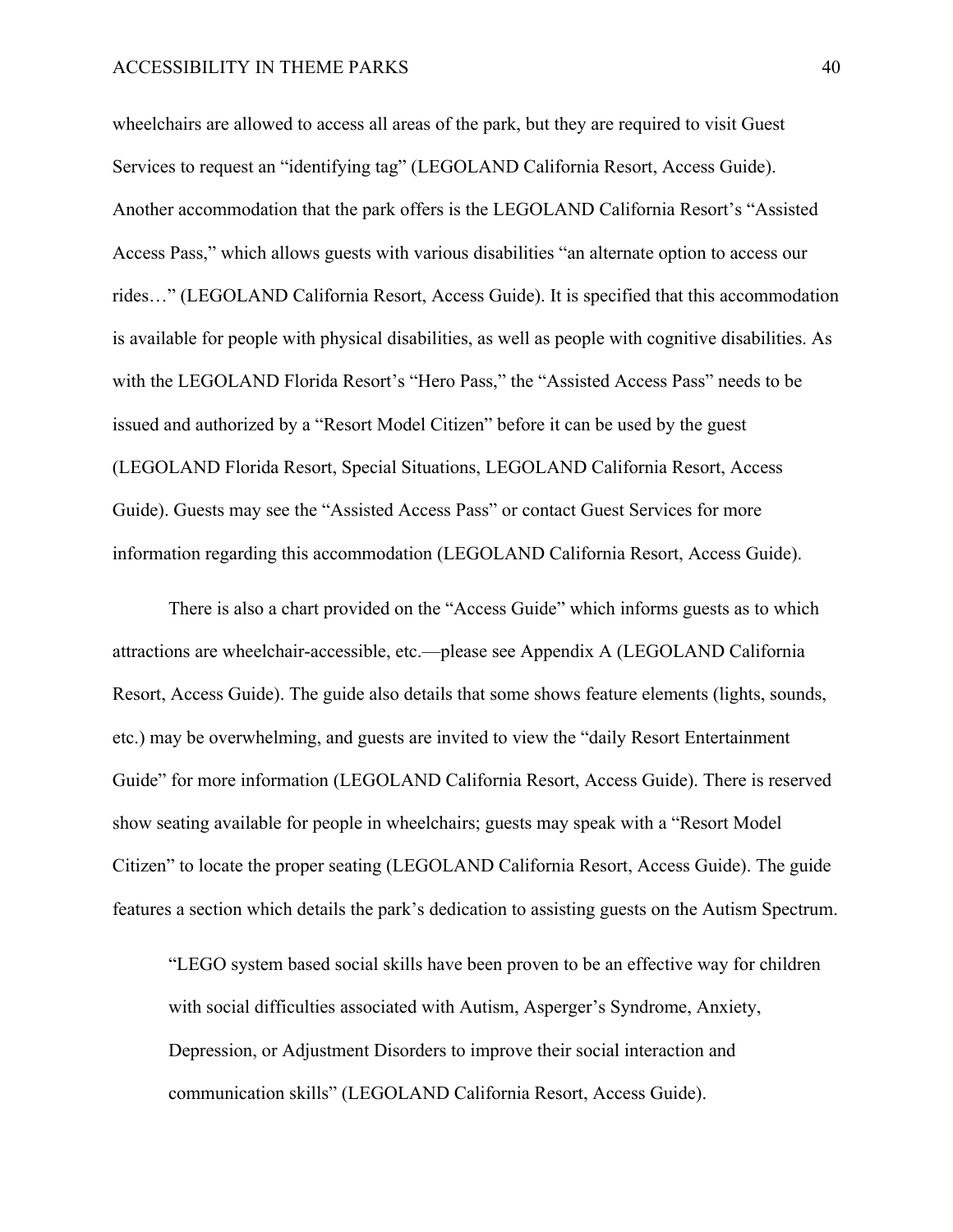This section also outlines the offerings the park has for people with cognitive disabilities: stroller and wheelchair rentals, the tag which can be used to identify strollers as wheelchairs, Assisted Access Pass, quiet areas—which include The Baby Care Center and First Aid, and companion restrooms. There is also additional information about the park and general safety: If the park should close unexpectedly, the LEGOLAND California Resort requests that everyone stay calm, and remain where they are on an attraction until a "Resort Model Citizen" is able to assist them (LEGOLAND California Resort, Access Guide). It is also noted that in such an event as an unexpected park closure, guests on rides may need to exit the attraction on "… stairs, narrow walkways, or ladders," and that guests need assistance to exit the ride vehicle may receive that assistance from someone in their party (LEGOLAND California Resort, Access Guide).

"Responsible Riders" may ride with guests who meet the "minimum requirements" to ride, and it is that riders responsibility to make sure that the guests follow the instructions for each attraction (LEGOLAND California Resort, Access Guide). Guests are also required to use the restraints provided on each ride, and they must be secured by said restraints before riding. It is noted that guests must be able to "… properly fit…" on the attraction's seat and "… secured by all required restraint systems…" to ride (LEGOLAND California Resort, Access Guide). It is also recommended that guests read the "Let's Have Fun and Be Safe" signs at each attraction before entering to learn about the safety instructions for each ride (LEGOLAND California Resort, Access Guide). If guests should have further questions regarding the information and instructions presented on the signs, they may speak with the operator.

There are also sections, as well, that discuss the responsibility of riders to act appropriately and follow safety instructions when riding theme park rides, as "[t]here are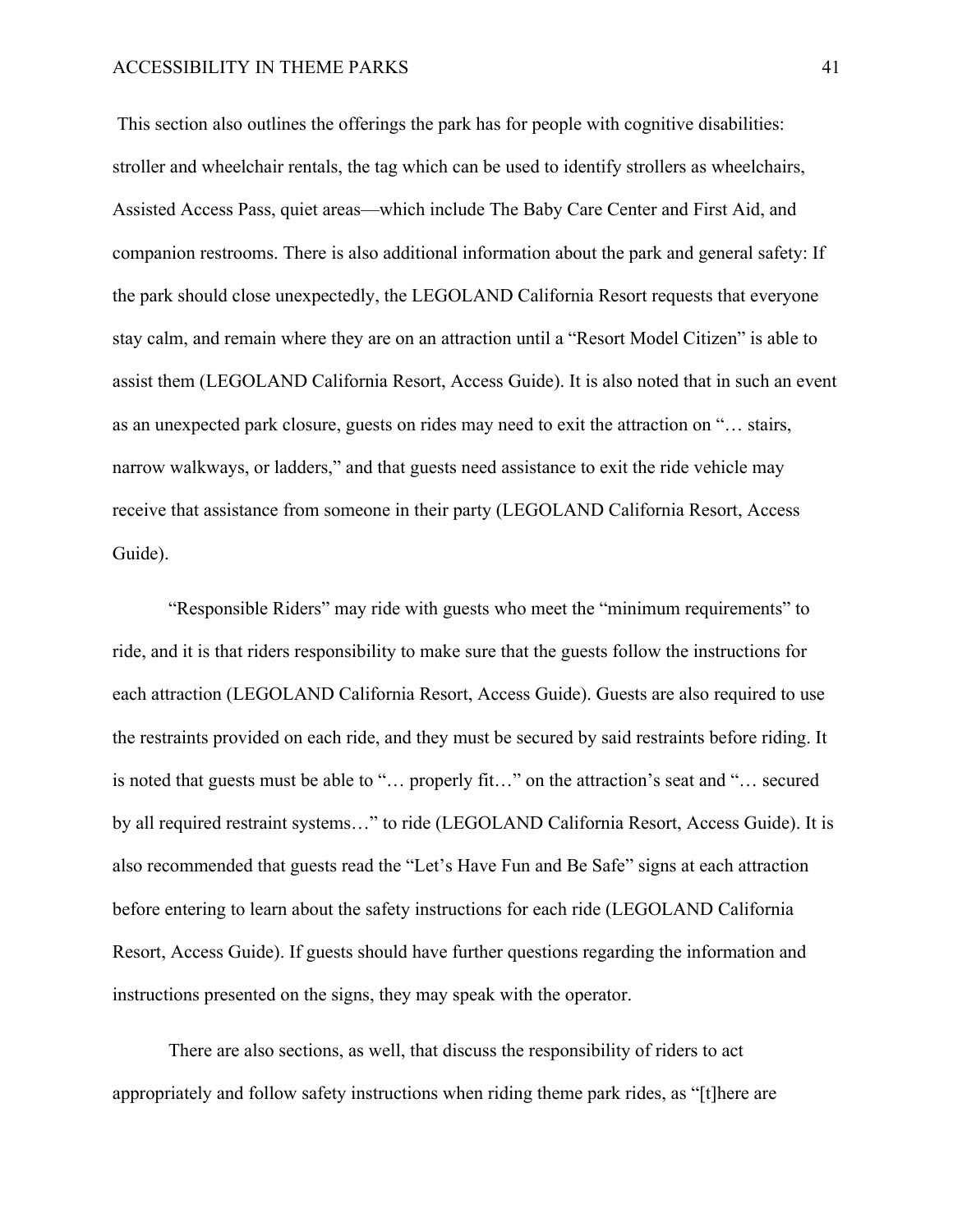inherent risks in the participation in or on any amusement ride or attraction" (LEGOLAND California Resort, Access Guide). If a guest seems nervous about riding (he or she is fidgeting or crying, etc.), he or she "…must be calm and acknowledge their willingness to ride to the operator before the ride will begin" (LEGOLAND California Resort, Access Guide).

For safety reasons, it is required on most of the rides at the LEGOLAND California Resort that guests can sit upright without assistance. The majority of the attractions at the LEGOLAND California Resort also require guests who are using wheelchairs to transfer into ride vehicles, either on their own, or with the assistance of a member of their party. If guests are not able to transfer from their wheelchair, or enter and exit the ride unassisted, someone in their party may assist them in transferring, and that person is usually required to ride the ride with them. There is a chart on which guests may see which attractions require transferring out of wheelchair, etc. (Appendix A). Most of the LEGOLAND California Resort's attractions are accessible to wheelchairs (guests in wheelchairs may enter through the attraction's exit), and guests are invited to see view the chart (Appendix A) for information regarding each specific attraction. Some of the attractions are also able to accommodate service animals (Appendix A), however, it is important to note that "Model Citizens" are unable to handle or monitor service animals (LEGOLAND California Resort, Access Guide).

The "Access Guide" also provides information about safety at the waterpark—please see the guide for further information (LEGOLAND California Resort, Access Guide). There is also a section which suggests that guests download the LEGOLAND app for more information and "tips" (LEGOLAND California Resort, Access Guide).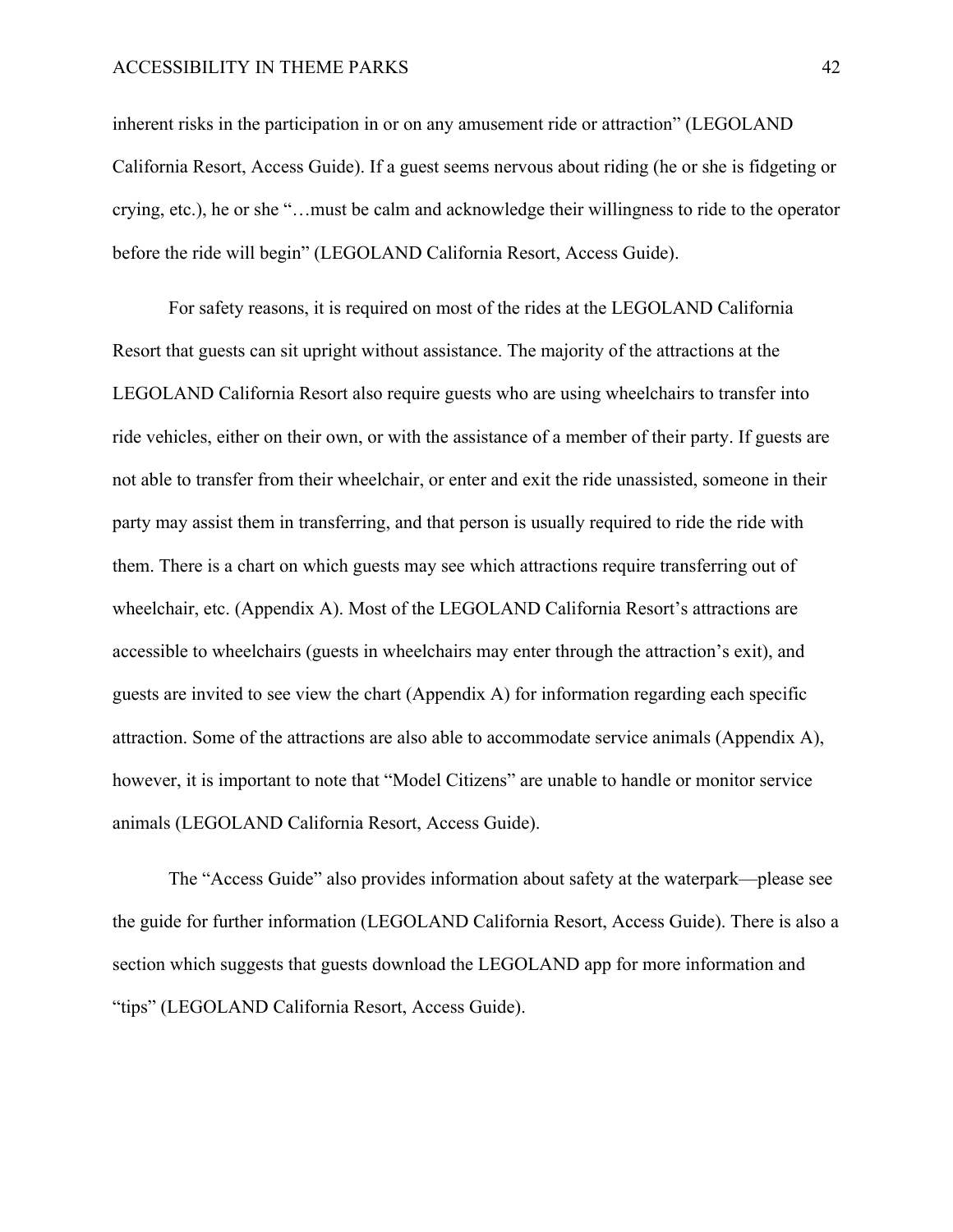## Universal Orlando Resort

The Universal Orlando Resort is located in Orlando, Florida. Universal theme parks are known for their thrilling rollercoasters and movie-themed attractions. For each of its parks, Universal Studios Florida and Universal's Islands of Adventure, as well as Universal's Volcano Bay, there are "Guides for Rider Safety and Accessibility" that are available for guests to view online (Universal Orlando Resort, Accessibility Information).

The Universal Orlando Resort is able to accommodate manual wheelchairs for almost all of its queue lines, as "the queue experience is an important part of telling the story of the overall attraction experience" (Universal Orlando Resort, Guests Using Manual Wheelchairs And ECVs). The only queue line that is not able to accommodate manual wheelchairs is the "Pteranodon Flyers" at Universal's Islands of Adventure (Universal Orlando Resort, Guests Using Manual Wheelchairs And ECVs). Each attraction has its own requirements when boarding that must be met, as well as accommodations for people who are using wheelchairs. If guests have the ability to transfer from their wheelchairs into a ride seat, either unassisted or with the assistance of a member of their party, they are able to do so. To learn more about the requirements that must be met and the accommodations that are offered at each attraction, guests may ask an attendant, or view the "Universal Orlando Resort Guide for Rider Safety and Accessibility" (Universal Orlando Resort, Guests Using Manual Wheelchairs And ECVs). None of the Universal Orlando Resort's queue lines or ride vehicles are able to accommodate ECVs, except for Hogwarts Express. If guests are able to, they may transfer into a provided manual wheelchair so that they are able to access the rides that are able to accommodate wheelchairs. If guests are not able to transfer out of their ECV, they may speak with an "Attractions Attendant" (Universal Orlando Resort, Guests Using Manual Wheelchairs And ECVs).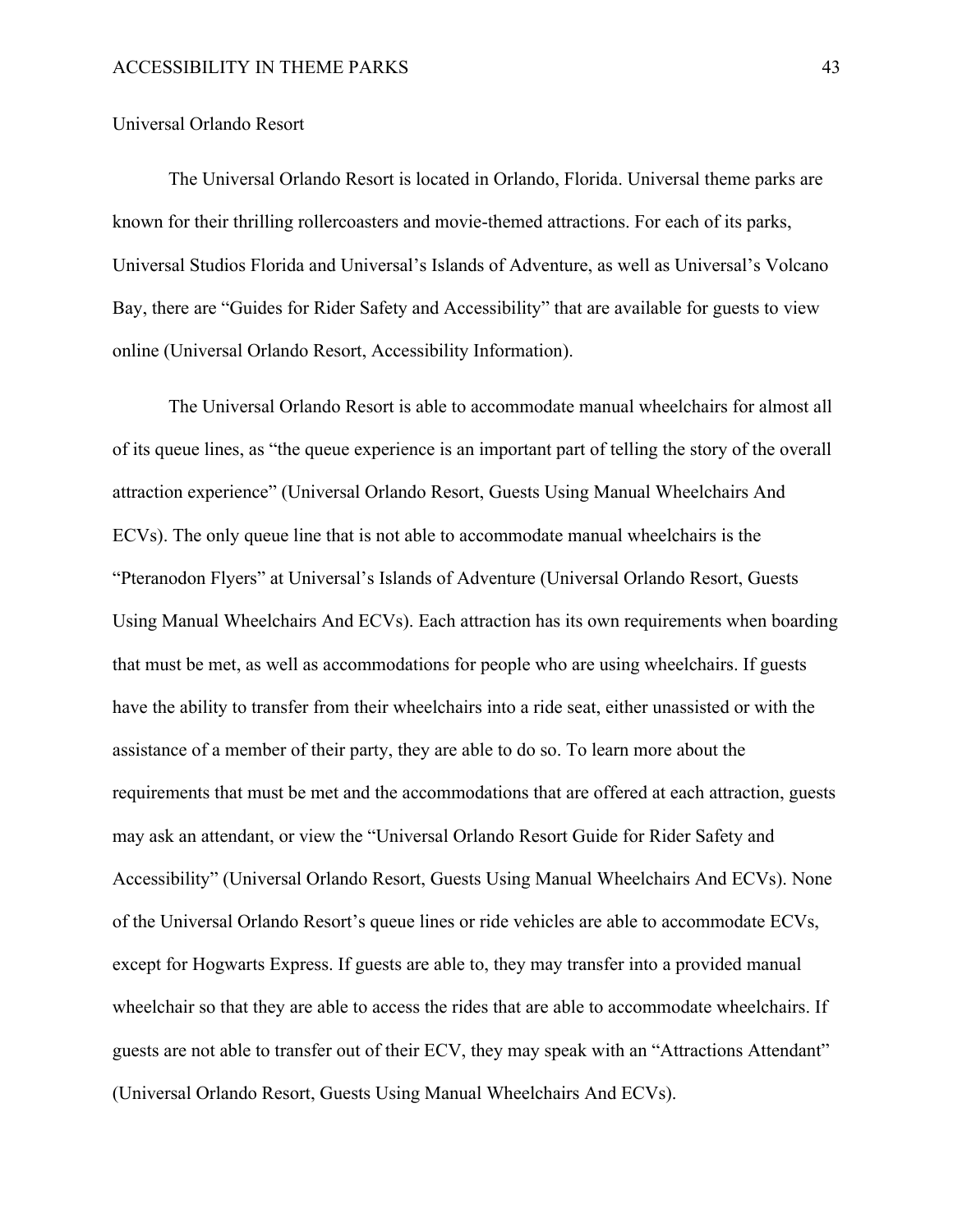The Universal Orlando Resort's restaurants and gift stores are accessible for guests who are using wheelchairs. The shows and parades also have "'Accessible Viewing'" areas available, which are identified by "the International Symbol of Accessibility" (Universal Orlando Resort, Guests Using Manual Wheelchairs And ECVs). Guests may speak with an attendant to locate an "'Accessible Viewing'" area (Universal Orlando Resort, Guests Using Manual Wheelchairs And EVCs).

The Universal Orlando Resort's hotels are all able to accommodate guests with disabilities, and there are rooms at each which are specifically equipped for guests with disabilities. All the restaurants are accessible for guests who are using wheelchairs, and the room numbers of every room are written in Braille, as well. The website lists the accessibilities of the hotel rooms at the Universal Orlando Resort, as well, which include the following (Universal Orlando Resort, Guests Using Manual Wheelchairs And ECVs):

- Entry doors are 36" wide
- Accessible peepholes
- Closets with rods at 48" high
- Toilets with grab bars
- Bathroom choices include roll-in shower stall with adjustable shower head or combination shower/tub with adjustable shower head, tub seat and hand bar
- Closed-caption TV
- Smoke detector with light

For guests with prosthetic limbs, the Universal Orlando Resort has set guidelines for which rides require the securing or removal of said prosthetic limbs. On rides allow prosthetic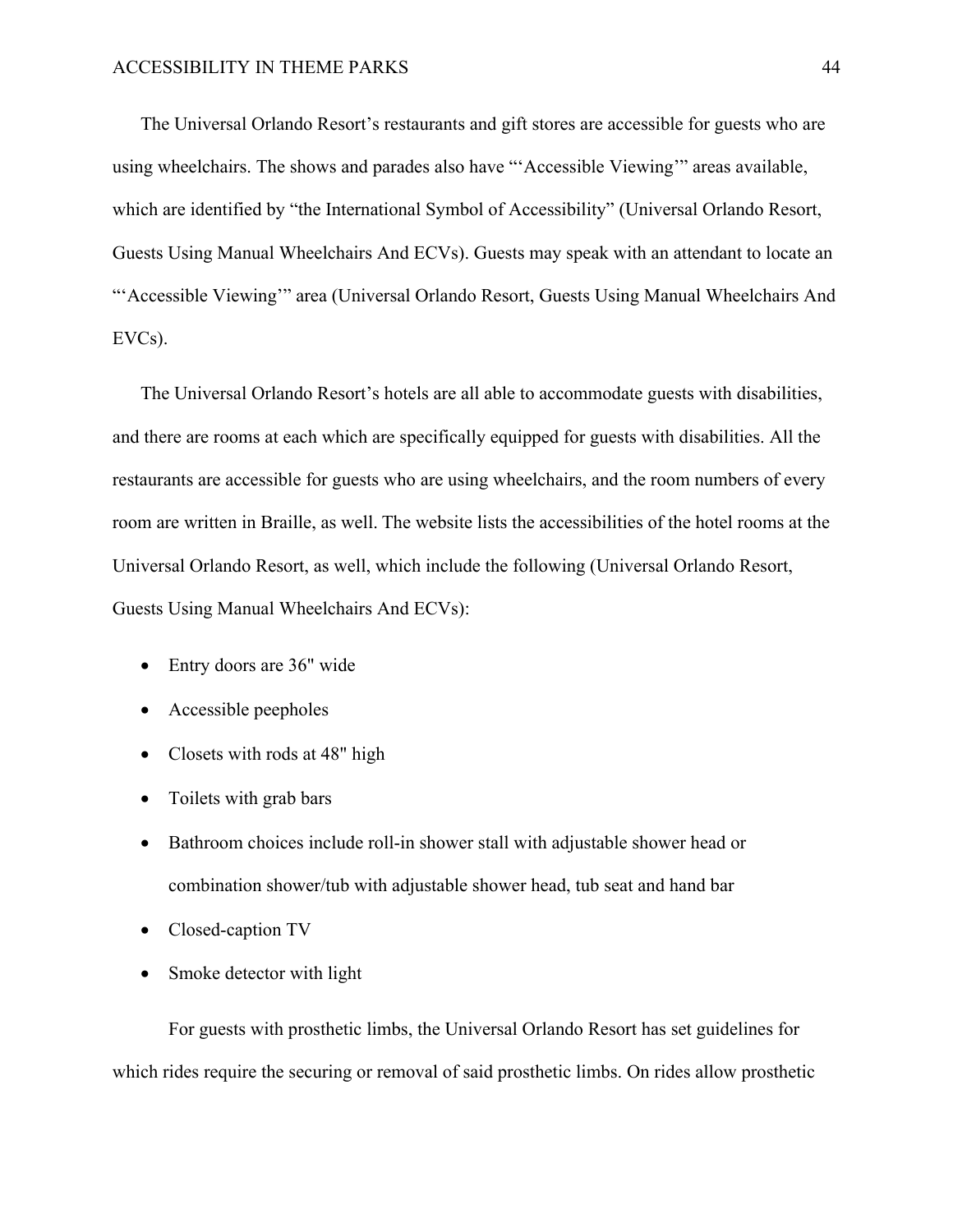limbs, "[a]ny guest with prosthetic arms or hands will be required to ensure the limb is properly attached and able to grasp the ride restraint…" (Universal Orlando Resort, Guests With Prostheses). On rides that require guests to remove prosthetic limbs, "…certain natural extremities are required to ride safely" (Universal Orlando Resort, Guests With Prostheses). On such rides where prosthetic limbs must be removed, the following requirements must be met:

"You must remove all prosthetic limbs before riding and still have the ability to (1) continuously brace with an upper natural extremity, (2) independently maintain yourself in an upright position while seated, and (3) when seated, both natural legs must extend to the edge of your seat or terminate below the knee…" (Universal Orlando Resort, Guests With Prostheses).

A list of attractions is provided for rides at both Universal Studios Florida and Universal's Islands of Adventure that either require that guests secure their prosthetic limbs, or that require that guests remove their prosthetic limbs before riding. There are only two rides that require guests to remove their prosthetic limbs, which are "Pteranodon Flyers" and "Hollywood Rip Ride Rockit" (Universal Orlando Resort, Guests With Prostheses). The "Hollywood Rip Ride Rockit" requires that "... when seated, you must have one natural full leg and one natural leg that extends to the edge of the seat or terminates below the knee…" (Universal Orlando Resort, Guests With Prostheses).

The Universal Orlando Resort also provides a list of attractions at which oxygen tanks are allowed. If guests who are using oxygen concentrators, or similar devices, are able to secure them (without causing interference with restraints), they may be able to ride with them. Guests may speak with an attendant at each ride to find out more about the requirements that must be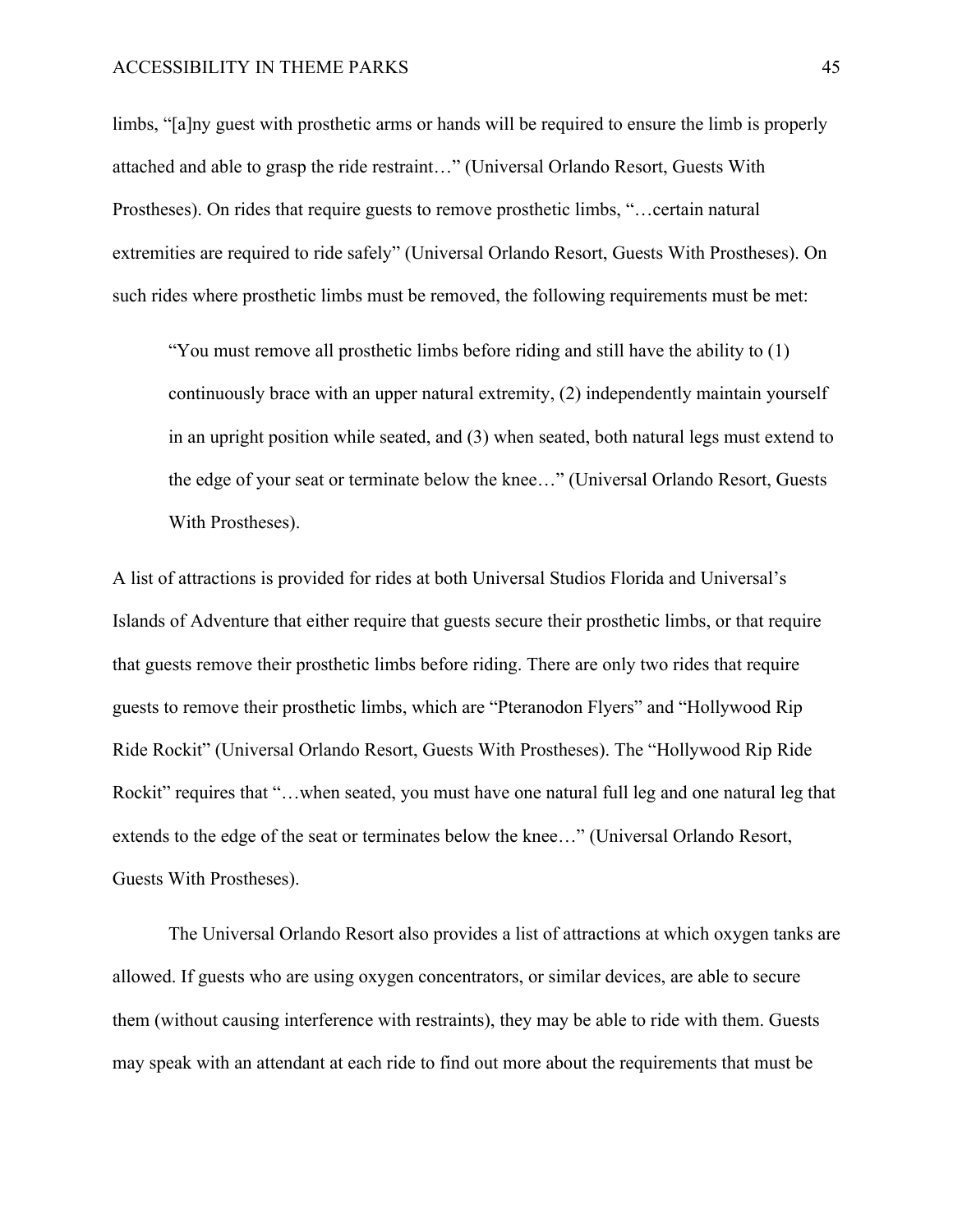met and the accommodations that are available (Universal Orlando Resort, Guests Using Oxygen Tanks/Devices).

For people with hearing disabilities, American Sign Language (ASL) interpreters are available every day to interpret some of the shows at Universal Studios Florida and Universal's Islands of Adventure, free of charge. Guests may email a provided email address to view a schedule or to request more information. Locations and show time can also be viewed on the Universal Orlando Resort's "'Show Times'" page, as well as the guide map, which has information regarding when certain shows will have American Sign Language interpretation available—the available times will be "indicated with the Interpreter Symbol" (Universal Orlando Resort, Guests With Hearing Disabilities). Guests may also email the provided email address at least one week in advance to request an interpreter at a specific showtime.

Open captioning is available on the queue monitors at some of the Universal Orlando Resort attractions. Guests may see the signs outside of each attraction, an attendant, or visit the "Universal Orlando Resort Guide for Rider Safety and Accessibility" for further information about open captioning services (Universal Orlando Resort, Guests With Hearing Disabilities). In addition, Telecommunication Devices for the Deaf (TDD) can be requested at Universal Studios Florida and Universal's Islands of Adventure Guest Services locations.

Guests with vision impairments have access to loanable large-print and Braille versions of the "Universal Orlando Resort Guide for Rider Safety and Accessibility", which can be found at Guest Services locations in both Universal Orlando Resort parks (Universal Orlando Resort, Guests With Vision Disabilities). There are also guides available for loan in large-print and Braille for some of the park's show scripts, which can be found at Guest Services in both parks, as well as "Poseidon's Fury," "Animal Actors On Location!," "A Day in the Park with Barney,"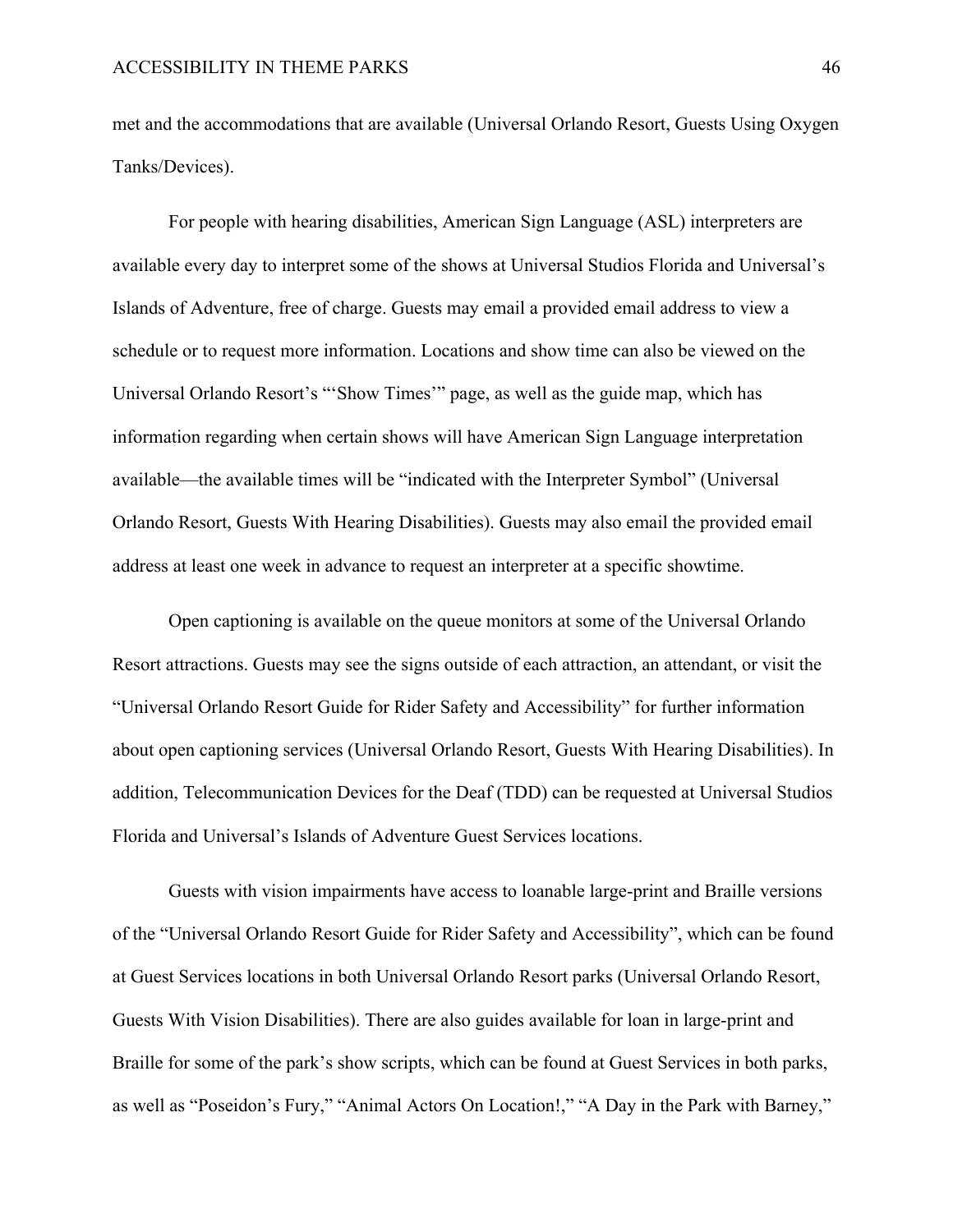"FEAR FACTOR LIVE," and "Universal Orlando's Horror Make-Up Show" (Universal Orlando Resort, Guests With Vision Disabilities).

There are also certain rides that can accommodate white canes, or they will be held off the ride until the guest is done riding. On rides that are able to accommodate white canes, guests may be required to collapse their white cane while riding. On rides where white canes are not allowed due to safety hazards, an attendant will hold the white cane until guest is ready to exit the ride once it has stopped in the unloading area, where it will be returned. There are also provided lists that indicate which rides at each park require that guests must leave their white canes with an attendant while riding (Universal Orlando Resort, Guests With Vision Disabilities).

The Universal Orlando Resort allows trained service animals and has guidelines in order to keep them safe and taken care of. They must be on a harness or leash at all times, and the guest must remain in control of his or her service animal. Guests may view the "specific entry and boarding requirements" at each of the Universal Orlando Resort's attractions to decide what attractions are the safest for service animals to accompany them on (Universal Orlando Resort, Guests With Service Animals). There are also portable kennels available at some attractions. In addition, there are walking areas in the parks that services animals may utilize. Guests may speak to an attendant or refer to the "Universal Orlando Resort Guide for Rider Safety and Accessibility" for further information about service animals the Universal Orlando Resort (Universal Orlando Resort, Guests With Service Animals).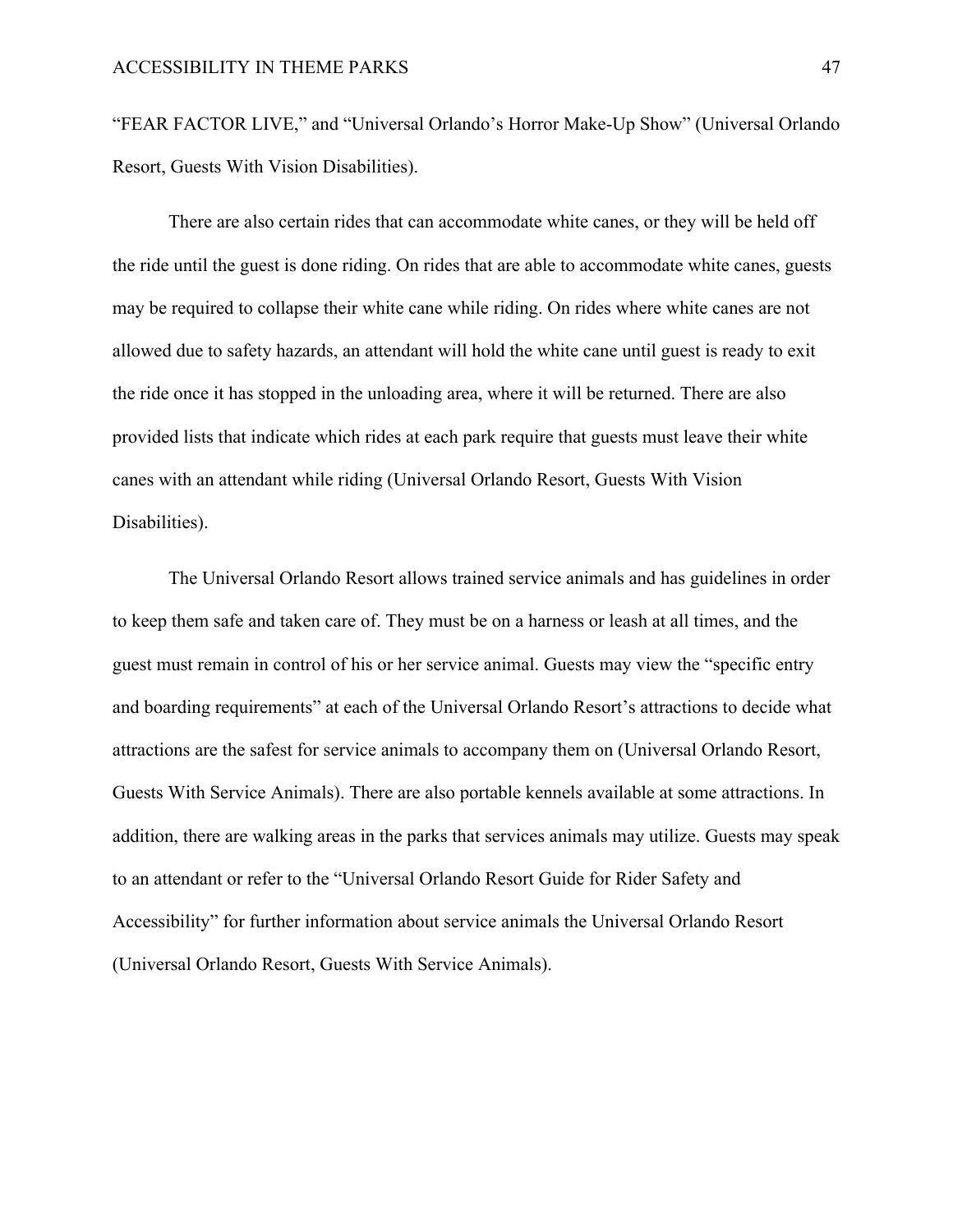# Universal Studios Hollywood

Universal Studios Hollywood is located in Universal City, California. Being theme park revolving around movies, Universal Studios Hollywood features many rides and attractions that guests may recognize from the big screen. Universal Studios Hollywood is a sister park to the Universal Orlando Resort.

For Universal Studios Hollywood's guests that have hearing disabilities, the park provides multiple accommodations. One accommodation is that is available are assisted listening devices, which may help guests hear if they are hard of hearing. This accommodation is available for free and can be found at Guest Relations locations. Amplified headsets, which may help guests who have mild to moderate hearing loss, are available, as well, at Universal Studios Hollywood's phone locations. Guests may also contact Guest Relations, either through a link online or over the phone by calling a provided number, a week before their planned visit to request free sign language interpreting services. In addition, Guest Relations and First Aid locations have video remote interpreting available (Universal Studios Hollywood, Guests With Hearing Disabilities).

Guests that are affected by visual disabilities have access to a number of accommodations, as well. The scripts to the shows are available in both large font and Braille and can be found at Guest Services locations at Universal Studios Hollywood. Guests that use white canes are able to bring their canes on some rides and attractions and some attractions have a compartment on the ride vehicle in which the cane can be stored in, however, they may be required to be collapsed. In the case that an attraction cannot accommodate a white cane, the guest is able to leave their cane with an "Attraction Attendant," who will hold the cane until the guest is ready to exit the ride vehicle once it has stopped its motion and is in the unloading area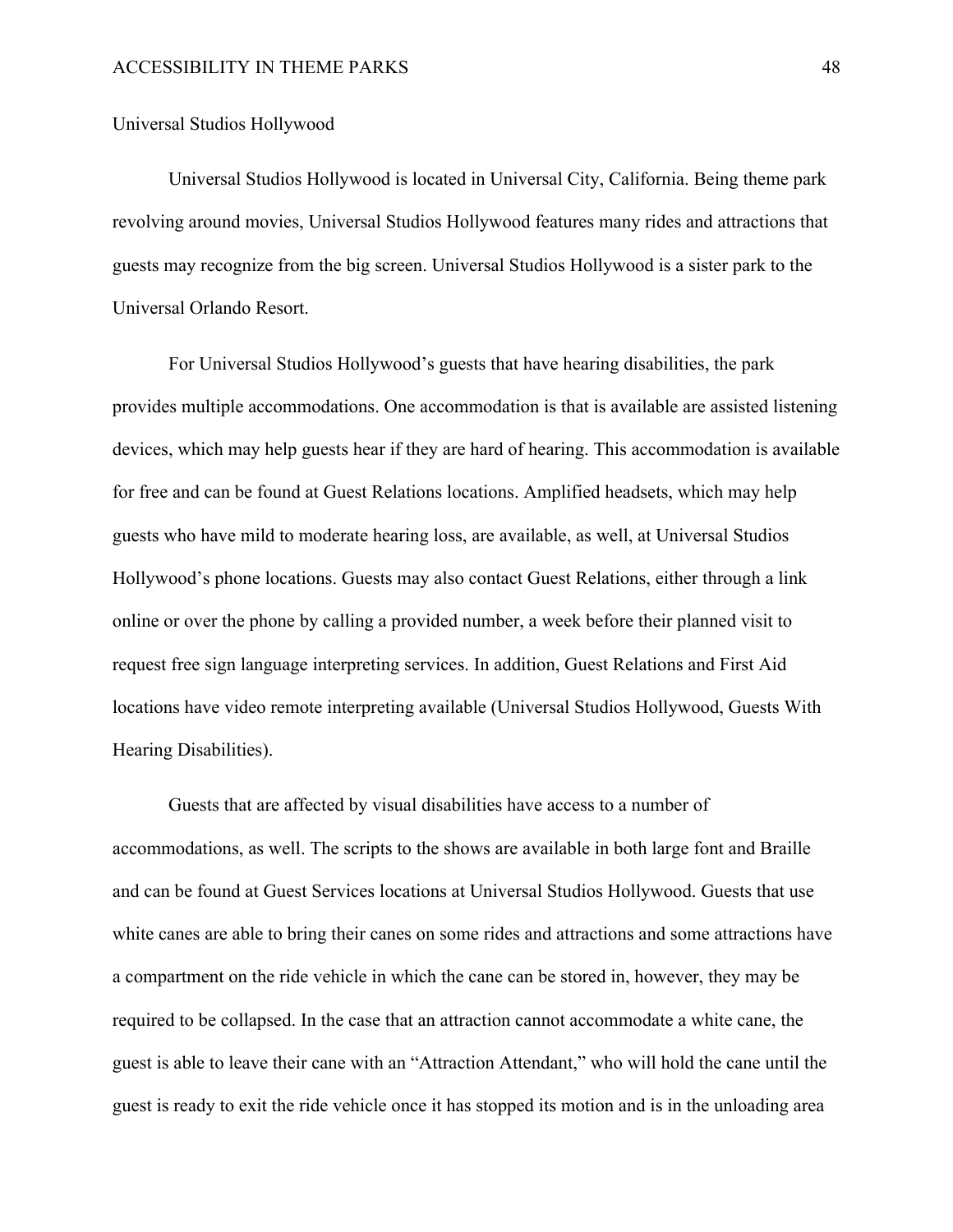(Universal Studios Hollywood, Guests With Vision Disabilities). The website provides a list of each attraction's ability to accommodate white canes, whether it be "Allowed in vehicle," "Not Allowed in vehicle," or "Allowed in vehicle if collapsible and store in pouch" (Universal Studios Hollywood, Guests With Vison Disabilities).

Universal Studios Hollywood provides an array of accommodations and accessibilities for people that are using wheelchairs or who have prosthetics. To accommodate guests that are in wheelchairs, Universal Studios Hollywood's stores and restaurants are wheelchair-accessible. The outdoor stage shows have areas that are reserved and are designated with the International Symbol of Accessibility. The Universal Studios Store provides rental wheelchairs and Electric Convenience Vehicles (ECVs), as well as strollers. Wheelchairs are \$15 to rent, and ECVs are \$60 to rent. It is also noted that wheelchair rentals require a refundable deposit of \$25. There is also a disclaimer that informs guests that the ECVs are "first-come, first-served" and must be operated by only one guest who is at least 18 (Universal Studios Hollywood, Guests Using Wheelchairs or Prosthetics). The website also states that none of the rides are able to accommodate ECVs, however, guests are able to transfer into wheelchairs on the rides that can accommodate wheelchairs. A list of three rides ("Flight of the Hippogriff," "Harry Potter and the Forbidden Journey," and "Revenge of the Mummy – The Ride") is provided for which "[g]uests should properly secure all prosthetic limbs before riding…" due to safety concerns (Universal Studios Hollywood, Guests Using Wheelchairs or Prosthetics).

For guests that wish to bring service animals, Universal Studios Hollywood is able to accommodate said service animals in all restaurants, stores, queue lines, and most places in the park. There are specific requirements for entering and boarding each attraction, which may help guests to decide which rides are safe for their service animals to accompany them on. The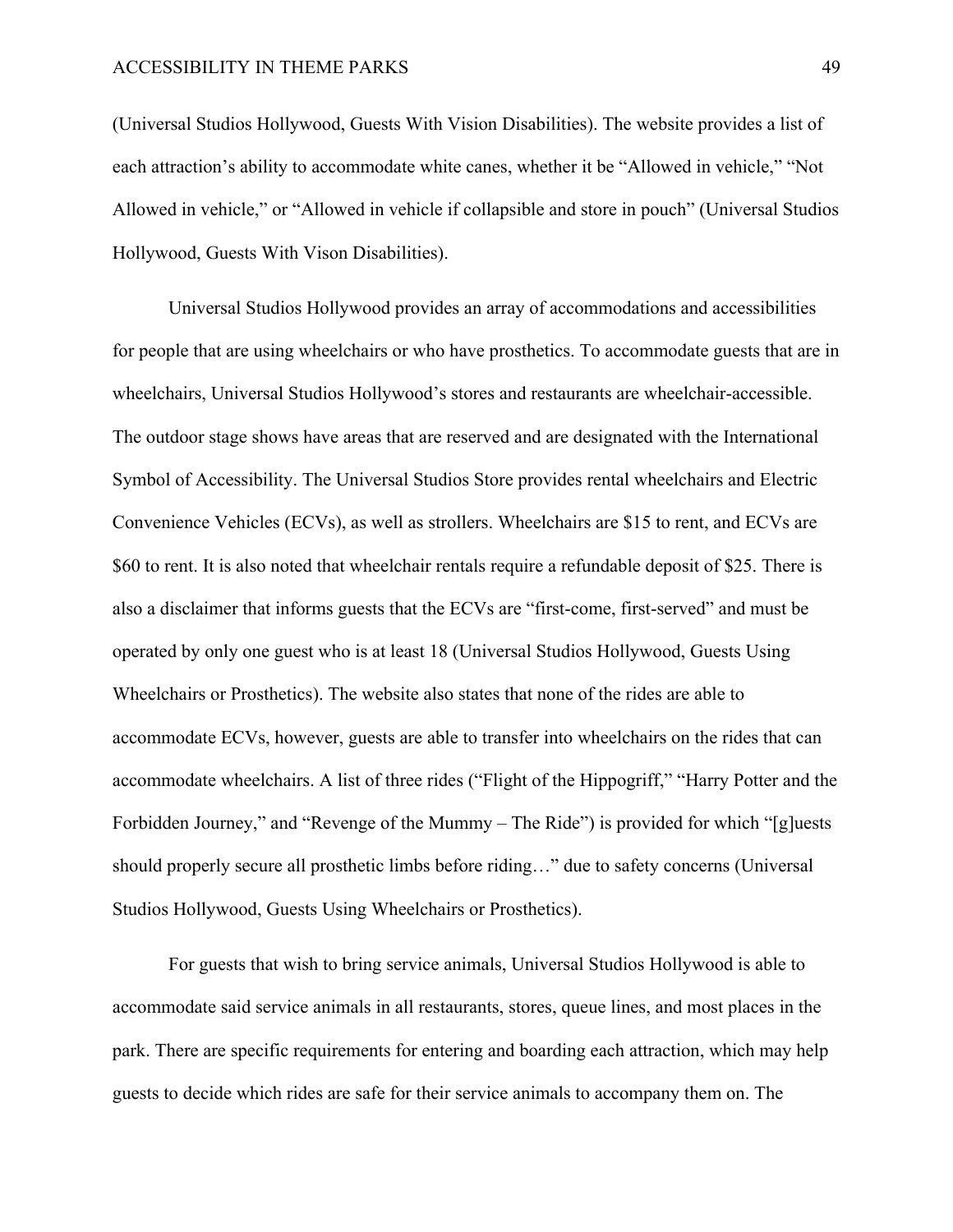website invites guests to visit the "Rider's Guide for Rider Safety and for Guests with Disabilities" in order to assist them in making their decisions (Universal Studios Hollywood, Service Animals in the Park).

Guests who are using oxygen tanks are able to bring their oxygen tanks to some attractions at Universal Studios Hollywood. However, because of safety concerns on some of the rides (i.e. "dramatic movement" and "flame effects"), the website provides a list of rides on which oxygen tanks are not allowed (Universal Studios Hollywood, Oxygen Tanks in the Parks). The website informs guests that they may speak with a team member at any of the listed rides for further information and assistance (Universal Studios Hollywood, Oxygen Tanks in the Parks).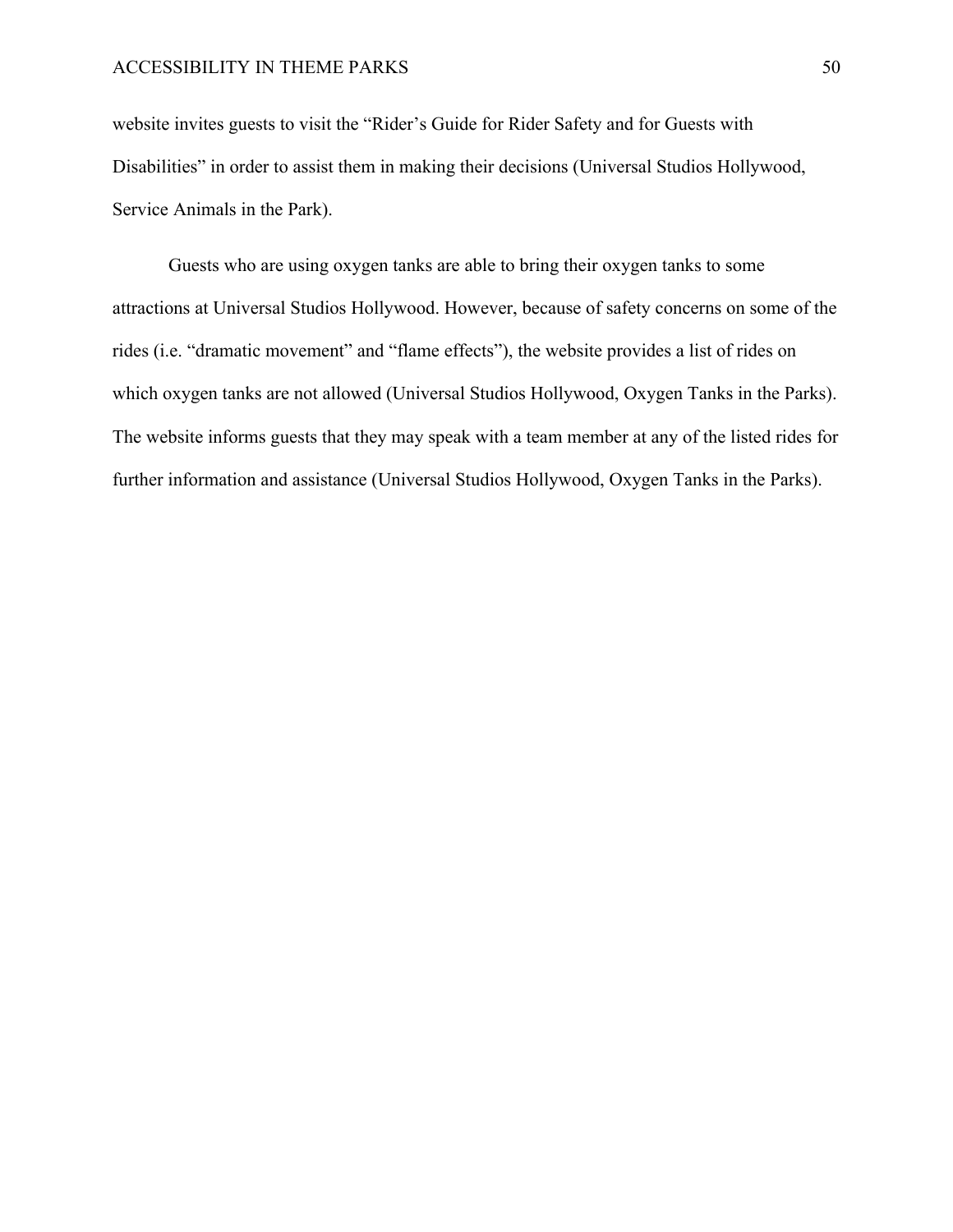#### **Chapter 5: Conclusions and Recommendations**

It is clear from the research presented that theme parks across America are providing opportunities for individuals with disabilities to take part in many aspects of the theme park "experience." While all theme parks are required by law to provide minimal ADA-mandated regulations, it is evident that many theme parks choose to provide extra accommodations that enhance the overall experience for people with disabilities.

Similarities in the Accommodations Offered by the Researched Theme Parks

Because the parks that were researched all have multiple locations in the United States (i.e. Walt Disney World and Disneyland, the LEGOLAND Florida Resort and the LEGOLAND California Resort, and Universal Orlando and Universal Hollywood), many of the accommodations that are offered by each park are similar to those that are offered by their sister park.

One of the most common accommodations that many of the theme parks share is the idea allowing guests with disabilities to be excused from waiting in attraction queue lines. Each theme park and its respective accommodation name are as follows: Walt Disney World (Disability Access Service), Disneyland (Disability Access Service), LEGOLAND Florida Resort (Hero Pass), LEGOLAND California (Assisted Access Pass). Another similarity is that all of the websites, with the exception of the LEGOLAND Florida Resort, provided information about service animals in the theme parks. Many of the websites also had information about renting wheelchairs and ECVs. These are just a few of the similarities that were among the theme park website, which this writer believes is important for guests to be able to research before they plan their trips.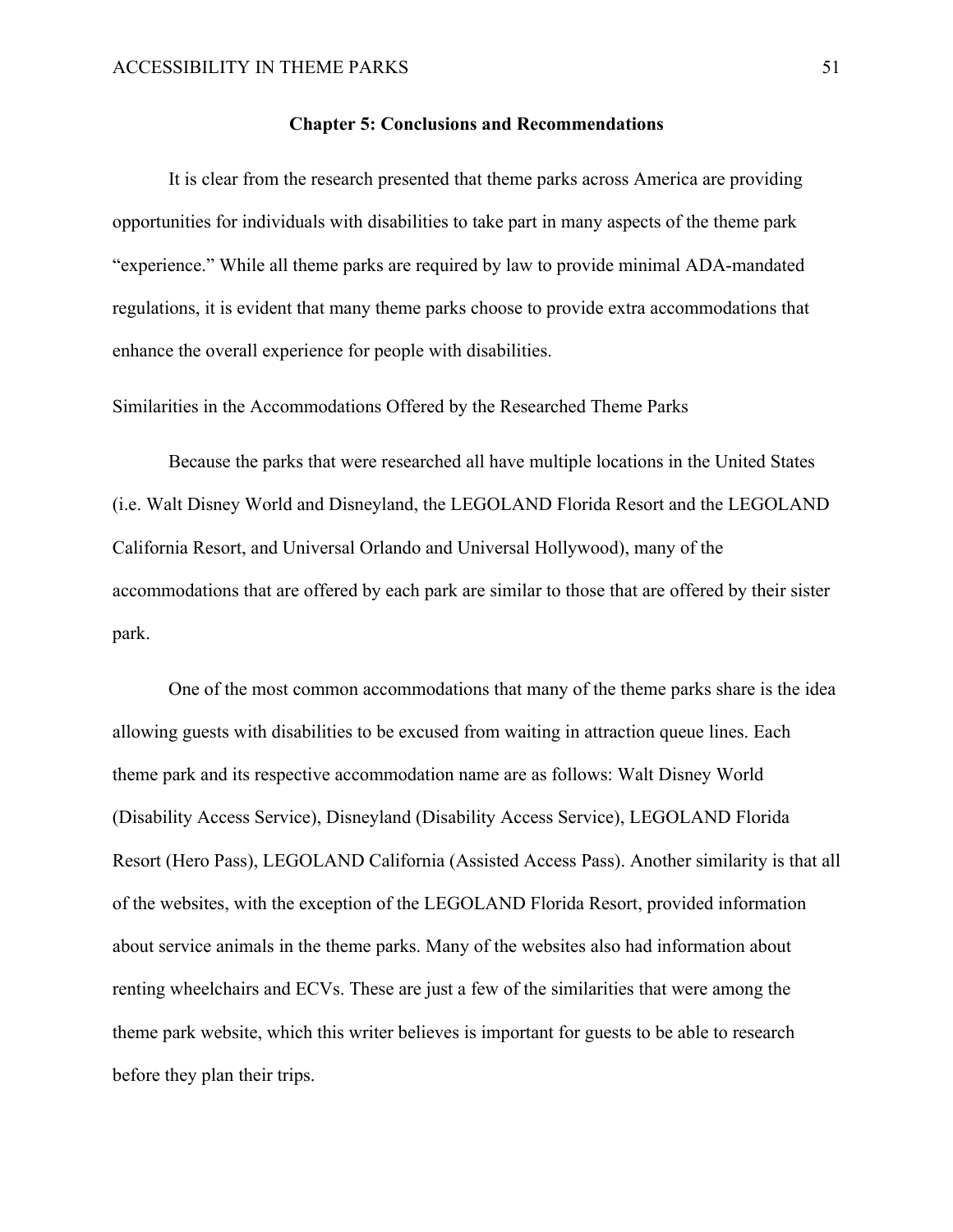#### Recommendations for Theme Park Websites

It is strongly recommended that theme parks keep their websites up-to-date and full of helpful information for guests, especially guests who will be travelling with an individual with disabilities. Walt Disney World and Disneyland are, by far, the most informative websites of the theme parks that were research, with the most detail available about the services and accommodations that are offered.

Each of the theme parks that were researched had a section on its website that gave its prospective guests information about the types of services and accommodations that are available to guests with disabilities. However, the theme parks that really stood out through the information that is readily available on their websites are Walt Disney World and Disneyland. The research indicates that these two theme park locations offer the most comprehensive and inclusive accommodations, accessibilities, and service for individuals with disabilities. Because these theme parks' websites are so detailed regarding each service and accessibility offered, it is easy for guests to understand the exact accommodations that would be available to them should they decide to visit either Disney Parks location. The amount of services that the Disney Parks offer is impressive.

Recommendations for the Accommodations Available at the Theme Parks

Because there is such a broad spectrum of disabilities that people visiting theme parks may have, it is necessary for the proper accommodations to be offered at every theme park. However, as it is clear through the research provided, many theme parks have differing accommodations, and many may be neglected entire segments of consumers because they are not offering accommodations that can be of assistance to their guests. A universal set of guidelines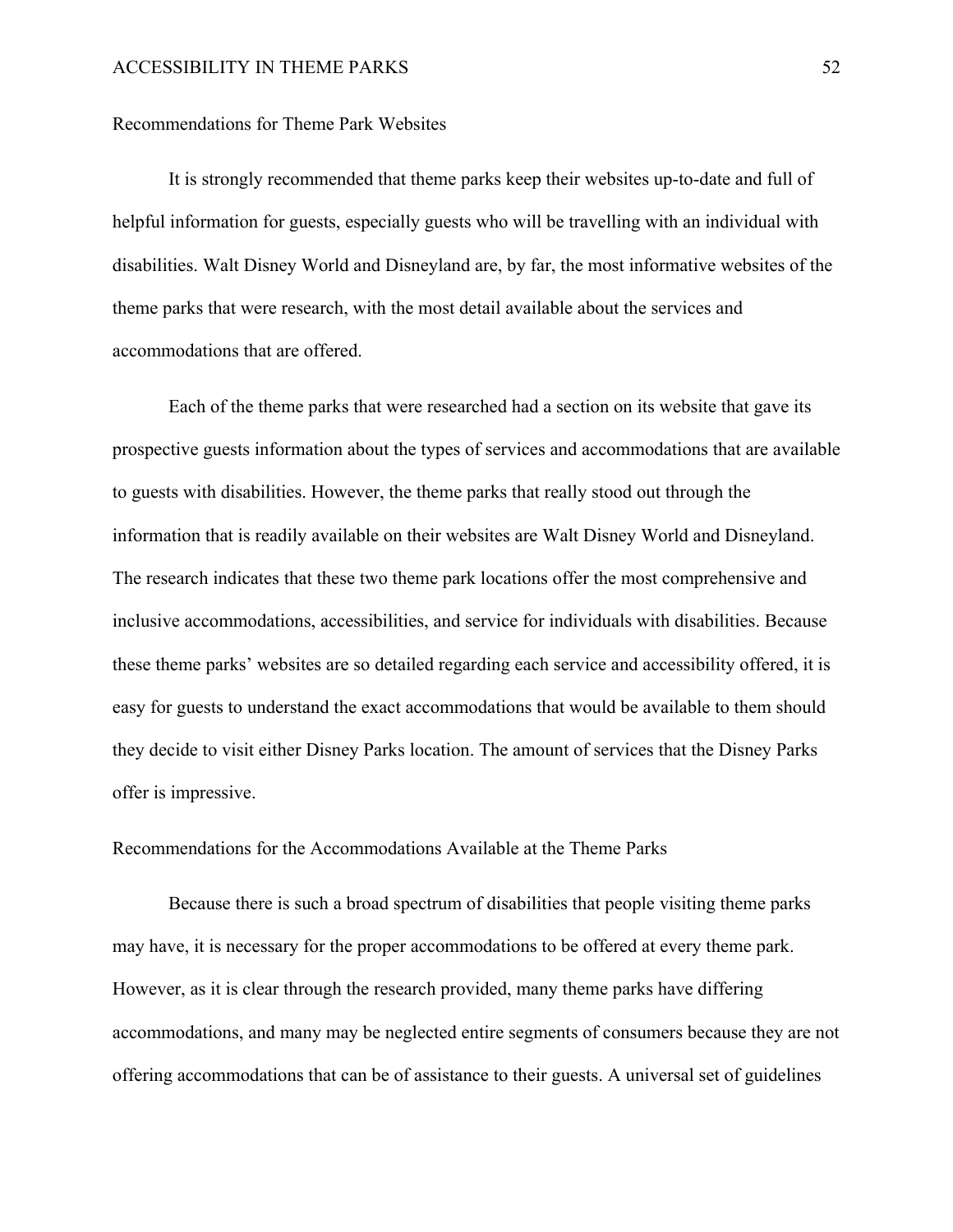should be created so that guests with disabilities can be ensured that they will receive the proper accommodations that they need at each theme park that they visit.

To ensure that theme parks are accommodating the needs of people with disabilities, each theme park should have quiet places for guests with disabilities or medical conditions can go to escape the hustle and bustle of the parks. While some of the parks listed do offer quiet spaces for guests with disabilities, it would be beneficial to have a place that is designated specifically for the purpose of providing a safe-haven for overwhelmed guests. One way to achieve this idea would be to build buildings designated specifically for people with disabilities. In these buildings, guests would find refuge from the loud and busy nature of theme parks, which can be perceived as overwhelming. Not only would this be helpful for people with disabilities who are overwhelmed by the busyness of the parks, but people with special medical needs (people who need to take medications, etc.) could use these buildings, as well. An area where guests could unwind in a quiet and relaxing environment could be a beneficial addition to the accommodations offered at theme parks—and even other public spaces—across the world.

These buildings could be customized to fit the characters or movies that each theme park revolves around. The buildings could also have many different elements that would be appealing to people in search of a peaceful environment—private rooms that can be reserved for 30-minute periods, a Guest Services kiosk, a lobby area with couches and televisions, private companion restrooms—the possibilities are endless.

If this concept were to be implemented, theme parks would not only be providing a safe space for people who are experiencing sensory overload, but they could also draw in an entirely new market segment—potential guests who are hesitant to visit a theme park because they have a family member with a disability and they are not sure how their loved one would react to the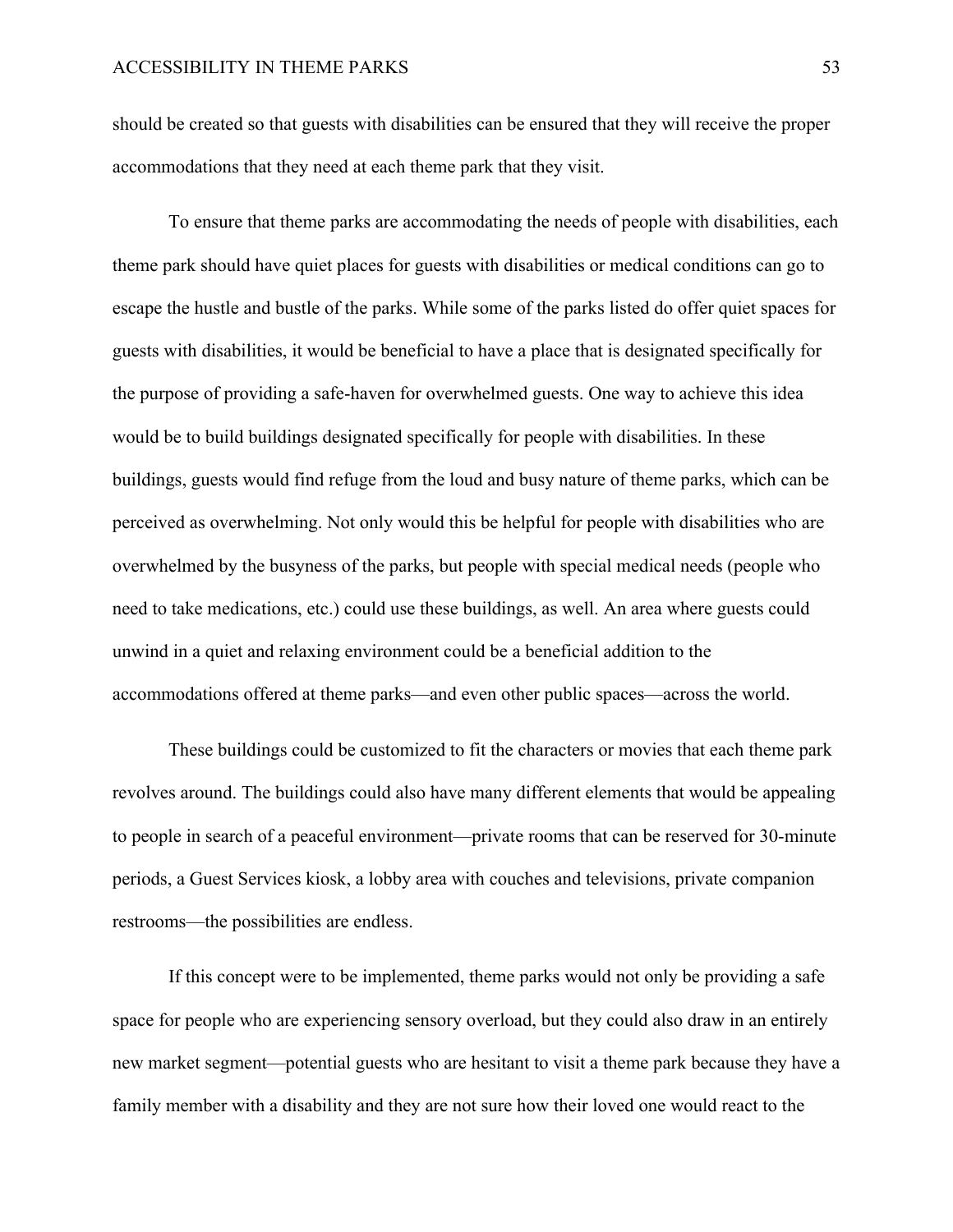crowds and noises. The introduction of a new market segment would provide the opportunity for the marketing team to create new content and advertisements that would cater to the needs of said market segment.

The addition of this idea, as well as compliance with a universal set of guidelines for accommodating people with disabilities, would add elements to the table of popular accommodations among theme parks (see chart on the next page).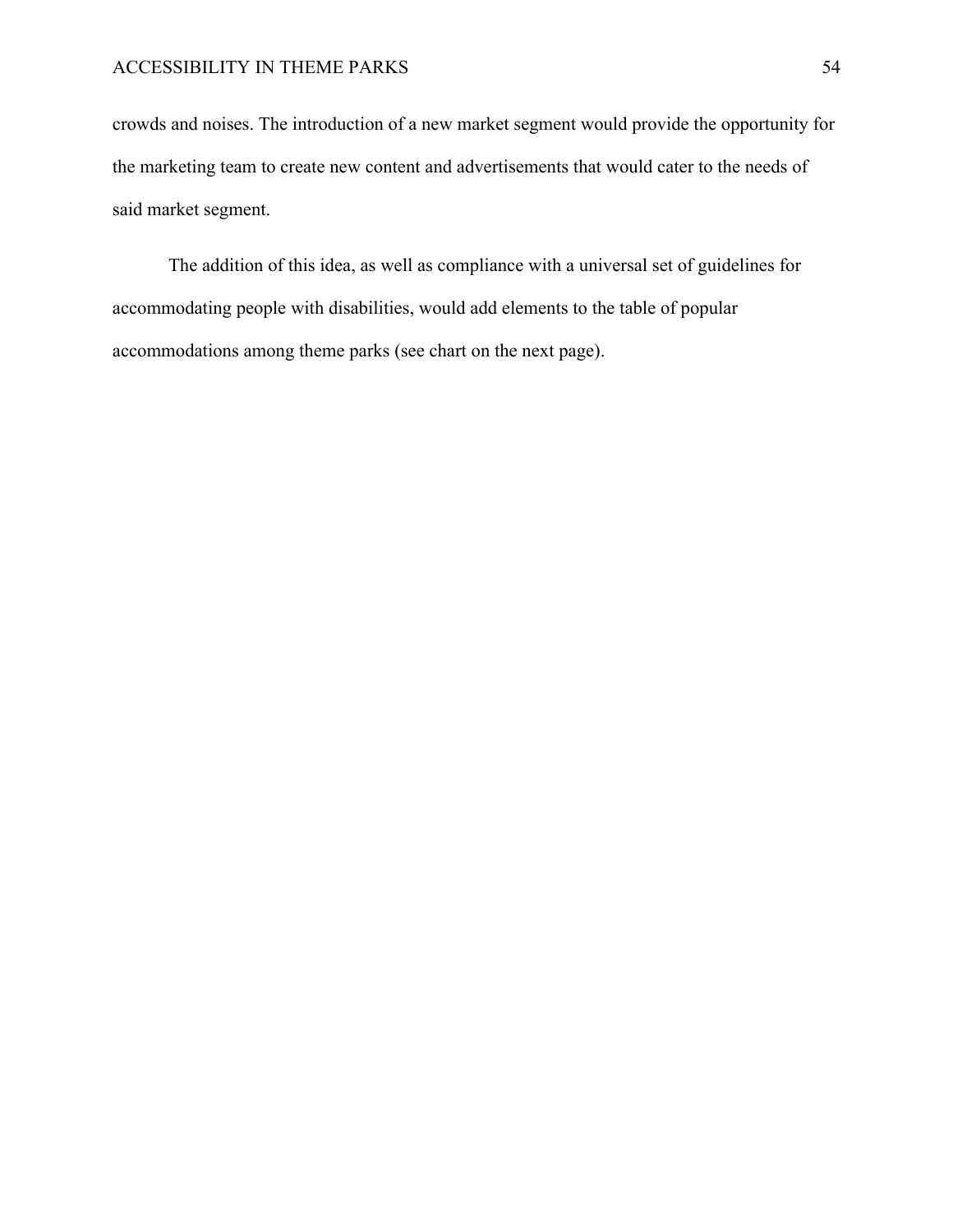|                        | Walt          |                   | <b>LEGOLAND</b> | <b>LEGOLAND</b> | Universal     | <b>Universal</b> |
|------------------------|---------------|-------------------|-----------------|-----------------|---------------|------------------|
|                        | <b>Disney</b> | <b>Disneyland</b> | Florida         | California      | Orlando       | <b>Studios</b>   |
|                        | World         |                   | <b>Resort</b>   | <b>Resort</b>   | <b>Resort</b> | Hollywood        |
|                        |               |                   |                 |                 |               |                  |
| Special Access to      |               |                   |                 |                 |               |                  |
| Attractions            |               |                   |                 |                 |               |                  |
| Wheelchair             |               |                   |                 |                 |               |                  |
| /ECV Rental            |               |                   |                 |                 |               |                  |
| Allowance of           |               |                   |                 |                 |               |                  |
| <b>Service Animals</b> |               |                   |                 |                 |               |                  |
| <b>Braille</b>         |               |                   |                 |                 |               |                  |
| Accommodations         |               |                   |                 |                 |               |                  |
| Hotel Room             |               |                   |                 |                 |               |                  |
| Accommodations         |               |                   |                 |                 |               |                  |
| Assistive              |               |                   |                 |                 |               |                  |
| Listening              |               |                   |                 |                 |               |                  |
| Quiet Areas for        |               |                   |                 |                 |               |                  |
| People With            |               |                   |                 |                 |               |                  |
| Disabilities           |               |                   |                 |                 |               |                  |
| Complies with          |               |                   |                 |                 |               |                  |
| Universal              |               |                   |                 |                 |               |                  |
| Guidelines for         |               |                   |                 |                 |               |                  |
| Accommodations         |               |                   |                 |                 |               |                  |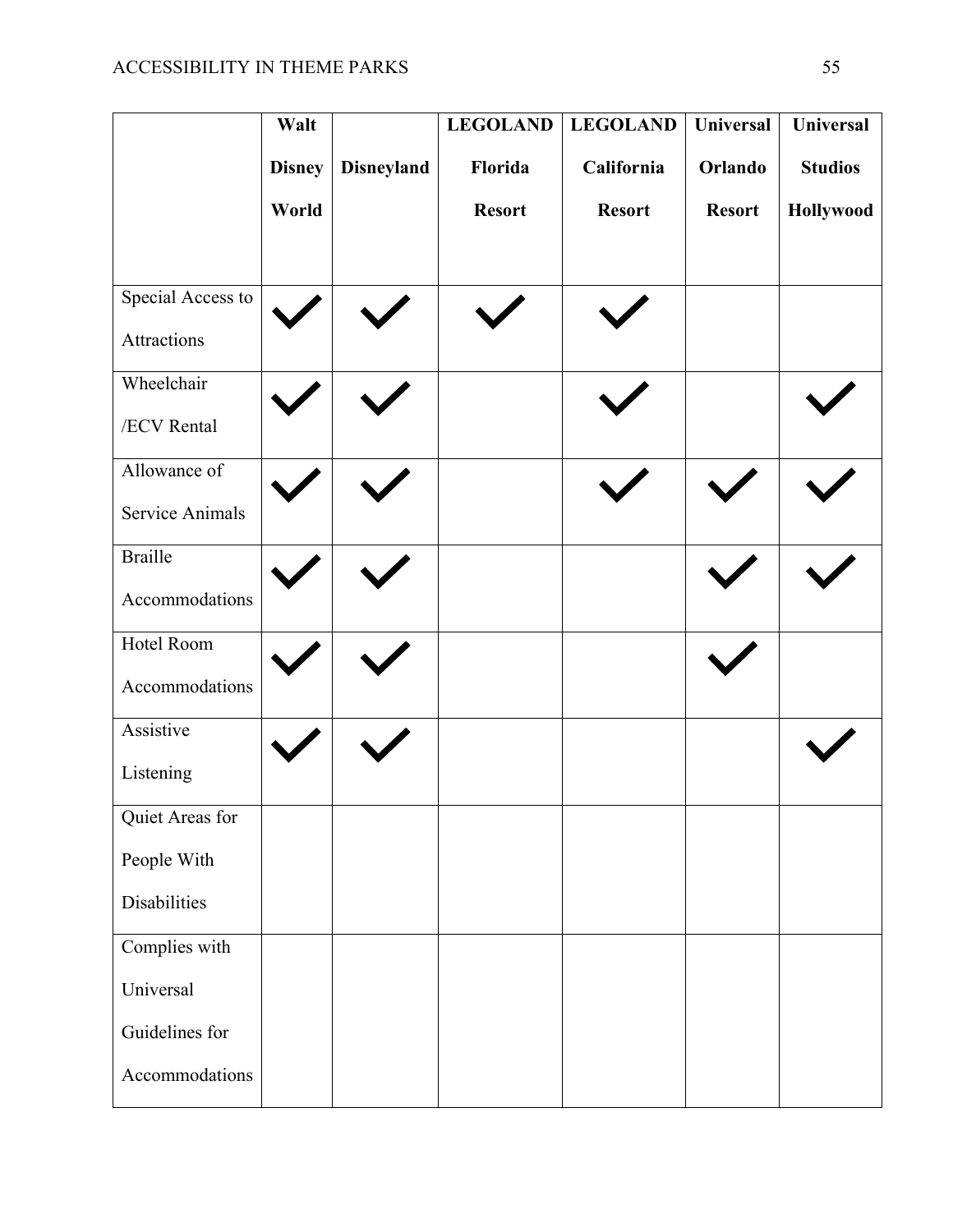#### Recommendations for Future Research

Through the research conducted in this thesis, it is clear that the theme parks presented are accommodating people with disabilities, and they are listing the accommodations they offer on their websites. For future research, it would be beneficial to conduct a study with a larger number of theme parks, with various sizes, locations, etc., so as to get a broader view of the types of accommodations that are being provided, as well as how well information is presented and explained on each respective website.

Another angle that would be interesting to pursue would be including a survey which asks people with disabilities about the experiences they have had at theme parks, whether they believe theme parks are going above and beyond to accommodate them, and the needs that they have that are not being met by theme park accommodations. The opinions that are collected through this survey would be a thoughtful addition to future research since it would add an element of personal experience, which is often a very important factor in creating change. If theme parks could see the feedback from guests about their experiences, whether they be positive or negative, it could spark the creation of new or improved accommodations.

It is evident that the theme parks that were researched have a variety of accommodations and services available for people with disabilities. It is important that the theme park industry continues to accommodate individuals with disabilities because doing so will create a positive environment for everyone.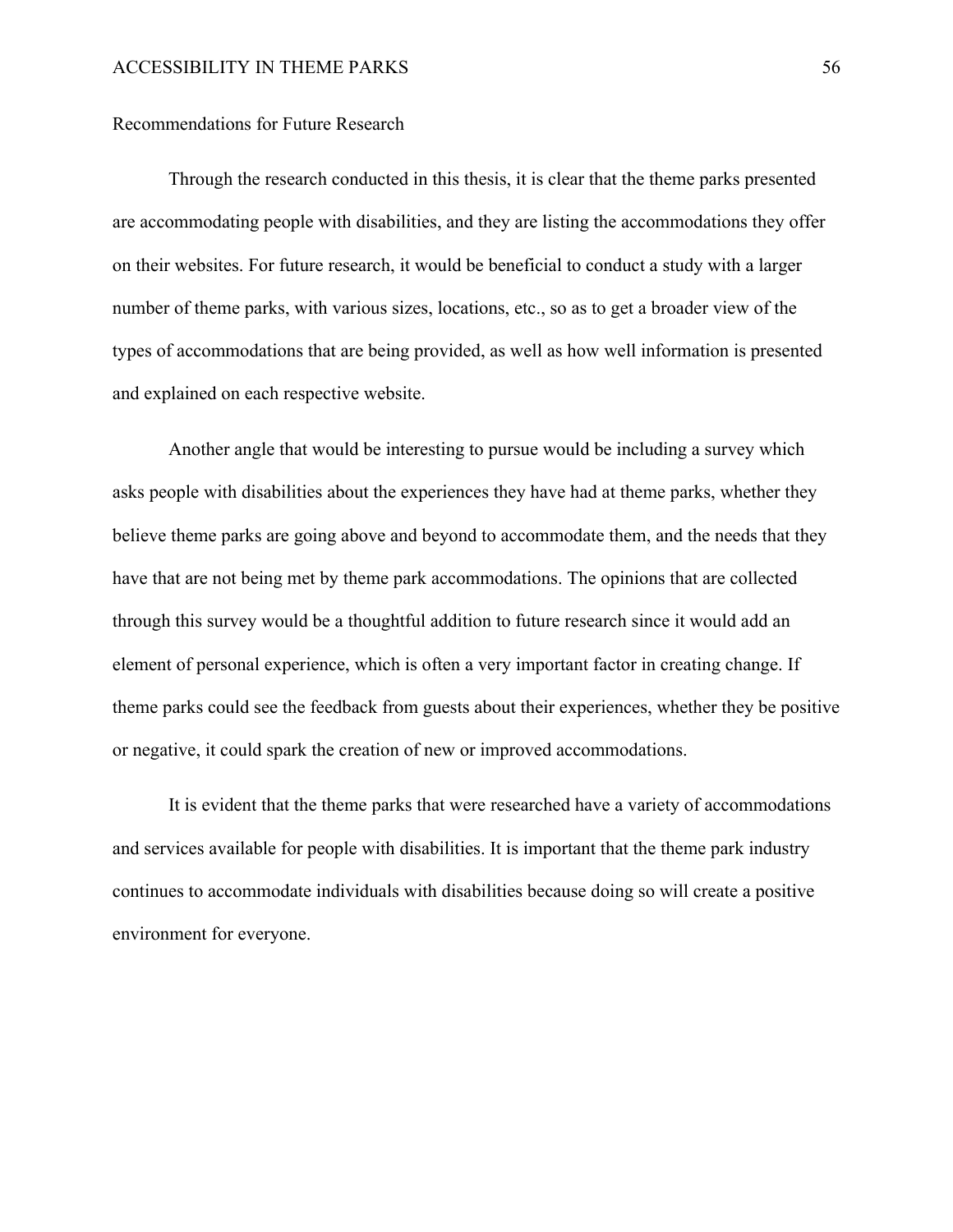# Appendix A

This is a screenshot of a chart that can be found on the LEGOLAND California Resort's "Access Guide" (LEGOLAND California Resort, Access Guide).

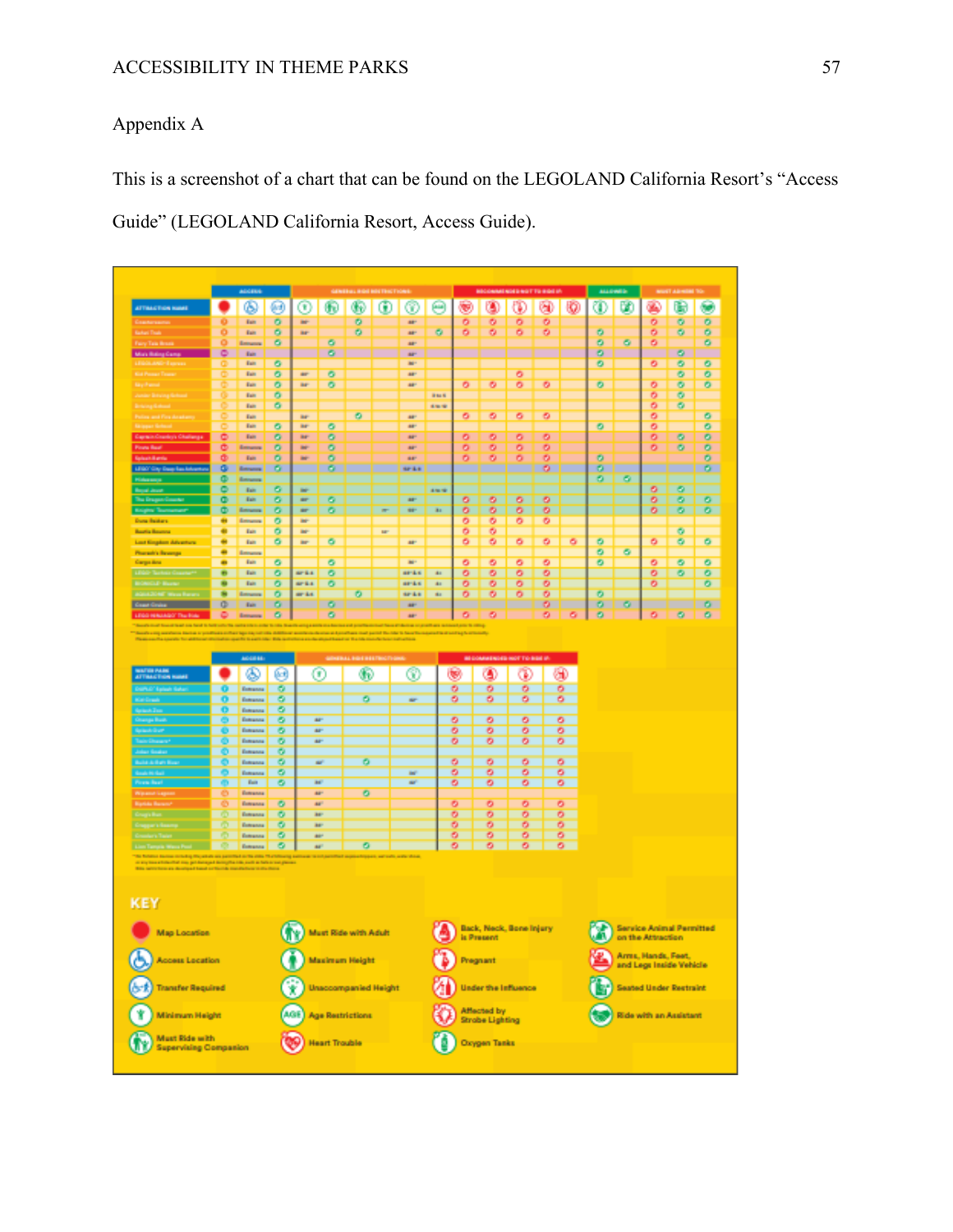#### References

- Aichner, T. & Shaltoni, A. M. (2017). Marketing of specialized products and services to consumers with disabilities: exploring the role of advertising, country-of-origin, and ecommerce. *The International Review of Retail, Distribution and Consumer Research, 0*, 1-22. doi:https://doi.org/10.1080/09593969.2017.1364658
- Buhalis, D., & Michopoulou, E. (2011). Information-enabled tourism destination marketing: addressing the accessibility market. *Current Issues in Tourism, 14*(2), 145-168. doi:10.1080/13683501003653361
- Card, J.A., Cole, S.T., & Humphrey, A.H. (2007). A comparison of the Accessibility & Attitudinal Barriers Model: Travel providers and travelers with physical disabilities. *Asia Pacific Journal of Tourism Research, 11*(2), 161-175. doi:(no doi)
- Cloquet, I., Palomino, M., Shaw, G., Stephen, G., & Taylor, T. (2018). Disability, social inclusion and the marketing of tourist attractions. *Journal of Sustainable Tourism, 26*(2), 221-237. doi:10.1080/09669582.2017.1339710
- Cole, S., Zhang, Y., Wang, W., & Hu, C.-M. (2018). The influence of accessibility and motivation on leisure travel participation of people with disabilities. *Journal of Travel and Tourism Marketing (2018)*. doi:10.1080/10548408.2018.1496218
- Cook, L. H., & Shinew, K. J. (2014). Leisure, work, and disability coping: "I mean, you always need that 'in' group". *Leisure Sciences, 36*(5), 420-438. doi:(no doi)
- Darcy, S., Cameron, B., & Pegg, S. (2010). Accessible tourism and sustainability: A discussion and case study. *Journal of Sustainable Tourism, 18*(4), 515-537. doi:10.1080/09669581003690668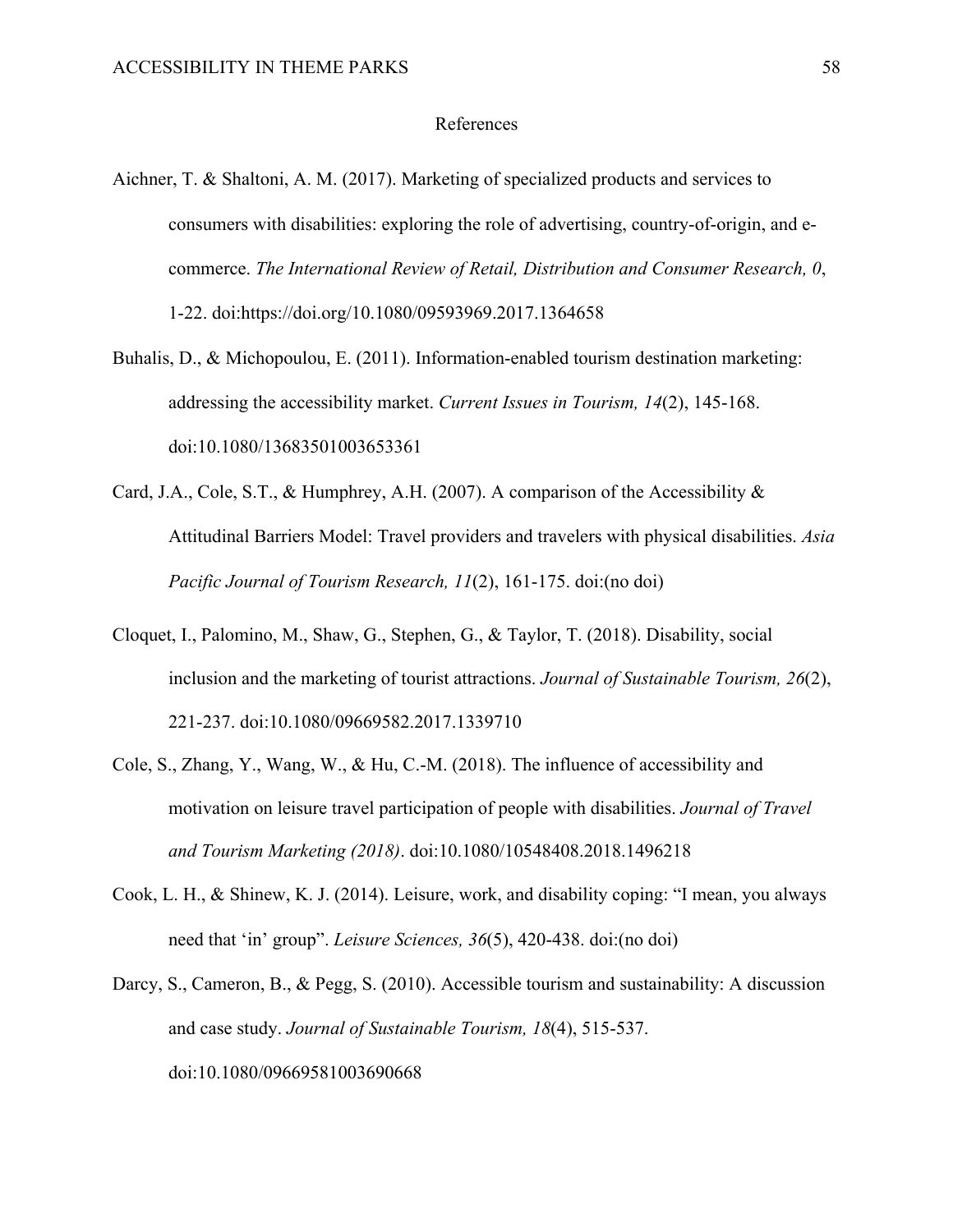Darcy, S., & Daruwalla, P. S. (1999). The trouble with travel: People with disabilities and tourism. *Social Alternatives, 18*(1), 41-46. doi:(no doi)

Disneyland, Disneyland Resort Modified DAS Message and FAQs – 11/19/14

Disneyland, ECV Rentals

Disneyland, Services for Guests with Cognitive Disabilities

Disneyland, Services for Guests with Hearing Disabilities

Disneyland, Services for Guests with Mobility Disabilities

Disneyland, Services for Guests with Visual Disabilities

- Disneyland, Wheelchair Rentals
- Doddington, K., Jones, R.S.P., & Miller, B.Y. (1994). Are attitudes to people with learning disabilities negatively influenced by charity advertising? *Disability & Society, 9*(2), 207- 222. doi:10.1080/09687599466780221

Eayrs, C.B., Ellis, N., & Jones, R.S.P. (1993). Which Label? An Investigation into the Effects of Terminology on Public Perceptions of and Attitudes towards People with Learning Difficulties. *Disability, Handicap & Society, 8*(2), 111-127.

doi:10.1080/02674649366780101

- Eichhorn, V., Miller, G., & Tribe, J. (2013). Tourism: A site of resistance strategies of individuals with a disability. *Annals of Tourism Research, 43*(none given), 578-600. doi:10.1016
- Gillovic, B., McIntosh, A., Darcy, S., & Cockburn-Wootten, C. (2018). Enabling the language of accessible tourism. *Journal of Sustainable Tourism, 26*(4), 615-630. doi:10.1080/09669582.2017.1377209

Hinton, C.A. (2003). The perceptions of people with disabilities as to the effectiveness of the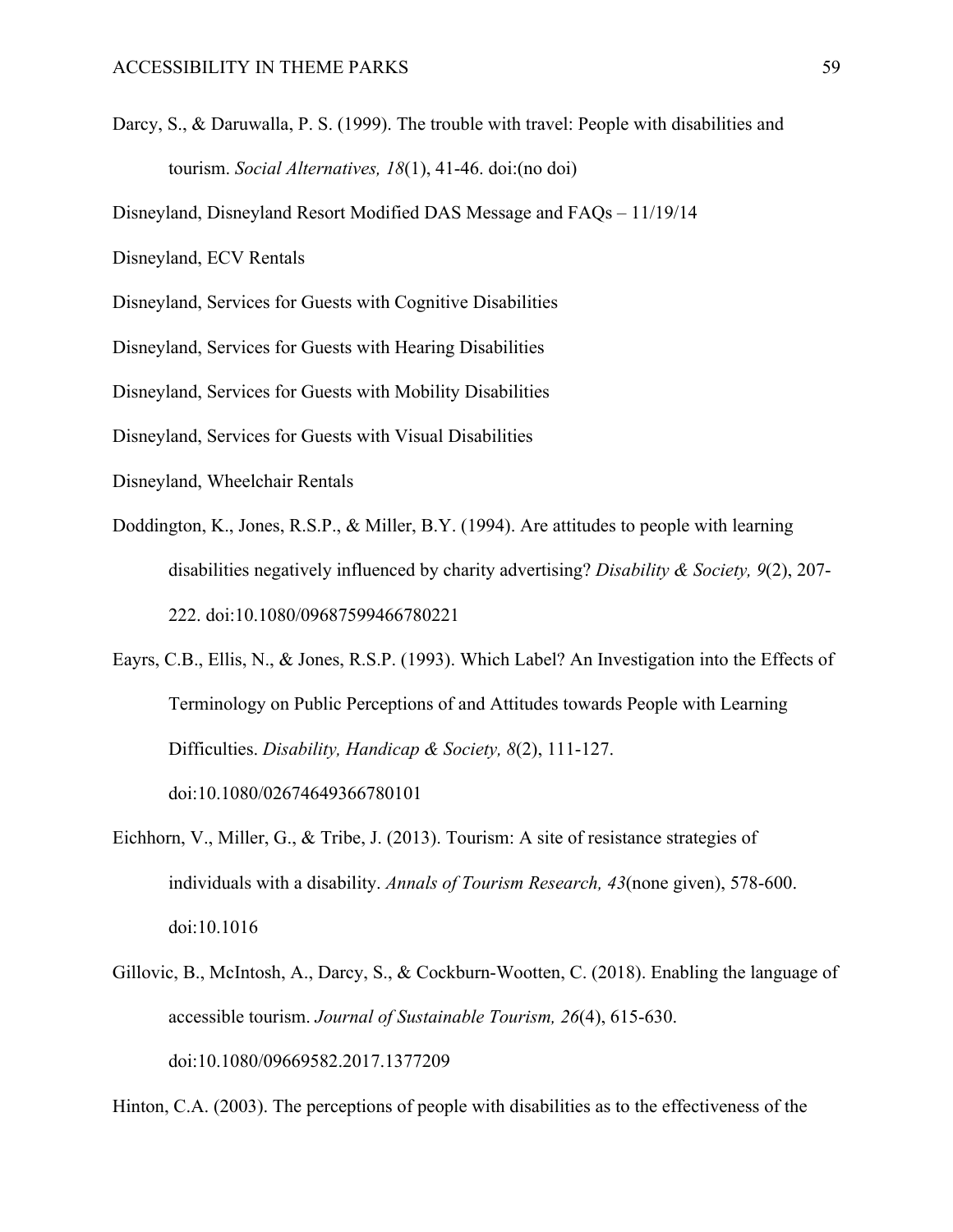Americans with Disabilities Act. *Journal of Disability Policy Studies, 13*(4), 210-220. doi:(no doi)

- Kaufman-Scarborough, C. (1998). Retailers' perceptions of the Americans with Disabilities Act: Suggestions for low-cost, high-impact accommodations for disabled shoppers. *The Journal of Consumer Marketing, 15*(2), 94-110. doi:(no doi)
- Kastenholz, E., Eusébio, C., & Figueiredo, E. (2015). Contributions of tourism to social inclusion of persons with disability. *Disability & Society, 30*(8), 1259-1281. doi:10.1080/09687599.2015.1075868
- Kim, S. E., & Lehto, X. Y. (2012). The voice of tourists with mobility disabilities: Insights from online customer complaint websites. *International Journal of Contemporary Hospitality Management, 24*(3), 451-476. doi:10.1108/09596111211217905
- Kim, S., & Lehto, X.Y. (2013). Travel by families with children possessing disabilities: Motives and activities. *Tourism Management, 37*, 13-24. doi:10.1016/j.tourman.2012.12.011
- Kuo, P., & Kalargyrou, V. (2014). Consumers' perspectives on service staff with disabilities in the hospitality industry. *International Journal of Contemporary Hospitality*  Management, 26(2), 164-182. doi:(no doi)
- Lancioni, G. E., Singh, N. N., O'Reilly, M. F., Sigafoos, J., Boccasini, A., La Martire, M. L., & ... Lang, R. (2014). Orientation technology to help persons with blindness and multiple disabilities manage indoor travel and travel-related anxiety. *Journal of Intellectual & Developmental Disability, 39(*2), 198-205. doi:10.3109/13668250.2014.902429
- Lee, B.K., Agarwal, S., & Kim, H.J. (2012). Influences of travel constraints on the people with disabilities' intention to travel: An application of Seligman's helplessness theory.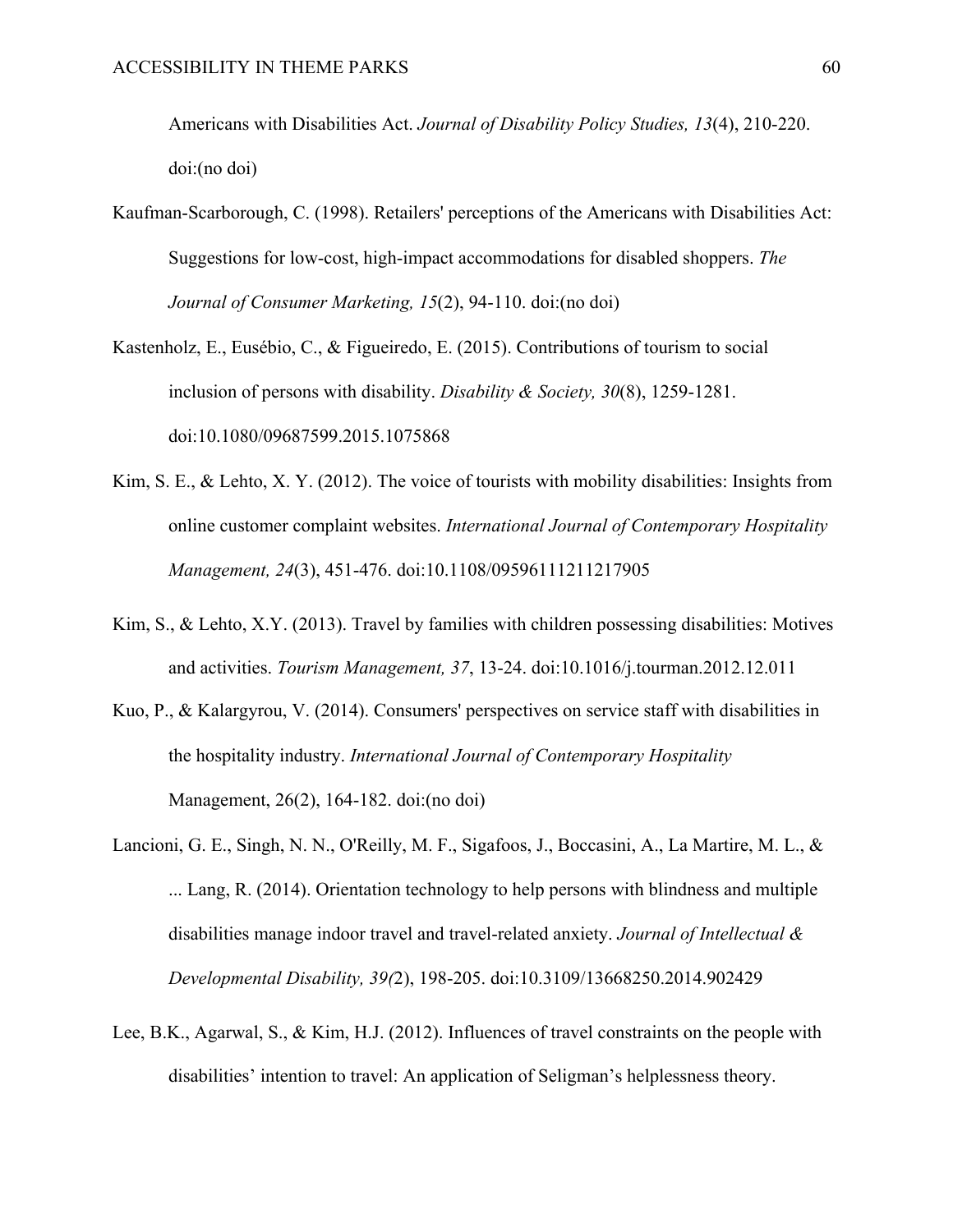*Tourism Management, 33*(3), 569-579. doi:10.1016/j.tourman.2011.06.011

LEGOLAND California Resort, Access Guide

LEGOLAND Florida Resort, Special Situations

- Mendez-Hodgkinson, N., & Cervantes, C. (2012). Morgan's Wonderland: Inclusive Recreation and Leisure Facilities for Individuals with Disabilities. *Palaestra, 26*(2), 23-27. doi:(no doi)
- Michopoulou, E., & Buhalis, D. (2013). Information provision for challenging markets: The case of the accessibility requiring market in the context of tourism. *Information & Management, 50*(5), 229-239. doi:10.1016/j.im.2013.04.001
- Mills, J.E., Han, J., & Clay, J.M. (2008). Accessibility of Hospitality and Tourism Websites. *Cornell Hospitality Quarterly, 49*(1), 28-41. doi:(no doi)
- Nyanjom, J., Boxall, K., & Slaven, J. (2018). Towards inclusive tourism? Stakeholder collaboration in the development of accessible tourism. *Tourism Geographies, 20*(4), 675-697. doi:10.1080/14616688.2018.1477828
- Pagán, R. (2012). Time allocation in tourism for people with disabilities. *Annals of Tourism Research, 39*(3), 1514-1537. doi:10.1016/j.annals.2012.04.005
- Patterson, I., & Pegg, S. (2009). Serious leisure and people with intellectual disabilities: Benefits and opportunities. *Leisure Studies, 28*(4), 387-402. doi:10.1080/02614360903071688
- Peters, C., & Bradbard, D. (2007). Web accessibility: An introduction and implications for a corporate social responsibility marketing strategy. *Journal of Internet Commerce, 6*(4), 27-54. doi:10.1080/15332860802086185
- Soler, J.A.C., Díaz, M.B., & Vera, P.S. (2018). The accessible social tourism: A new tourist model. *Cuadernos de Turismo, 41*, 659-660. doi:10.6018/turismo.41.326981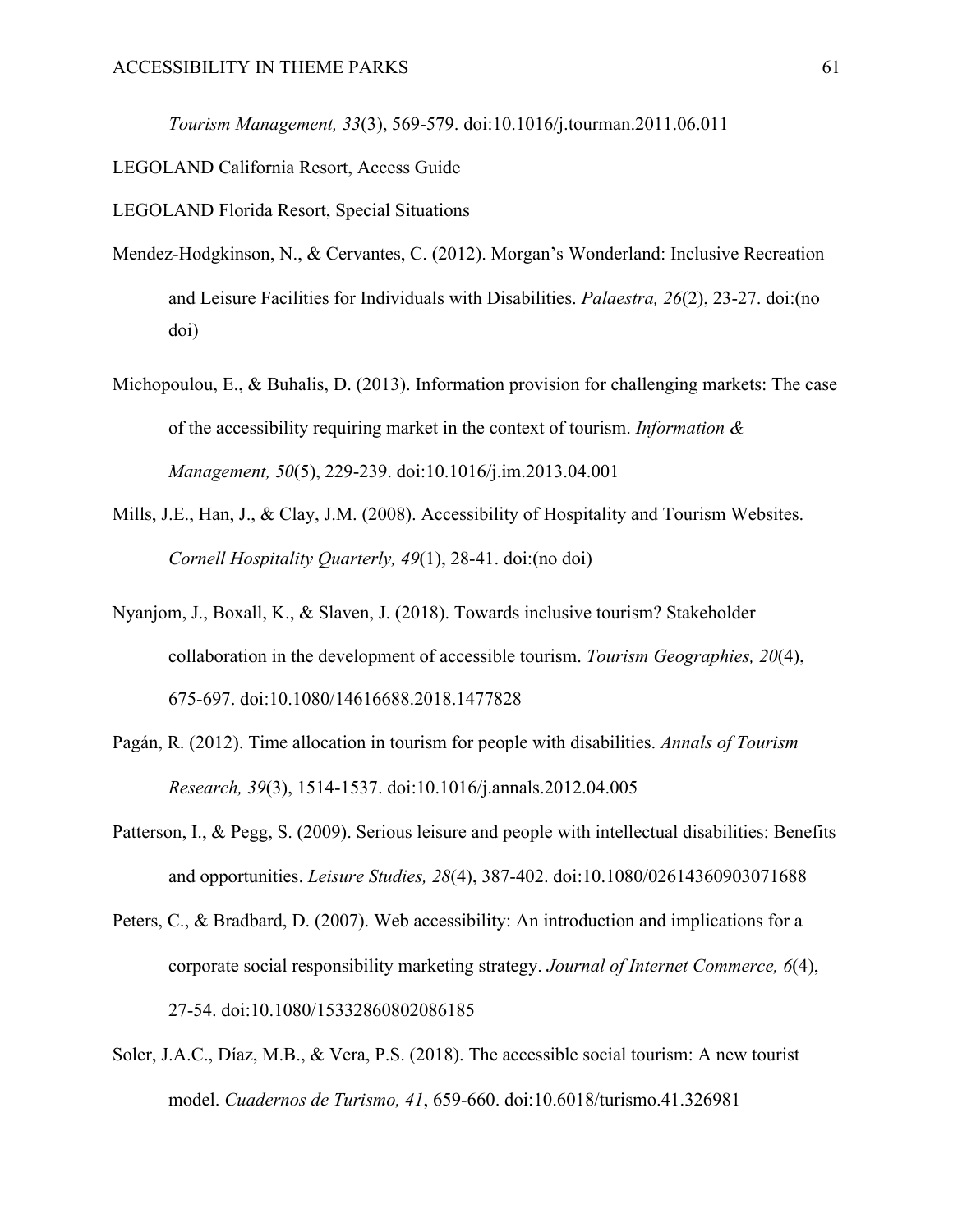Universal Orlando Resort, Accessibility Information Universal Orlando Resort, Guests Using Manual Wheelchairs And ECVs Universal Orlando Resort, Guests Using Oxygen Tanks/Devices Universal Orlando Resort, Guests With Hearing Disabilities Universal Orlando Resort, Guests With Prostheses Universal Orlando Resort, Guests With Service Animals Universal Orlando Resort, Guests With Vision Disabilities Universal Studios Hollywood, Guests Using Wheelchairs or Prosthetics Universal Studios Hollywood, Guests With Hearing Disabilities Universal Studios Hollywood, Guests With Vision Disabilities Universal Studios Hollywood, Oxygen Tanks in the Parks Universal Studios Hollywood, Service Animals in the Park Walt Disney World, Attractions Walt Disney World, ECV Rentals Walt Disney World, Parking Walt Disney World, Service Animals Walt Disney World, Services for Guests with Cognitive Disabilities Walt Disney World, Services for Guests with Disabilities Walt Disney World, Services for Guests with Disabilities at Disney Resort Hotels Walt Disney World, Services for Guests with Hearing Disabilities Walt Disney World, Services for Guests with Mobility Disabilities Walt Disney World, Services for Guests with Visual Disabilities Walt Disney World, Walt Disney World Resort Modified DAS Message and FAQ – 4/30/2015